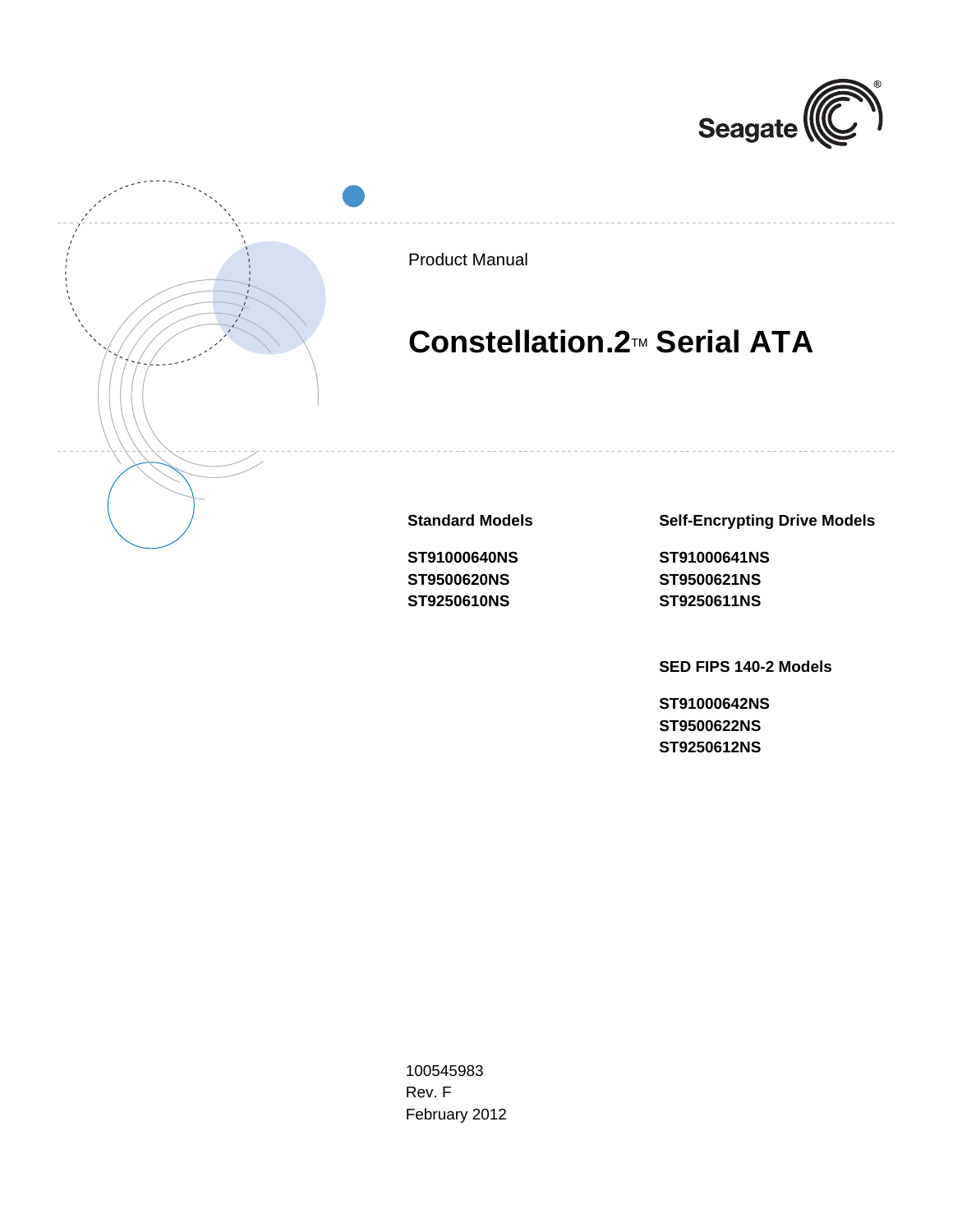## **Revision history**

| <b>Revision</b> | Date     | <b>Sheets affected or comments</b> |
|-----------------|----------|------------------------------------|
| Rev. A          | 06/16/10 | Initial release.                   |
| Rev. B          | 10/12/10 | fc, 2, 15-19, 23-24 & 31.          |
| Rev. C          | 02/14/11 | 5, 8, 10-12, 14 & 27.              |
| Rev. D          | 03/15/11 | 13, 25, 29-30 & 33-34.             |
| Rev. E          | 04/28/11 | fc, $2 & 5$ .                      |
| Rev. F          | 02/27/12 | fc, 2, 5, 28-31 & 35.              |

© 2012, Seagate Technology LLC All rights reserved. Publication number: 100545983, Rev. F February 2012

Seagate, Seagate Technology and the Wave logo are registered trademarks of Seagate Technology LLC in the United States and/or other countries. Momentus and SeaTools are either trademarks or registered trademarks of Seagate Technology LLC or one of its affiliated companies in the United States and/or other countries. The FIPS logo is a certification mark of NIST, which does not imply product endorsement by NIST, the U.S., or Canadian governments. All other trademarks or registered trademarks are the property of their respective owners.

No part of this publication may be reproduced in any form without written permission of Seagate Technology LLC. Call 877-PUB-TEK1(877-782-8351) to request permission.

One gigabyte, or GB, equals one billion bytes and one terabyte, or TB, equals one trillion bytes. Your computer's operating system may use a different standard of measurement and report a lower capacity. In addition, some of the listed capacity is used for formatting and other functions, and thus will not be available for data storage. Seagate reserves the right to change, without notice, product offerings or specifications.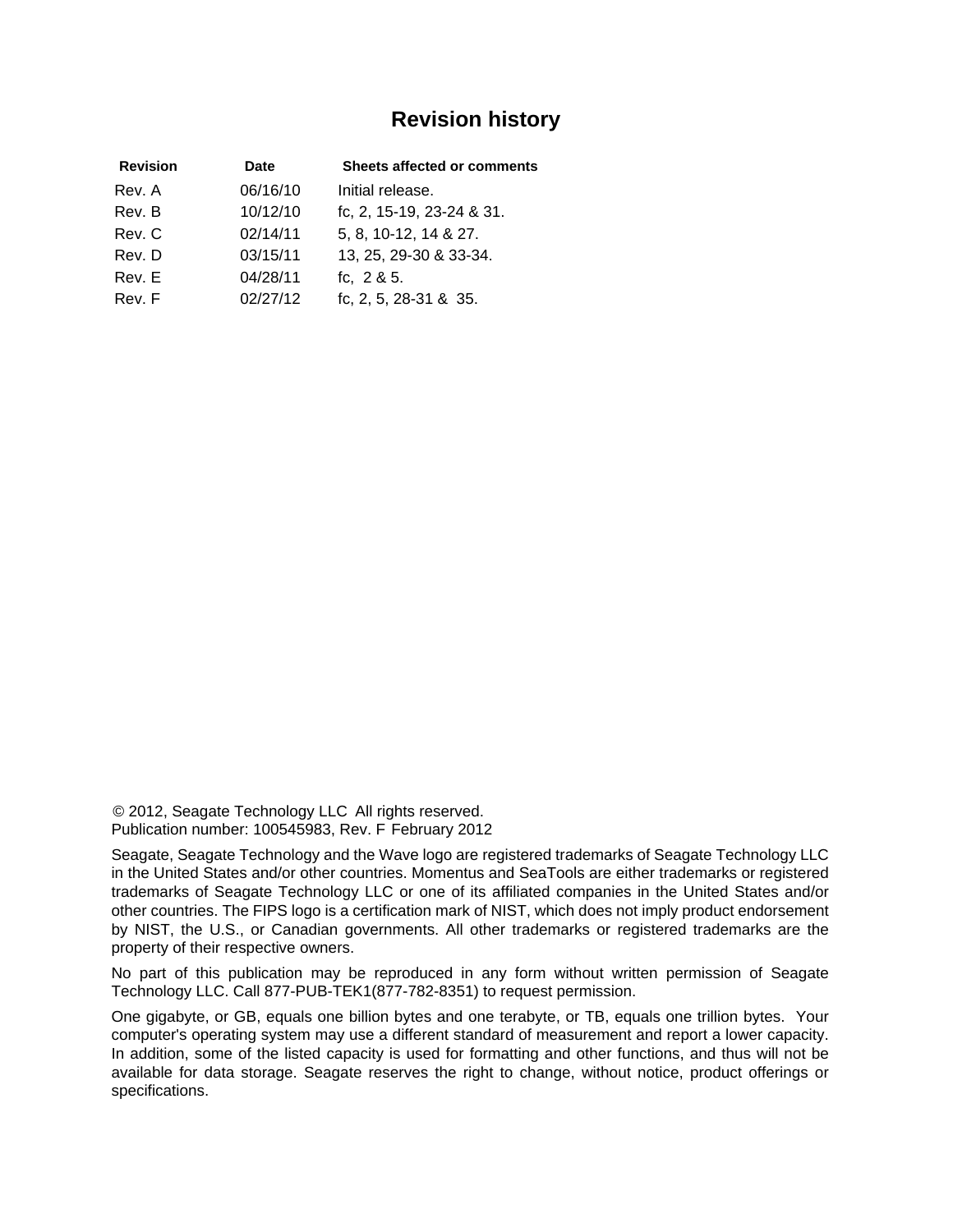# **Contents**

| 1.0 |      |                                                                                  |  |
|-----|------|----------------------------------------------------------------------------------|--|
| 2.0 |      |                                                                                  |  |
|     | 2.1  |                                                                                  |  |
| 3.0 |      |                                                                                  |  |
|     | 3.1  |                                                                                  |  |
|     | 3.2  |                                                                                  |  |
|     |      | 3.2.1                                                                            |  |
|     | 3.3  |                                                                                  |  |
|     | 3.4  |                                                                                  |  |
|     | 3.5  |                                                                                  |  |
|     | 3.6  |                                                                                  |  |
|     | 3.7  |                                                                                  |  |
|     | 3.8  |                                                                                  |  |
|     |      | 3.8.1                                                                            |  |
|     |      | 3.8.2                                                                            |  |
|     |      | 3.8.3                                                                            |  |
|     |      | 3.8.4                                                                            |  |
|     | 3.9  |                                                                                  |  |
|     |      | 3.9.1                                                                            |  |
|     |      | 3.9.2                                                                            |  |
|     |      | 3.9.3                                                                            |  |
|     |      | 3.9.4                                                                            |  |
|     |      | 3.9.5                                                                            |  |
|     | 3.10 |                                                                                  |  |
|     | 3.11 |                                                                                  |  |
|     | 3.12 |                                                                                  |  |
|     |      | Annualized Failure Rate (AFR) and Mean Time Between Failures (MTBF) 20<br>3.12.1 |  |
|     | 3.13 |                                                                                  |  |
|     |      | 3.13.1                                                                           |  |
|     |      | 3.13.2                                                                           |  |
|     |      | 3.13.3                                                                           |  |
|     | 3.14 |                                                                                  |  |
|     |      | 3.14.1<br>European Union Restriction of Hazardous Substances (RoHS) Directive 22 |  |
|     |      | 3.14.2<br>China Restriction of Hazardous Substances (RoHS) Directive  22         |  |
|     | 3.15 |                                                                                  |  |
|     | 3.16 |                                                                                  |  |
|     | 3.17 |                                                                                  |  |
| 4.0 |      |                                                                                  |  |
|     | 4.1  |                                                                                  |  |
|     | 4.2  |                                                                                  |  |
|     | 4.3  |                                                                                  |  |
|     | 4.4  |                                                                                  |  |
|     |      | 4.4.1                                                                            |  |
|     | 4.5  |                                                                                  |  |
| 5.0 |      |                                                                                  |  |
| 6.0 |      |                                                                                  |  |
|     | 6.1  |                                                                                  |  |
|     | 6.2  |                                                                                  |  |
|     |      | 6.2.1                                                                            |  |
|     |      | 6.2.2                                                                            |  |
|     |      | 6.2.3                                                                            |  |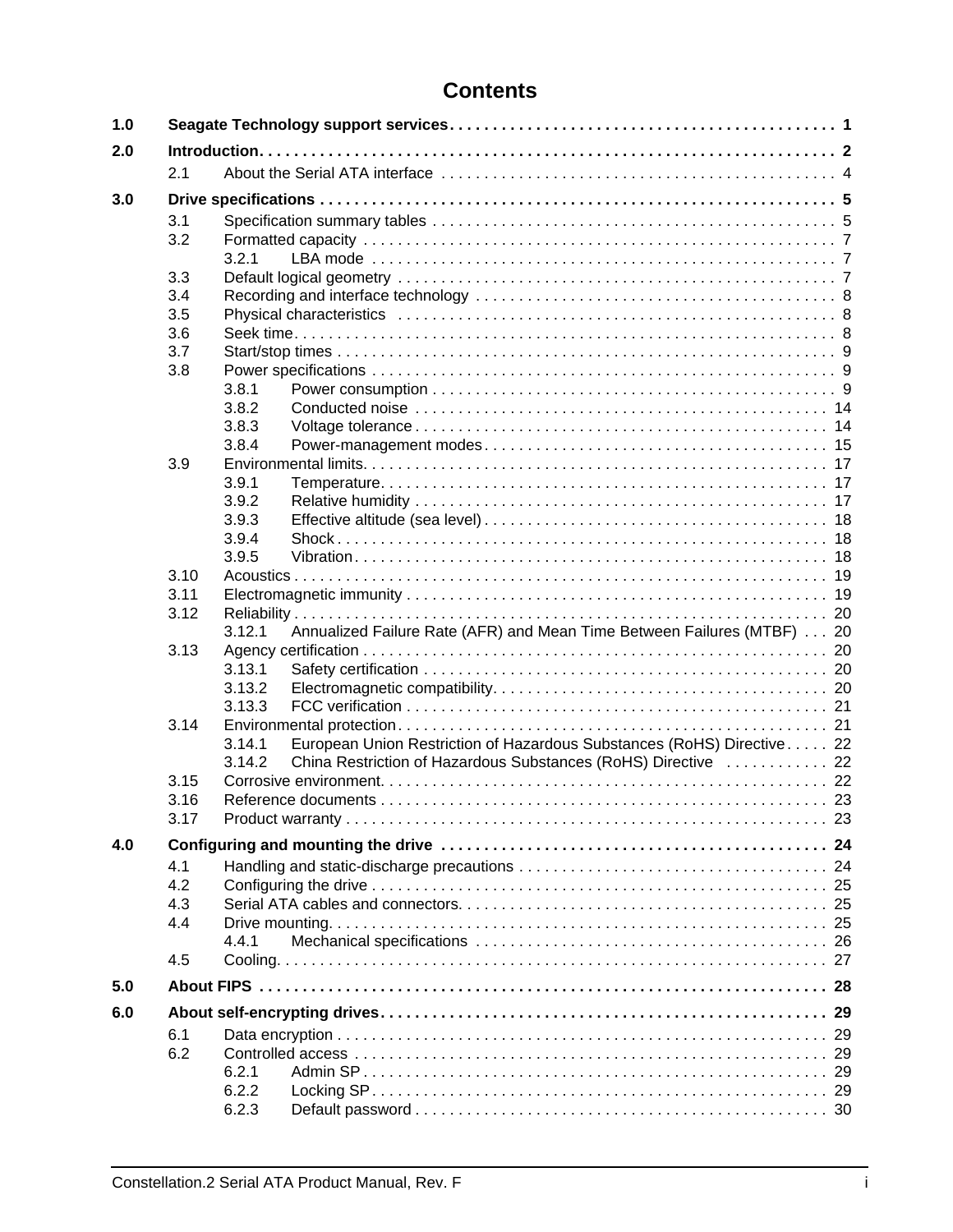|     | 6.3  |       |  |
|-----|------|-------|--|
|     | 6.4  |       |  |
|     | 6.5  |       |  |
|     | 6.6  |       |  |
|     | 6.7  |       |  |
|     | 6.8  |       |  |
|     | 6.9  |       |  |
|     | 6.10 |       |  |
|     | 6.11 |       |  |
|     | 6.12 |       |  |
| 7.0 |      |       |  |
|     | 7.1  |       |  |
|     | 7.2  |       |  |
|     | 7.3  |       |  |
|     |      | 7.3.1 |  |
|     |      | 732   |  |
|     |      | 733   |  |
|     |      |       |  |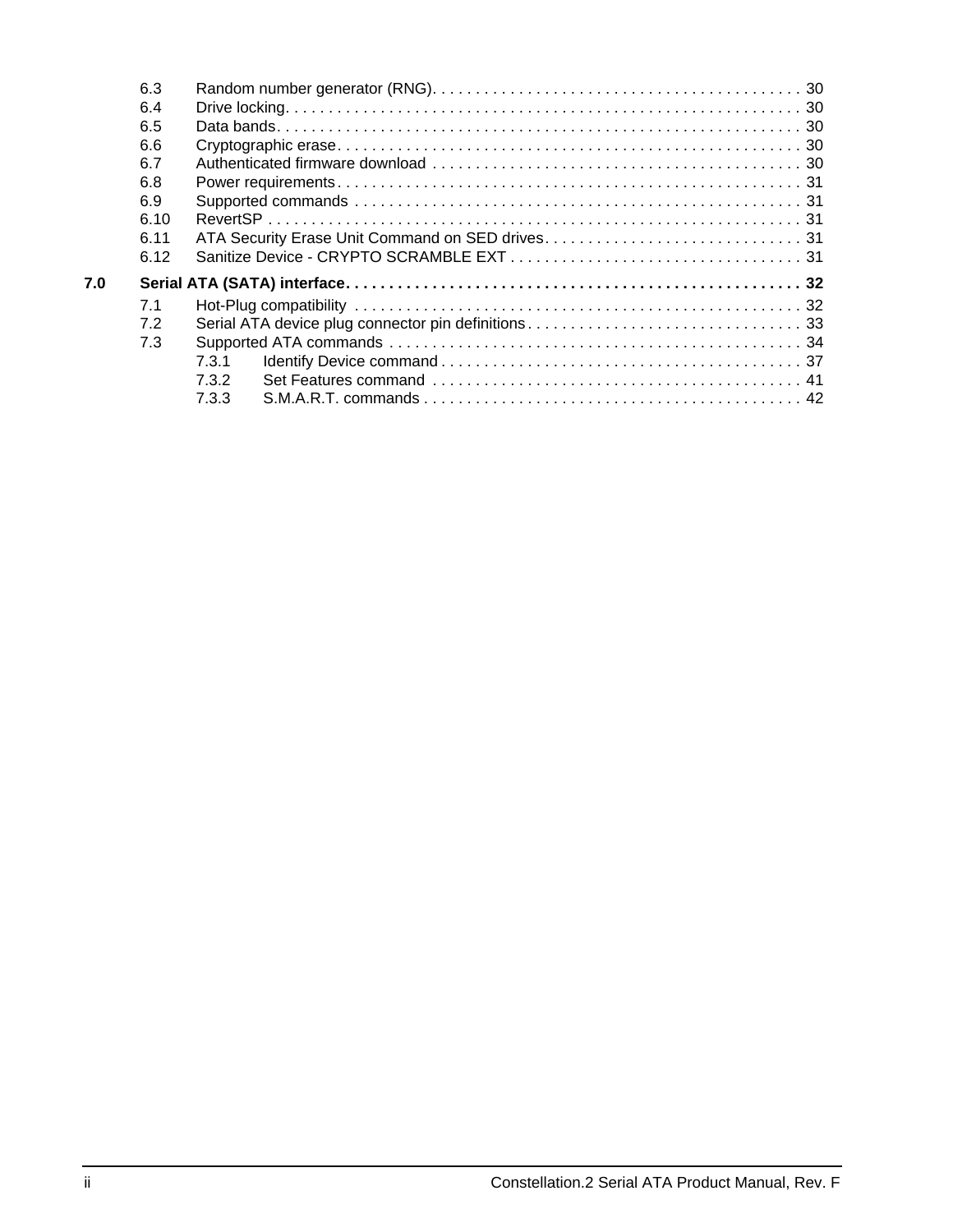# **List of Figures**

| Figure 1. |                                                                          |  |
|-----------|--------------------------------------------------------------------------|--|
| Figure 2. | Typical 5V/12V startup and operation current profile for 500GB models 13 |  |
| Figure 3. | Typical 5V/12V startup and operation current profile for 250GB models 14 |  |
| Figure 4. |                                                                          |  |
| Figure 5. |                                                                          |  |
| Figure 6. |                                                                          |  |
| Figure 7. |                                                                          |  |
| Figure 8. |                                                                          |  |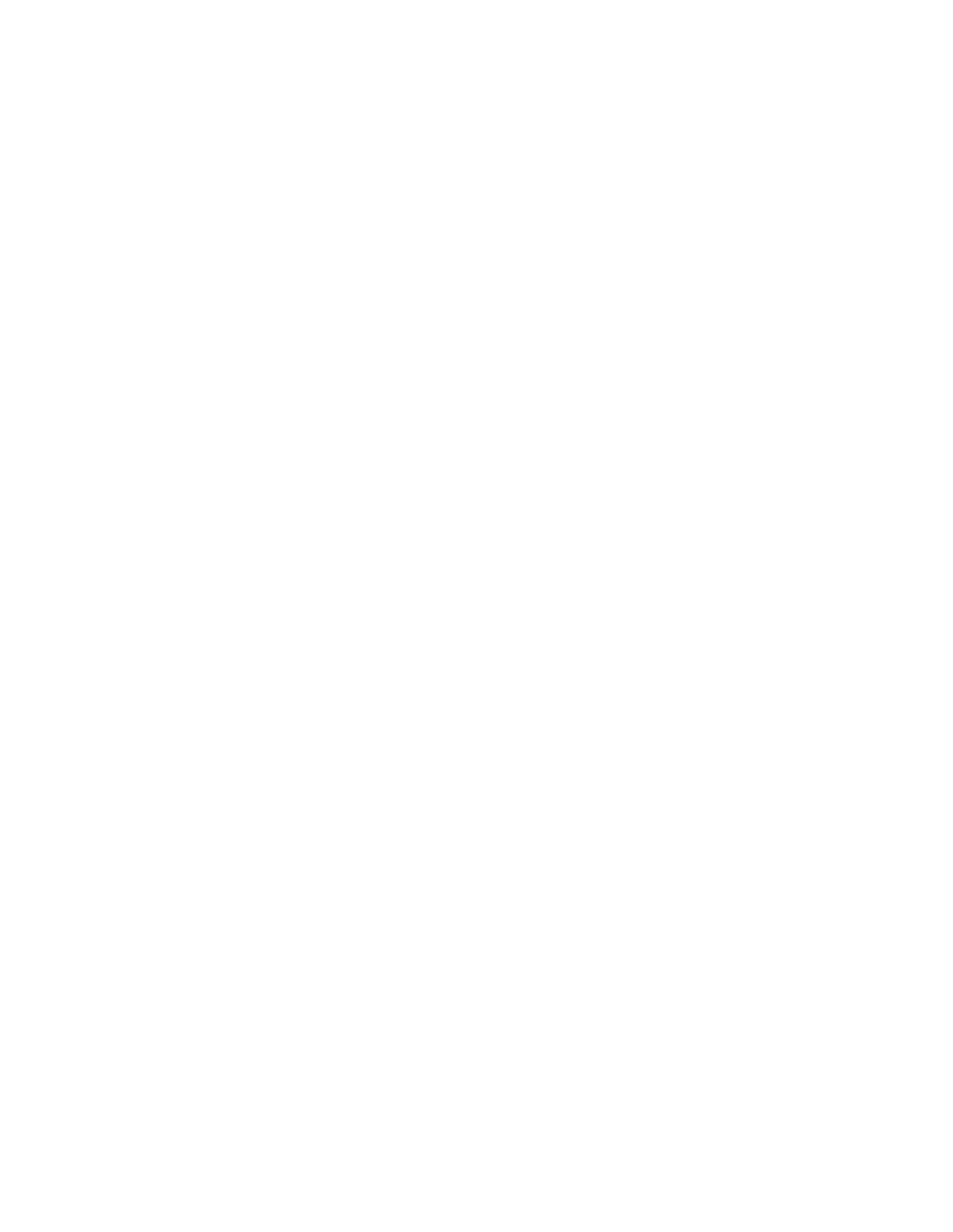# <span id="page-6-1"></span><span id="page-6-0"></span>**1.0 Seagate Technology support services**

### **SEAGATE ONLINE SUPPORT and SERVICES**

[For information regarding products and services, visit h](http://www.seagate.com/www/en-us/about/contact_us/)ttp://www.seagate.com/www/en-us/about/contact\_us/

Available services include:

Presales & Technical support Global Support Services telephone numbers & business hours Authorized Service Centers

For information regarding Warranty Support, visit [http://www.seag](http://www.seagate.com/www/en-us/support/warranty_&_returns_assistance)ate.com/www/en-us/support/warranty\_&\_returns\_assistance

[For information regarding Data Recovery Services, visit h](http://www.i365.com)ttp://www.i365.com

[For Seagate OEM & Distribution partner portal, visit h](https://direct.seagate.com/portal/system)ttps://direct.seagate.com/portal/system

[For Seagate reseller portal, visit h](http://spp.seagate.com)ttp://spp.seagate.com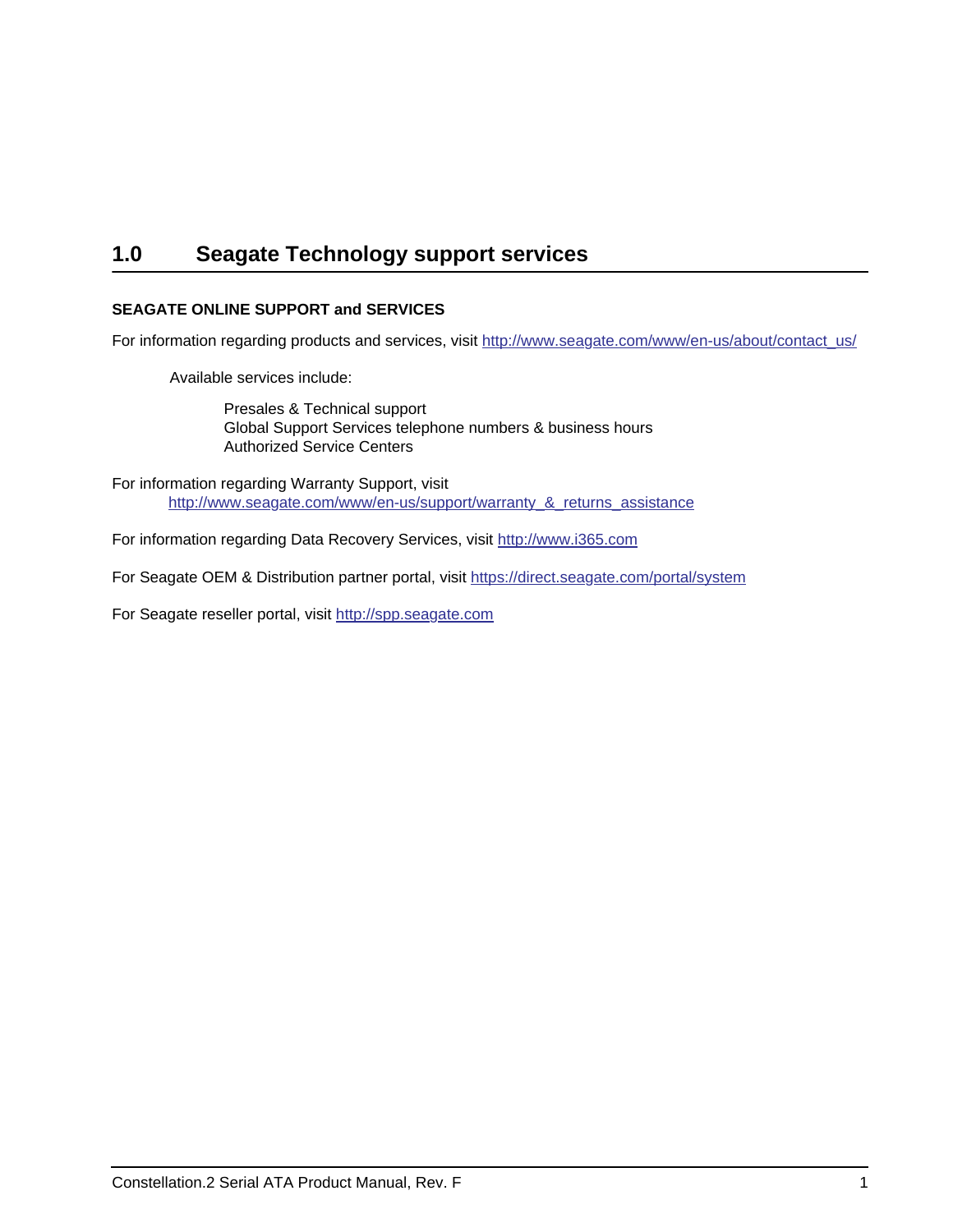# <span id="page-7-0"></span>**2.0 Introduction**

.

This manual describes the functional, mechanical and interface specifications for the following Seagate Constellation.2TM Serial ATA model drives:

| <b>Model Number</b> | <b>Self-Encrypting Drive (SED)</b> | <b>FIPS 140-2 Level 2</b> |
|---------------------|------------------------------------|---------------------------|
| ST91000640NS        | No.                                | <b>No</b>                 |
| ST91000641NS        | Yes                                | No                        |
| ST91000642NS        | Yes                                | Yes                       |
| ST9500620NS         | No                                 | No                        |
| ST9500621NS         | Yes                                | No                        |
| ST9500622NS         | Yes                                | Yes                       |
| ST9250610NS         | No                                 | No                        |
| ST9250611NS         | Yes                                | No                        |
| ST9250612NS         | Yes                                | Yes                       |

- **Note.** Previous generations of Seagate Self-Encrypting Drive models were called Full Disk Encryption (FDE) models before a differentiation between drive-based encryption and other forms of encryption was necessary.
- **Note.** The Self-Encrypting Drive models indicated on the cover of this product manual have provisions for "Security of Data at Rest" based on the standards defined by the Trusted Computing Group (see www.trustedcomputinggroup.org).

For more information on FIPS 140-2 Level 2 certification see [See Section 5.0 on page 28.](#page-33-0)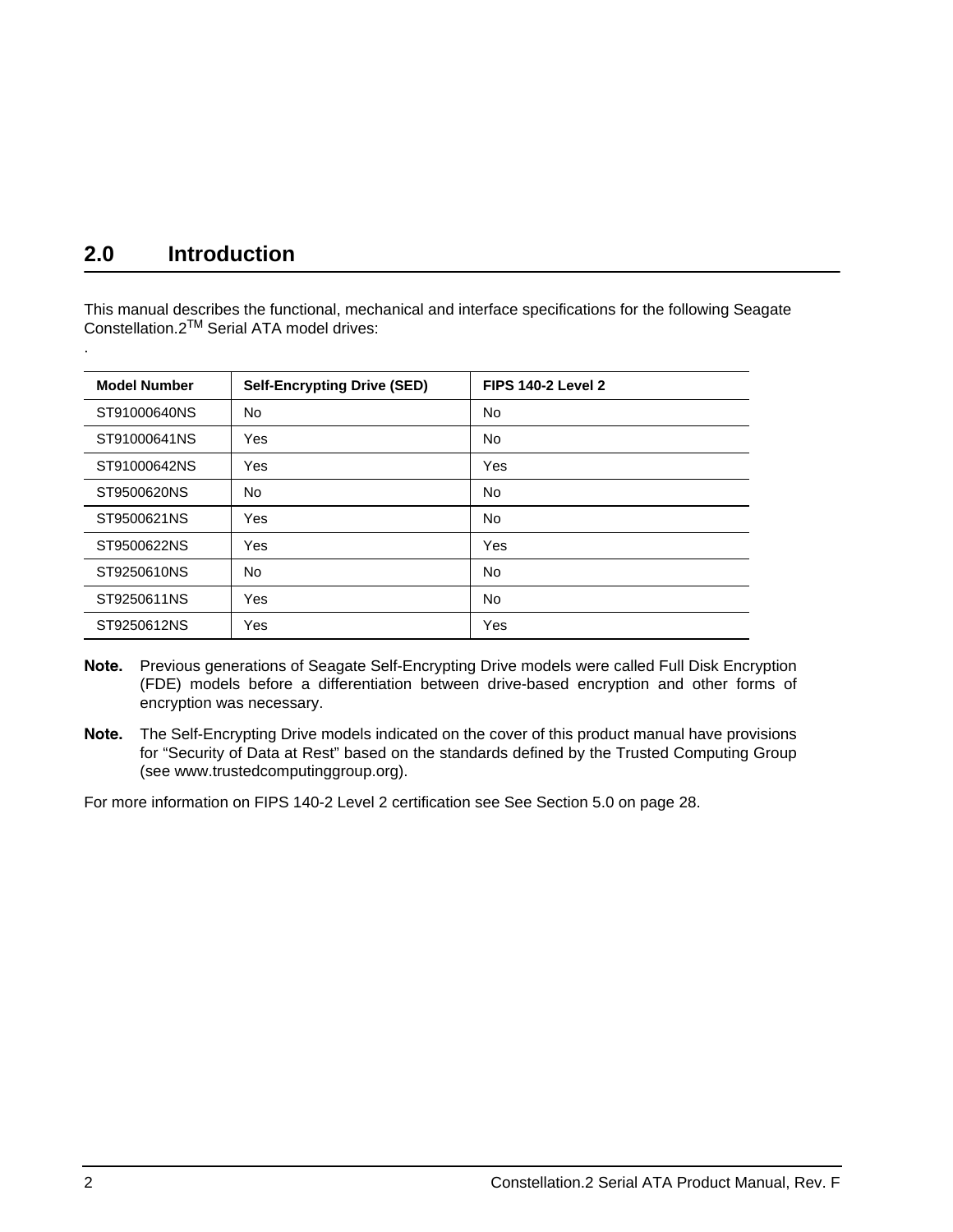<span id="page-8-3"></span>These drives provide the following key features:

- 7200 RPM spindle speed.
- <span id="page-8-1"></span>• High instantaneous (burst) data-transfer rates (up to 600MB/s).
- <span id="page-8-0"></span>• Perpendicular recording technology provides the drives with increased areal density.
- <span id="page-8-2"></span>• State-of-the-art cache and on-the-fly error-correction algorithms.
- Native Command Queueing with command ordering to increase performance in demanding applications.
- Full-track multiple-sector transfer capability without local processor intervention.
- Quiet operation.
- SeaTools diagnostic software performs a drive self-test that eliminates unnecessary drive returns.
- Support for S.M.A.R.T. drive monitoring and reporting.
- Supports latching SATA cables and connectors.
- Worldwide Name (WWN) capability uniquely identifies the drive.

Constellation.2 Serial ATA Self-Encrypting Drive models have the following additional features:

- Automatic data encryption/decryption
- Controlled access
- Random number generator
- Drive locking
- 16 independent data bands
- Cryptographic erase of user data for a drive that will be repurposed or scrapped
- Authenticated firmware download
- **Note.** There is no significant performance difference between Self-Encrypting Drive and standard (non-Self-Encrypting Drive) models.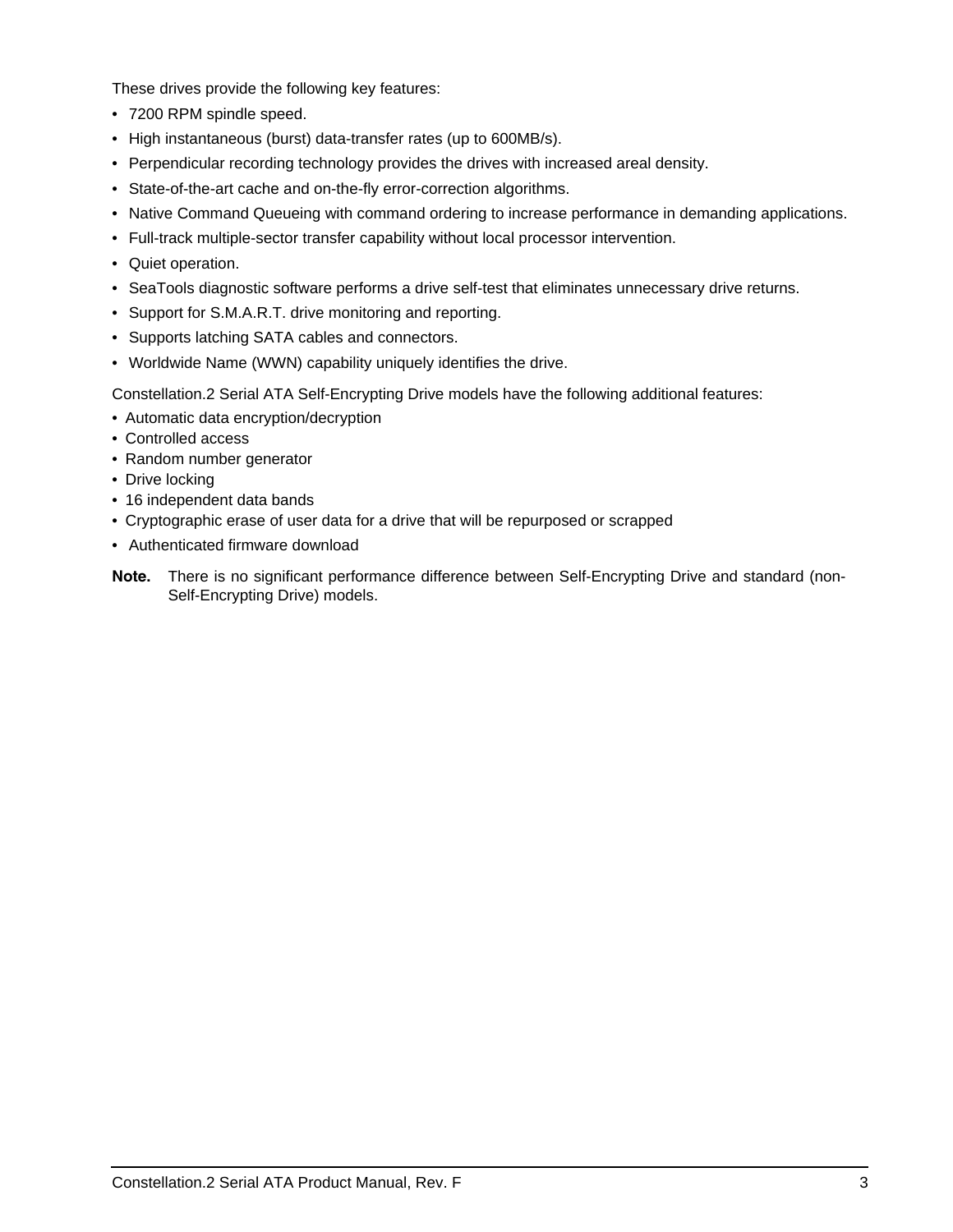### <span id="page-9-0"></span>**2.1 About the Serial ATA interface**

The Serial ATA interface provides several advantages over the traditional (parallel) ATA interface. The primary advantages include:

- Easy installation and configuration with true plug-and-play connectivity. It is not necessary to set any jumpers or other configuration options.
- Thinner and more flexible cabling for improved enclosure airflow and ease of installation.
- Scalability to higher performance levels.

In addition, Serial ATA makes the transition from parallel ATA easy by providing legacy software support. Serial ATA was designed to allow you to install a Serial ATA host adapter and Serial ATA disc drive in your current system and expect all of your existing applications to work as normal.

<span id="page-9-2"></span>The Serial ATA interface connects each disc drive in a point-to-point configuration with the Serial ATA host adapter. There is no master/slave relationship with Serial ATA devices like there is with parallel ATA. If two drives are attached on one Serial ATA host adapter, the host operating system views the two devices as if they were both "masters" on two separate ports. This essentially means both drives behave as if they are Device 0 (master) devices.

<span id="page-9-3"></span><span id="page-9-1"></span>**Note.** The host adapter may, optionally, emulate a master/slave environment to host software where two devices on separate Serial ATA ports are represented to host software as a Device 0 (master) and Device 1 (slave) accessed at the same set of host bus addresses. A host adapter that emulates a master/slave environment manages two sets of shadow registers. This is not a typical Serial ATA environment.

The Serial ATA host adapter and drive share the function of emulating parallel ATA device behavior to provide backward compatibility with existing host systems and software. The Command and Control Block registers, PIO and DMA data transfers, resets, and interrupts are all emulated.

The Serial ATA host adapter contains a set of registers that shadow the contents of the traditional device registers, referred to as the Shadow Register Block. All Serial ATA devices behave like Device 0 devices. For additional information about how Serial ATA emulates parallel ATA, refer to the "Serial ATA: High Speed Serialized AT Attachment" specification. The specification can be downloaded from www.serialata.org.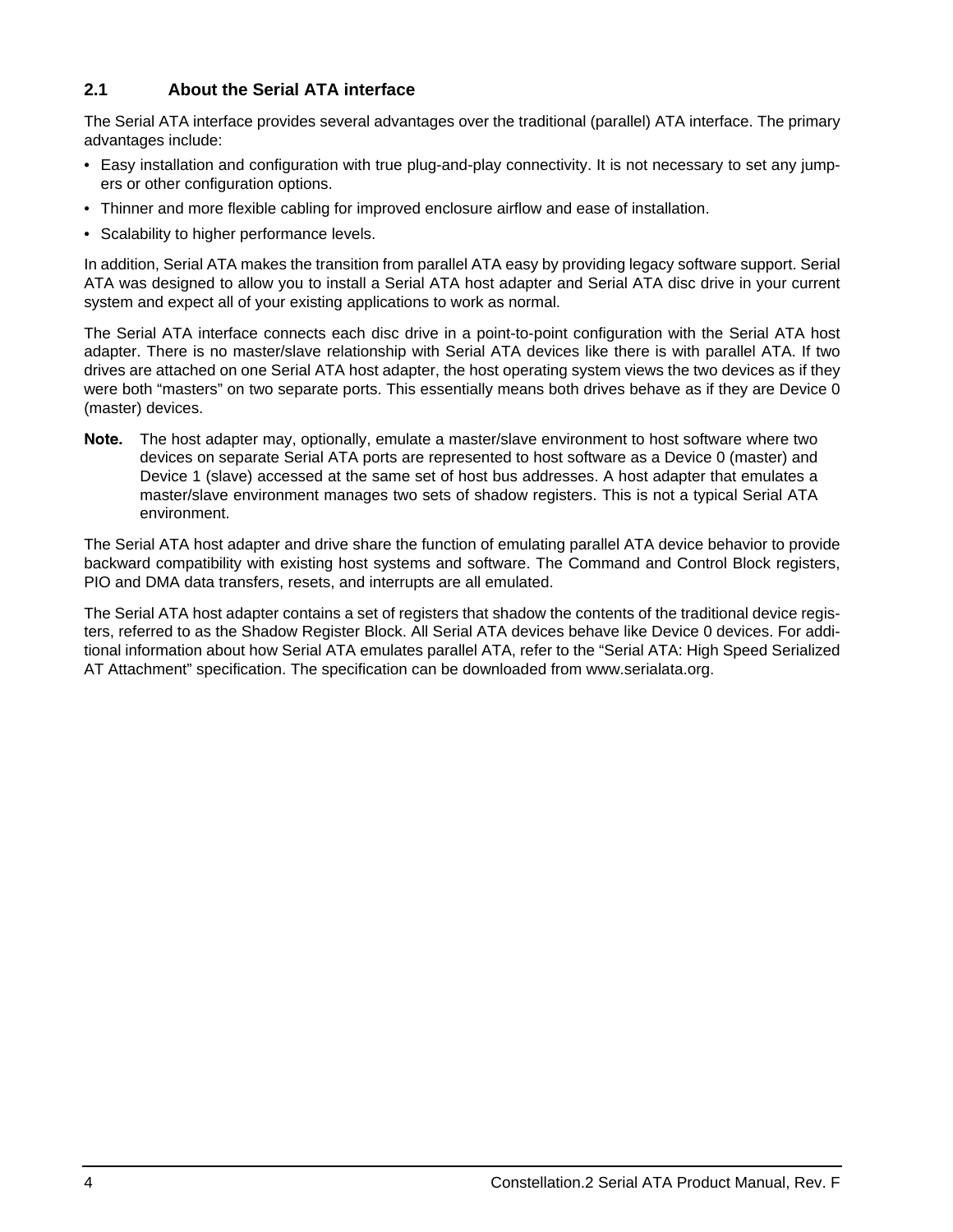# <span id="page-10-0"></span>**3.0 Drive specifications**

Unless otherwise noted, all specifications are measured under ambient conditions, at 25°C, and nominal power. For convenience, the phrases *the drive* and *this drive* are used throughout this manual to indicate the following drive models:

| <b>Model Number</b> | <b>Self-Encrypting Drive (SED)</b> | <b>FIPS 140-2 Level 2</b> |
|---------------------|------------------------------------|---------------------------|
| ST91000640NS        | <b>No</b>                          | <b>No</b>                 |
| ST91000641NS        | Yes                                | <b>No</b>                 |
| ST91000642NS        | Yes                                | Yes                       |
| ST9500620NS         | <b>No</b>                          | <b>No</b>                 |
| ST9500621NS         | Yes                                | <b>No</b>                 |
| ST9500622NS         | Yes                                | Yes                       |
| ST9250610NS         | <b>No</b>                          | <b>No</b>                 |
| ST9250611NS         | Yes                                | <b>No</b>                 |
| ST9250612NS         | Yes                                | Yes                       |

Unless otherwise stated, the information in this manual applies to standard and Self-Encrypting Drive models

Product data communicated in this manual is specific only to the model numbers listed in this manual. The data listed in this manual may not be predictive of future generation specifications or requirements. If you are designing a system which will use one of the models listed or future generation products and need further assistance, please contact your Field Applications Engineer (FAE) or our global support services group as shown in [Section 1.0](#page-6-0).

### <span id="page-10-3"></span><span id="page-10-1"></span>**3.1 Specification summary tables**

<span id="page-10-2"></span>The specifications listed in the following tables are for quick reference. For details on specification measurement or definition, see the appropriate section of this manual.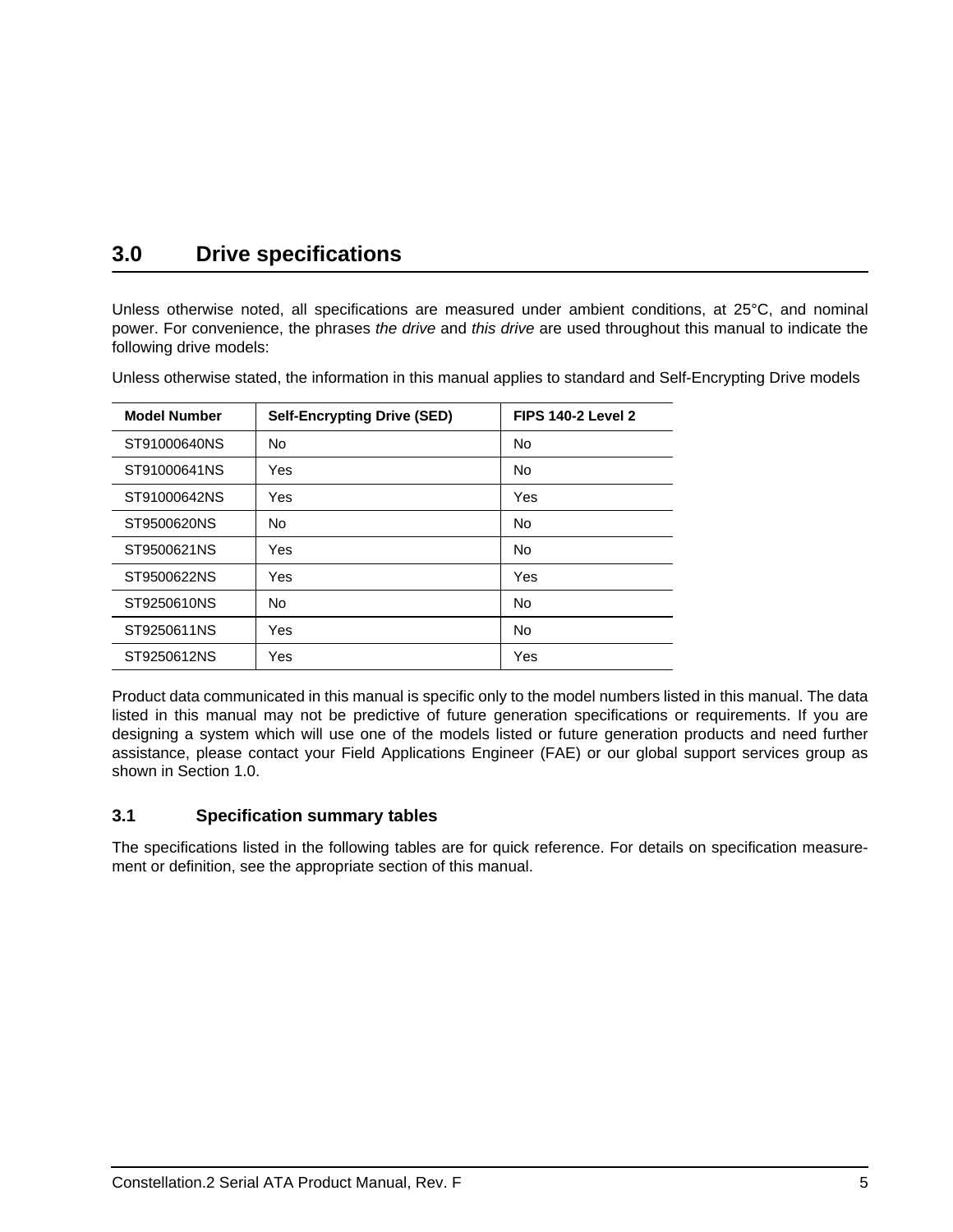# **Table 1: Drive specifications summary for 1TB, 500 and 250 GB models**

| Drive specification                                   | ST91000640NS<br>ST91000641NS<br>ST91000642NS                    | ST9500620NS<br>ST9500621NS<br>ST9500622NS | ST9250610NS<br>ST9250611NS<br>ST9250612NS |
|-------------------------------------------------------|-----------------------------------------------------------------|-------------------------------------------|-------------------------------------------|
| Formatted GB (512 bytes/sector)*                      | 1000                                                            | 500                                       | 250                                       |
| Guaranteed sectors                                    | 1,953,525,168                                                   | 976,773,168                               | 488,397,168                               |
| Heads                                                 | 8                                                               | 4                                         | 2                                         |
| Discs                                                 | 4                                                               | 2                                         | 1                                         |
| Bytes per sector                                      | 512                                                             |                                           |                                           |
| Default sectors per track                             | 63                                                              |                                           |                                           |
| Default read/write heads                              | 16                                                              |                                           |                                           |
| Default cylinders                                     | 16,383                                                          |                                           |                                           |
| Recording density, KBPI (Kb/in max)                   | 1544                                                            |                                           |                                           |
| Track density, KTPI (Ktracks/in avg.)                 | 270                                                             |                                           |                                           |
| Areal density, (Gb/in <sup>2</sup> avg)               | 417                                                             |                                           |                                           |
| Spindle speed (RPM)                                   | 7200                                                            |                                           |                                           |
| Internal data transfer rate (Mb/s max)                | 1304                                                            |                                           |                                           |
| Sustained data transfer rate OD (MB/s max)            | 115                                                             |                                           |                                           |
| I/O data-transfer rate (MB/s max)                     | 600                                                             |                                           |                                           |
| ATA data-transfer modes supported                     | PIO modes 0-4<br>Multiword DMA modes 0-2<br>Ultra DMA modes 0-6 |                                           |                                           |
| Cache buffer                                          | 64 Mbytes                                                       |                                           |                                           |
| Weight: (maximum)                                     | 200 g (0.441 lb)                                                | 183 g (0.403 lb)                          | 179 g (0.395 lb)                          |
| Average latency                                       | 4.16 ms                                                         |                                           |                                           |
| Power-on to ready (sec max)                           | 20 sec                                                          |                                           |                                           |
| Standby to ready (sec max)                            | 13 sec                                                          |                                           |                                           |
| Track-to-track seek time (ms typical)                 | $0.23$ read<br>0.44 write                                       |                                           |                                           |
| Average seek, read (ms typical)                       | 7.5                                                             |                                           |                                           |
| Average seek, write (ms typical)                      | 8.5                                                             |                                           |                                           |
| Startup current (typical) 12V (peak)                  | 2.0 amps                                                        |                                           |                                           |
| Voltage tolerance (including noise)                   | 5V ±5%<br>12V ±5%                                               |                                           |                                           |
| Ambient temperature                                   | 5° to 60°C (operating)<br>-40° to 70°C (nonoperating)           |                                           |                                           |
| Temperature gradient (°C per hour max)                | 20°C (operating)<br>20°C (nonoperating)                         |                                           |                                           |
| Relative humidity                                     | 5% to 95% (operating)<br>5% to 95% (nonoperating)               |                                           |                                           |
| Relative humidity gradient                            | 20% per hour max                                                |                                           |                                           |
| Wet bulb temperature (°C max)                         | 28°C                                                            |                                           |                                           |
| Altitude, operating                                   | -60.96 m to 3,048 m<br>$(-200$ ft. to $10,000+$ ft.)            |                                           |                                           |
| Altitude, nonoperating<br>(below mean sea level, max) | -60.96 m to 12,192 m<br>$(-200$ ft. to $40,000+$ ft.)           |                                           |                                           |
| Operational Shock (max at 2 ms)                       | Read 70 Gs / Write 40 Gs                                        |                                           |                                           |
| Non-Operational Shock (max at 2 ms)                   | 400 Gs                                                          |                                           |                                           |
| Vibration, operating                                  | 5-500 Hz: 0.5 Gs                                                |                                           |                                           |
| Vibration, nonoperating                               | 5-500 Hz: 3.0 Gs                                                |                                           |                                           |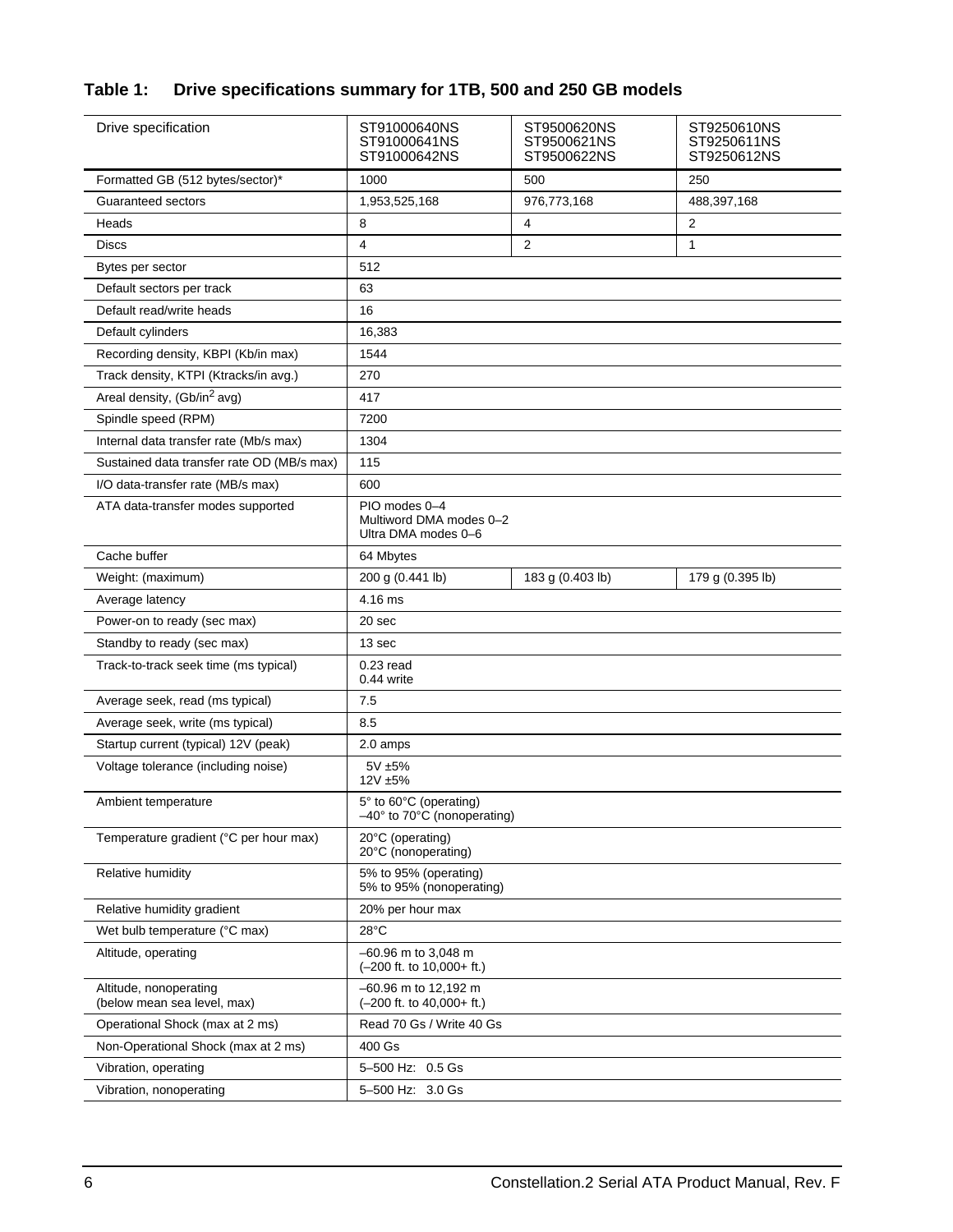| Drive specification                                                     | ST91000640NS<br>ST91000641NS<br>ST91000642NS                                                                                                                                                                                                                                                                                                                                                                                      | ST9500620NS<br>ST9500621NS<br>ST9500622NS | ST9250610NS<br>ST9250611NS<br>ST9250612NS |
|-------------------------------------------------------------------------|-----------------------------------------------------------------------------------------------------------------------------------------------------------------------------------------------------------------------------------------------------------------------------------------------------------------------------------------------------------------------------------------------------------------------------------|-------------------------------------------|-------------------------------------------|
| Drive acoustics, sound power (bels)                                     |                                                                                                                                                                                                                                                                                                                                                                                                                                   |                                           |                                           |
| Active                                                                  | 2.8 (typical)                                                                                                                                                                                                                                                                                                                                                                                                                     |                                           |                                           |
| Idle**                                                                  | 2.2 (typical)                                                                                                                                                                                                                                                                                                                                                                                                                     |                                           |                                           |
| Nonrecoverable read errors                                              | 1 sector per 10 <sup>15</sup> bits read                                                                                                                                                                                                                                                                                                                                                                                           |                                           |                                           |
| Annualized Failure Rate (AFR)                                           | 0.62%                                                                                                                                                                                                                                                                                                                                                                                                                             |                                           |                                           |
| Warranty                                                                | To determine the warranty for a specific drive, use a web browser to access the<br>following web page:<br>http://www.seagate.com/www/en-us/support/warranty & returns assistance<br>From this page, click on the "Verify Your Warranty" link. You will be asked to provide<br>the drive serial number, model number (or part number) and country of purchase.<br>The system will display the warranty information for your drive. |                                           |                                           |
| Load/Unload cycles                                                      | 300,000 (25°C, 50% rel. humidity) (600,000 design life testing)                                                                                                                                                                                                                                                                                                                                                                   |                                           |                                           |
| Supports Hotplug operation per<br>Serial ATA Revision 2.6 specification | Yes                                                                                                                                                                                                                                                                                                                                                                                                                               |                                           |                                           |

\*One Gbyte equals one billion bytes when referring to hard drive capacity. Accessible capacity may vary depending on operating environment and formatting.

\*\*During periods of drive idle, some offline activity may occur according to the S.M.A.R.T. specification, which may increase acoustic and power to operational levels*.*

### <span id="page-12-6"></span><span id="page-12-3"></span><span id="page-12-0"></span>**3.2 Formatted capacity**

| Model                        | <b>Formatted</b><br>capacity* | Guaranteed<br>sectors | <b>Bytes per sector</b> |
|------------------------------|-------------------------------|-----------------------|-------------------------|
| ST91000640NS<br>ST91000641NS | 1000 GB                       | 1,953,525,168         |                         |
| ST91000642NS                 |                               |                       |                         |
| ST9500620NS                  |                               |                       |                         |
| ST9500621NS                  | 500 GB                        | 976,773,168           | 512                     |
| ST9500622NS                  |                               |                       |                         |
| ST9250610NS                  |                               |                       |                         |
| ST9250611NS                  | 250 GB                        | 488,397,168           |                         |
| ST9250612NS                  |                               |                       |                         |

\*One GB equals one billion bytes when referring to hard drive capacity. Accessible capacity may vary depending on operating environment and formatting.

### <span id="page-12-10"></span><span id="page-12-1"></span>**3.2.1 LBA mode**

<span id="page-12-13"></span><span id="page-12-8"></span>When addressing these drives in LBA mode, all blocks (sectors) are consecutively numbered from 0 to  $n-1$ , where *n* is the number of guaranteed sectors as defined above*.*

See [Section 7.3.1, "Identify Device command"](#page-42-0) (words 60-61 and 100-103) for additional information about 48 bit addressing support of drives with capacities over 137 Gbytes.

### <span id="page-12-11"></span><span id="page-12-7"></span><span id="page-12-5"></span><span id="page-12-2"></span>**3.3 Default logical geometry**

<span id="page-12-14"></span><span id="page-12-12"></span><span id="page-12-9"></span><span id="page-12-4"></span>

| <b>Cylinders</b> | <b>Read/write heads</b> | Sectors per track |
|------------------|-------------------------|-------------------|
| 16,383           | 16                      | 63                |

### **LBA mode**

When addressing these drives in LBA mode, all blocks (sectors) are consecutively numbered from 0 to  $n-1$ , where *n* is the number of guaranteed sectors as defined above*.*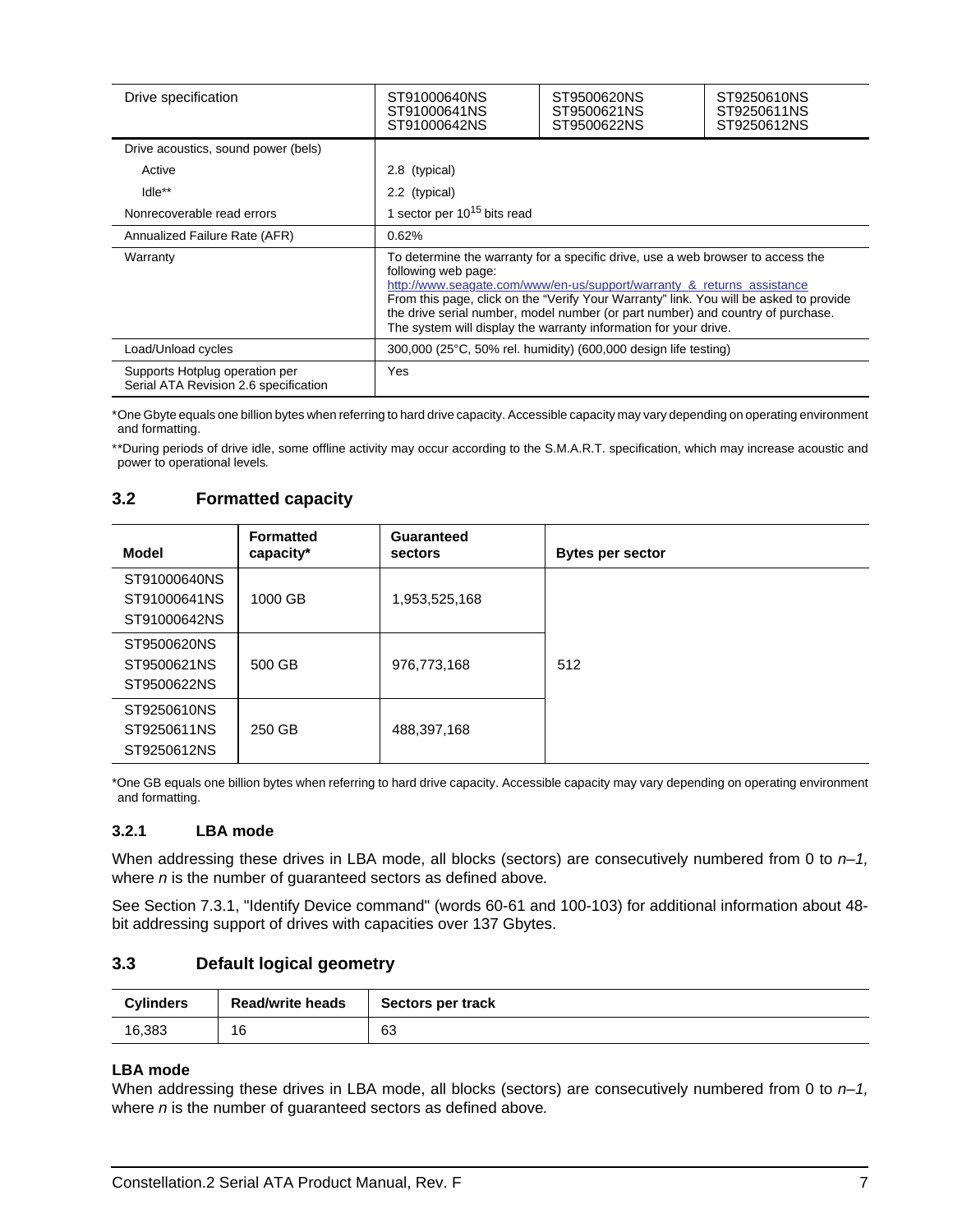### <span id="page-13-22"></span><span id="page-13-0"></span>**3.4 Recording and interface technology**

<span id="page-13-27"></span><span id="page-13-21"></span><span id="page-13-20"></span><span id="page-13-13"></span><span id="page-13-10"></span><span id="page-13-7"></span><span id="page-13-4"></span>

|                                         | All models        |
|-----------------------------------------|-------------------|
| Interface                               | Serial ATA (SATA) |
| Recording method                        | Perpendicular     |
| Recording density, KBPI (Kb/in max)     | 1544              |
| Track density, KTPI (Ktracks/in avg)    | 270               |
| Areal density (Gb/in <sup>2</sup> avg)  | 417               |
| Spindle speed $(RPM)$ ( $\pm$ 0.2%)     | 7200              |
| Internal data transfer rate (Mb/s max)  | 1304              |
| Sustained data transfer rate (MB/s max) | 115               |
| I/O data-transfer rate (MB/s max)       | 600               |

### <span id="page-13-25"></span><span id="page-13-19"></span><span id="page-13-14"></span><span id="page-13-12"></span><span id="page-13-1"></span>**3.5 Physical characteristics**

<span id="page-13-30"></span>

| Weight: (maximum)                          |                                                          |
|--------------------------------------------|----------------------------------------------------------|
| 1TB models<br>500GB models<br>250GB models | 200 g (0.441 lb)<br>183 g (0.403 lb)<br>179 g (0.395 lb) |
| Cache buffer                               | 64 Mbytes (65,536 KB)                                    |

<span id="page-13-17"></span><span id="page-13-11"></span><span id="page-13-9"></span><span id="page-13-8"></span>**Note.** Refer to [Figure 6, page 26](#page-31-1) for detailed mounting configuration dimensions.

### <span id="page-13-23"></span><span id="page-13-2"></span>**3.6 Seek time**

<span id="page-13-26"></span><span id="page-13-18"></span><span id="page-13-3"></span>Seek measurements are taken with nominal power at 25°C ambient temperature. All times are measured using drive diagnostics. The specifications in the table below are defined as follows:

- <span id="page-13-29"></span><span id="page-13-24"></span><span id="page-13-15"></span><span id="page-13-6"></span>• Track-to-track seek time is an average of all possible single-track seeks in both directions.
- Average seek time is a true statistical random average of at least 5,000 measurements of seeks between random tracks, less overhead.

<span id="page-13-28"></span>

| *Typical seek times (ms) | Read  | Write |
|--------------------------|-------|-------|
| Track-to-track           | 0.23  | 0.44  |
| Average                  | 7.5   | 8.5   |
| <b>Full Stroke</b>       | 17.06 | 18.08 |
| Average latency:         | 4.16  |       |

<span id="page-13-16"></span><span id="page-13-5"></span>\*Measured in performance mode.

**Note.** These drives are designed to consistently meet the seek times represented in this manual. Physical seeks, regardless of mode (such as track-to-track and average), are expected to meet the noted values. However, due to the manner in which these drives are formatted, benchmark tests that include command overhead or measure logical seeks may produce results that vary from these specifications.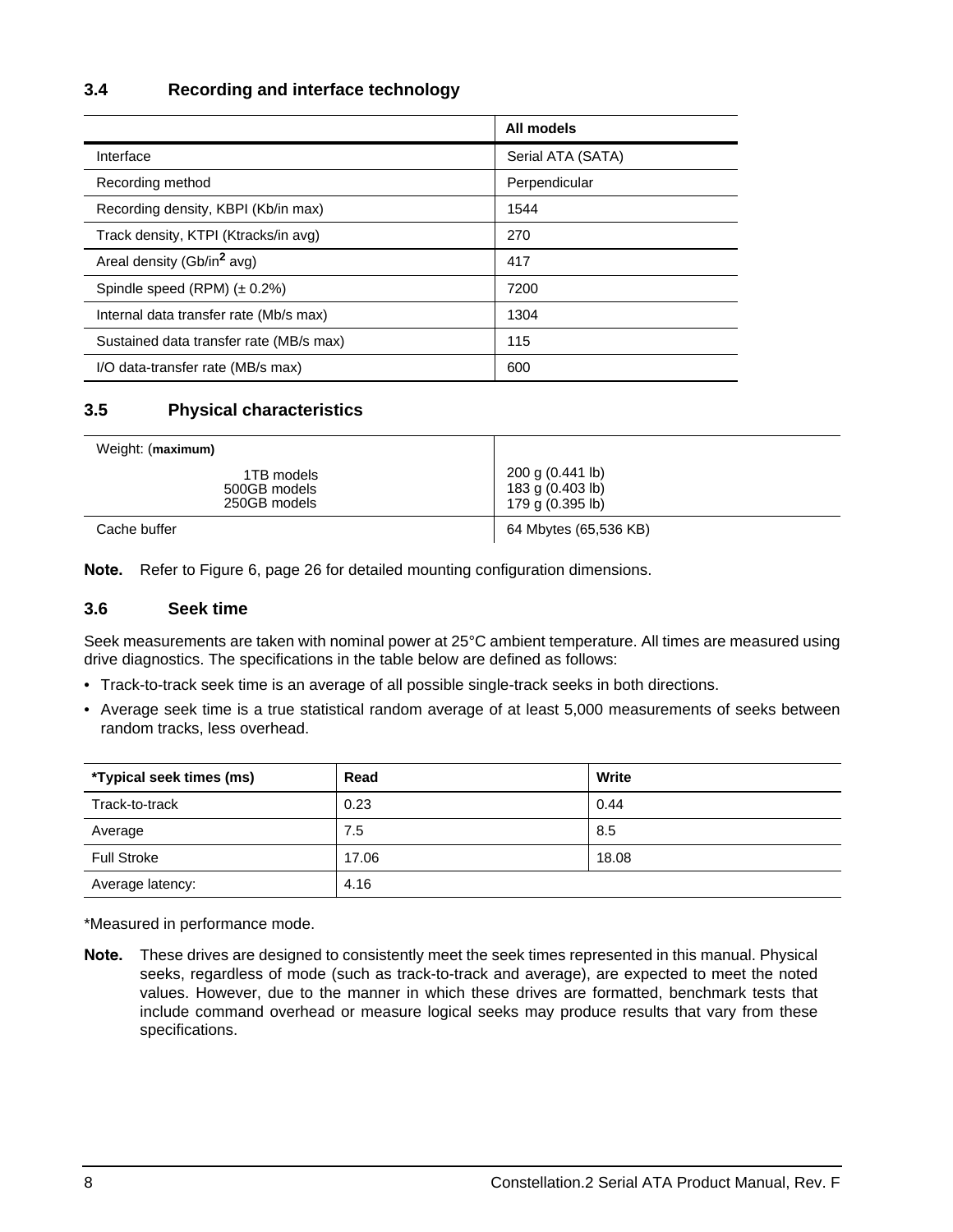### <span id="page-14-12"></span><span id="page-14-0"></span>**3.7 Start/stop times**

<span id="page-14-11"></span><span id="page-14-8"></span>

| Power-on to Ready (sec)     | 20 (max)   |
|-----------------------------|------------|
| Standby to Ready (sec)      | $13$ (max) |
| Ready to spindle stop (sec) | 20 (max)   |

### <span id="page-14-7"></span><span id="page-14-1"></span>**3.8 Power specifications**

<span id="page-14-4"></span>The drive receives DC power (+5V or +12V) through a native SATA power connector. See [Figure 5, page 25](#page-30-3) on [page 25](#page-30-3).

### <span id="page-14-6"></span><span id="page-14-2"></span>**3.8.1 Power consumption**

Power requirements for the drives are listed in the table on page 9. Typical power measurements are based on an average of drives tested, under nominal conditions, using 5.0V and 12.0V input voltage at 25°C ambient temperature.

### **• Spinup power**

<span id="page-14-13"></span><span id="page-14-9"></span><span id="page-14-5"></span><span id="page-14-3"></span>Spinup power is measured from the time of power-on to the time that the drive spindle reaches operating speed.

### **• Standby mode**

<span id="page-14-10"></span>During Standby mode, the drive accepts commands, but the drive is not spinning, and the servo and read/ write electronics are in power-down mode.

The standard drive models and the SED drive models have identical hardware, however the security and encryption portion of the drive controller ASIC is enabled and functional in the SED models. This represents a small additional drain on the 5V supply of about 30mA and a commensurate increase of about 150mW in power consumption. There is no additional drain on the 12V supply.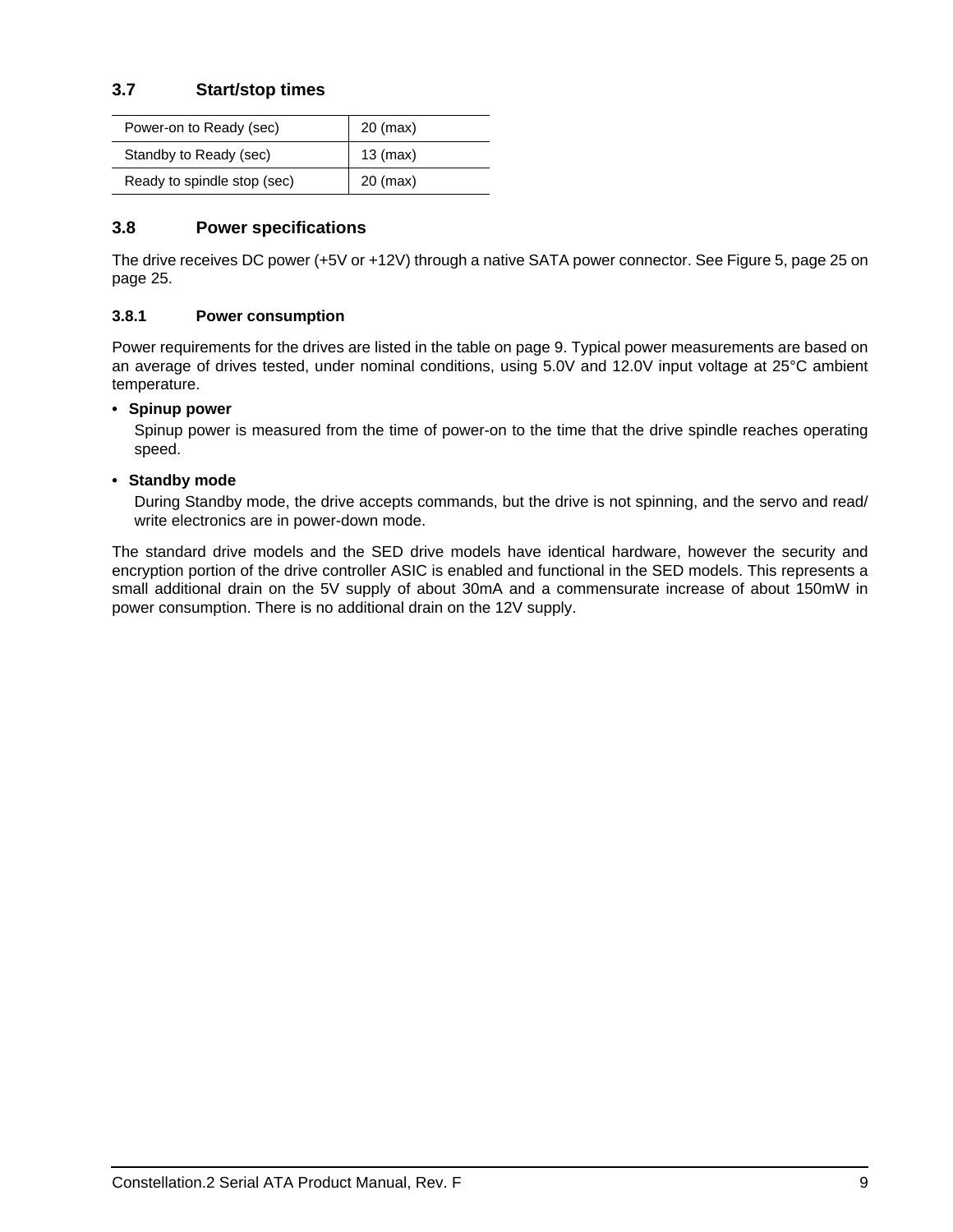| Parameter                                  | ST91000640NS<br>(3.0GB) |           |              | ST91000640NS<br>(6.0GB) |         |              |
|--------------------------------------------|-------------------------|-----------|--------------|-------------------------|---------|--------------|
| Voltage                                    | $+5V$                   | $+12V$    | <b>Power</b> | $+5V$                   | $+12V$  | <b>Power</b> |
| <b>Regulation</b>                          |                         | $+1 - 5%$ | (watts)      |                         | $+1.5%$ | (watts)      |
| Average Idle Current                       | 0.22                    | 0.15      | 2.92         | 0.23                    | 0.15    | 2.95         |
| <b>Advanced Idle Current</b>               |                         |           |              |                         |         |              |
| Idle1                                      | 0.22                    | 0.15      | 2.91         | 0.23                    | 0.15    | 2.96         |
| Idle <sub>2</sub>                          | 0.15                    | 0.13      | 2.28         | 0.16                    | 0.13    | 2.32         |
| Idle3                                      | 0.15                    | 0.09      | 1.84         | 0.16                    | 0.09    | 1.89         |
| Standby                                    | 0.14                    | 0.04      | 1.20         | 0.14                    | 0.04    | 1.23         |
| Average Sleep Current                      | 0.14                    | 0.04      | 1.17         | 0.14                    | 0.04    | 1.21         |
| Maximum Start Current:                     |                         |           |              |                         |         |              |
| DC (Peak DC)                               | 0.51                    | 0.85      | 12.70        | 0.51                    | 0.85    | 12.73        |
| AC (Peak AC)                               | 0.70                    | 1.20      | 17.93        | 0.74                    | 1.22    | 18.35        |
| Delayed Motor Start (DC max)               | 0.14                    | 0.04      | 1.20         | 0.14                    | 0.04    | 1.22         |
| Peak Operating Current (random read):      |                         |           |              |                         |         |              |
| <b>Typical DC</b>                          | 0.30                    | 0.32      | 5.39         | 0.31                    | 0.32    | 5.43         |
| <b>Maximum DC</b>                          | 0.30                    | 0.33      | 5.45         | 0.32                    | 0.33    | 5.52         |
| Maximum DC (peak)                          | 1.04                    | 0.88      | 15.76        | 1.02                    | 0.90    | 15.90        |
| Peak Operating Current (random write):     |                         |           |              |                         |         |              |
| <b>Typical DC</b>                          | 0.38                    | 0.27      | 5.20         | 0.39                    | 0.27    | 5.25         |
| Maximum DC                                 | 0.39                    | 0.27      | 5.23         | 0.40                    | 0.28    | 5.32         |
| Maximum DC (peak)                          | 0.94                    | 0.88      | 15.26        | 0.96                    | 0.90    | 15.60        |
| Peak operating current (sequential read):  |                         |           |              |                         |         |              |
| <b>Typical DC</b>                          | 0.61                    | 0.18      | 5.17         | 0.62                    | 0.18    | 5.21         |
| <b>Maximum DC</b>                          | 0.62                    | 0.18      | 5.24         | 0.64                    | 0.18    | 5.31         |
| Maximum DC (peak)                          | 0.82                    | 0.34      | 8.18         | 0.86                    | 0.34    | 8.38         |
| Peak operating current (sequential write): |                         |           |              |                         |         |              |
| <b>Typical DC</b>                          | 0.77                    | 0.18      | 5.96         | 0.78                    | 0.18    | 6.00         |
| <b>Maximum DC</b>                          | 0.78                    | 0.18      | 6.04         | 0.81                    | 0.18    | 6.16         |
| Maximum DC (peak)                          | 0.98                    | 0.34      | 8.98         | 0.98                    | 0.38    | 9.46         |

### **Table 2: 1000GB drive (Standard & SED model) DC power requirementss**

\*During periods of drive idle, some offline activity may occur according to the S.M.A.R.T. specification, which may increase acoustic and power to operational levels*.*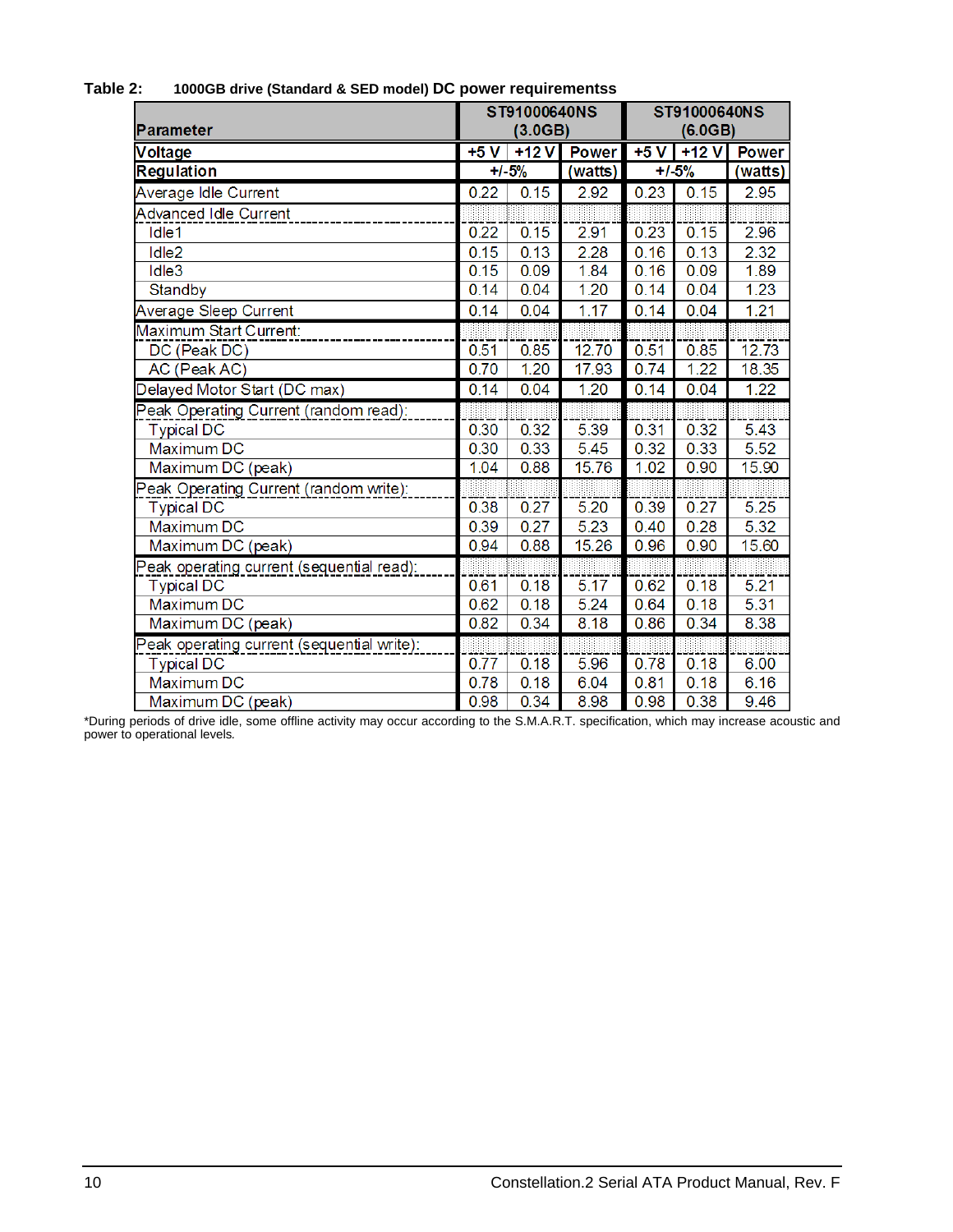| Parameter                                  |      | ST9500620NS<br>(3.0GB) |              |       | ST9500620NS<br>(6.0GB) |              |  |
|--------------------------------------------|------|------------------------|--------------|-------|------------------------|--------------|--|
| Voltage                                    | +5 V | $+12V$                 | <b>Power</b> | $+5V$ | $+12V$                 | <b>Power</b> |  |
| <b>Regulation</b>                          |      | $+1 - 5%$              | (watts)      |       | $+1.5%$                | (watts)      |  |
| Average Idle Current                       | 0.22 | 0.11                   | 2.40         | 0.23  | 0.11                   | 2.44         |  |
| <b>Advanced Idle Current</b>               |      |                        |              |       |                        |              |  |
| Idle1                                      | 0.22 | 0.11                   | 2.40         | 0.23  | 0.11                   | 2.43         |  |
| Idle <sub>2</sub>                          | 0.16 | 0.09                   | 1.88         | 0.16  | 0.09                   | 1.93         |  |
| Idle3                                      | 0.16 | 0.07                   | 1.64         | 0.16  | 0.07                   | 1.67         |  |
| Standby                                    | 0.14 | 0.04                   | 1.17         | 0.15  | 0.04                   | 1.22         |  |
| Average Sleep Current                      | 0.14 | 0.04                   | 1.17         | 0.15  | 0.04                   | 1.20         |  |
| Maximum Start Current:                     |      |                        |              |       |                        |              |  |
| DC (Peak DC)                               | 0.47 | 0.80                   | 11.93        | 0.47  | 0.80                   | 11.98        |  |
| AC (Peak AC)                               | 0.69 | 1.18                   | 17.66        | 0.63  | 1.19                   | 17.38        |  |
| Delayed Motor Start (DC max)               | 0.14 | 0.04                   | 1.19         | 0.15  | 0.04                   | 1.23         |  |
| Peak Operating Current (random read):      |      |                        |              |       |                        |              |  |
| <b>Typical DC</b>                          | 0.29 | 0.27                   | 4.69         | 0.29  | 0.27                   | 4.73         |  |
| Maximum DC                                 | 0.29 | 0.27                   | 4.74         | 0.30  | 0.28                   | 4.79         |  |
| Maximum DC (peak)                          | 0.96 | 0.82                   | 14.64        | 1.00  | 0.86                   | 15.32        |  |
| Peak Operating Current (random write):     |      |                        |              |       |                        |              |  |
| <b>Typical DC</b>                          | 0.37 | 0.23                   | 4.55         | 0.37  | 0.23                   | 4.59         |  |
| Maximum DC                                 | 0.37 | 0.23                   | 4.61         | 0.38  | 0.23                   | 4.65         |  |
| Maximum DC (peak)                          | 0.90 | 0.86                   | 14.82        | 0.92  | 0.84                   | 14.68        |  |
| Peak operating current (sequential read):  |      |                        |              |       |                        |              |  |
| <b>Typical DC</b>                          | 0.58 | 0.13                   | 4.46         | 0.59  | 0.13                   | 4.49         |  |
| <b>Maximum DC</b>                          | 0.59 | 0.13                   | 4.54         | 0.60  | 0.13                   | 4.55         |  |
| Maximum DC (peak)                          | 0.76 | 0.30                   | 7.40         | 0.80  | 0.30                   | 7.60         |  |
| Peak operating current (sequential write): |      |                        |              |       |                        |              |  |
| <b>Typical DC</b>                          | 0.75 | 0.13                   | 5.28         | 0.75  | 0.13                   | 5.31         |  |
| <b>Maximum DC</b>                          | 0.77 | 0.13                   | 5.40         | 0.77  | 0.13                   | 5.40         |  |
| Maximum DC (peak)                          | 0.92 | 0.30                   | 8.20         | 0.98  | 0.28                   | 8.26         |  |

### **500GB drive (Standard & SED model) DC power requirements**

\*During periods of drive idle, some offline activity may occur according to the S.M.A.R.T. specification, which may increase acoustic and power to operational levels*.*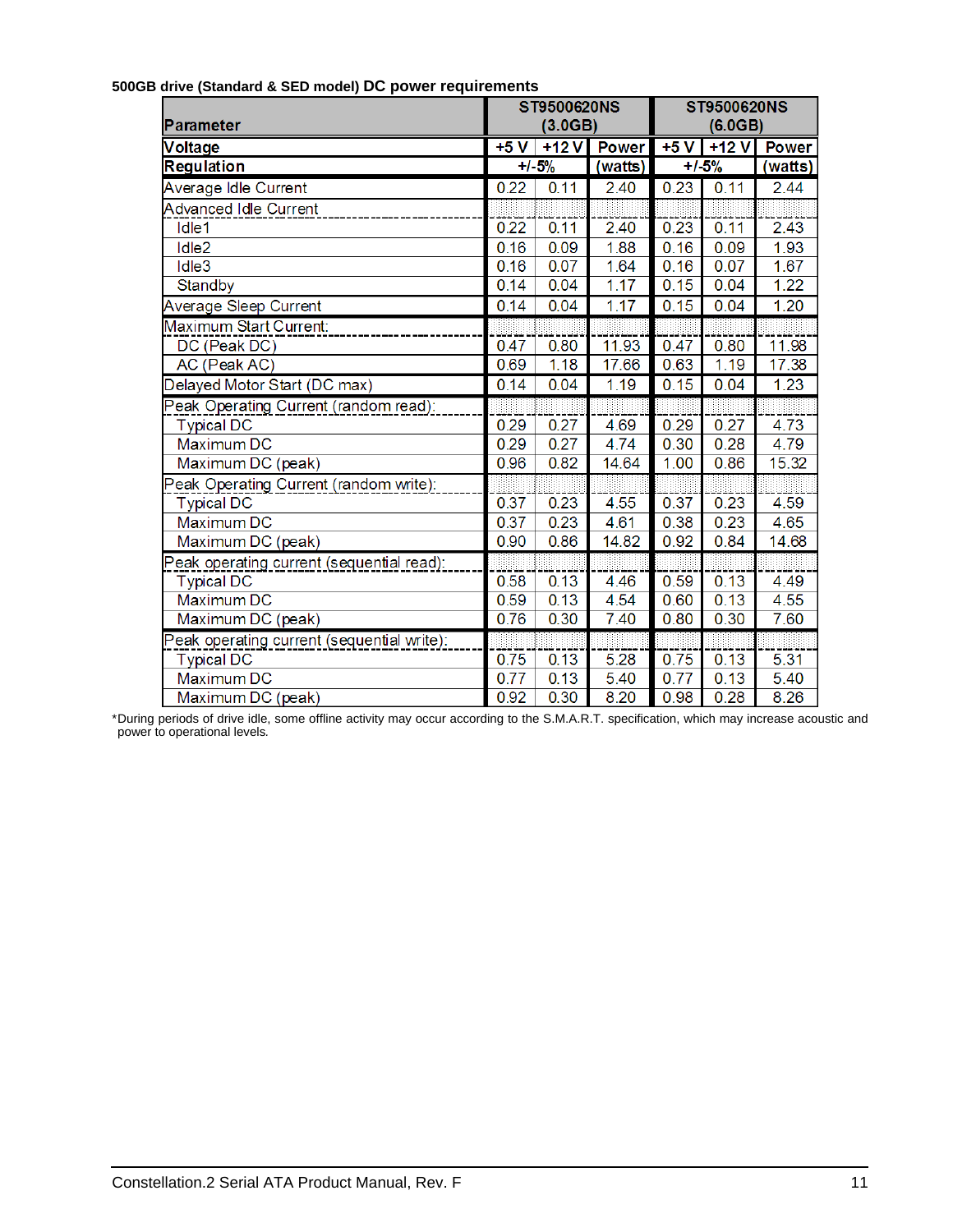### **250GB drive (Standard & SED model) DC power requirements**

| Parameter                                  | ST9250610NS<br>(3.0GB) |           |              |       | ST9250610NS<br>(6.0GB) |              |
|--------------------------------------------|------------------------|-----------|--------------|-------|------------------------|--------------|
| <b>Voltage</b>                             | $+5V$                  | $+12V$    | <b>Power</b> | $+5V$ | $+12V$                 | <b>Power</b> |
| Regulation                                 |                        | $+1 - 5%$ | (watts)      |       | $+1.5%$                | (watts)      |
| Average Idle Current                       | 0.22                   | 0.09      | 2.23         | 0.23  | 0.09                   | 2.25         |
| <b>Advanced Idle Current</b>               |                        |           |              |       |                        |              |
| Idle1                                      | 0.22                   | 0.09      | 2.22         | 0.22  | 0.09                   | 2.24         |
| Idle <sub>2</sub>                          | 0.16                   | 0.08      | 1.81         | 0.17  | 0.08                   | 1.82         |
| Idle3                                      | 0.16                   | 0.07      | 1.61         | 0.16  | 0.07                   | 1.63         |
| Standby                                    | 0.14                   | 0.04      | 1.20         | 0.15  | 0.04                   | 1.24         |
| Average Sleep Current                      | 0.14                   | 0.04      | 1.20         | 0.15  | 0.04                   | 1.22         |
| Maximum Start Current:                     |                        |           |              |       |                        |              |
| DC (Peak DC)                               | 0.51                   | 0.78      | 11.96        | 0.52  | 0.78                   | 11.92        |
| AC (Peak AC)                               | 0.64                   | 1.14      | 16.93        | 0.60  | 1.14                   | 16.70        |
| Delayed Motor Start (DC max)               | 0.15                   | 0.04      | 1.24         | 0.16  | 0.04                   | 1.29         |
| Peak Operating Current (random read):      |                        |           |              |       |                        |              |
| <b>Typical DC</b>                          | 0.29                   | 0.26      | 4.54         | 0.30  | 0.26                   | 4.61         |
| Maximum DC                                 | 0.29                   | 0.26      | 4.63         | 0.30  | 0.27                   | 4.71         |
| Maximum DC (peak)                          | 0.96                   | 0.84      | 14.88        | 0.96  | 0.82                   | 14.64        |
| Peak Operating Current (random write):     |                        |           |              |       |                        |              |
| <b>Typical DC</b>                          | 0.39                   | 0.21      | 4.48         | 0.39  | 0.22                   | 4.55         |
| Maximum DC                                 | 0.39                   | 0.22      | 4.55         | 0.40  | 0.22                   | 4.64         |
| Maximum DC (peak)                          | 0.82                   | 0.84      | 14.18        | 0.84  | 0.80                   | 13.80        |
| Peak operating current (sequential read):  |                        |           |              |       |                        |              |
| <b>Typical DC</b>                          | 0.57                   | 0.11      | 4.17         | 0.58  | 0.11                   | 4.22         |
| <b>Maximum DC</b>                          | 0.58                   | 0.11      | 4.25         | 0.59  | 0.11                   | 4.32         |
| Maximum DC (peak)                          | 0.74                   | 0.28      | 7.06         | 0.78  | 0.26                   | 7.02         |
| Peak operating current (sequential write): |                        |           |              |       |                        |              |
| <b>Typical DC</b>                          | 0.70                   | 0.11      | 4.81         | 0.70  | 0.11                   | 4.86         |
| <b>Maximum DC</b>                          | 0.71                   | 0.11      | 4.89         | 0.72  | 0.11                   | 4.95         |
| Maximum DC (peak)                          | 0.86                   | 0.26      | 7.42         | 0.90  | 0.26                   | 7.62         |

\*During periods of drive idle, some offline activity may occur according to the S.M.A.R.T. specification, which may increase acoustic and power to operational levels*.*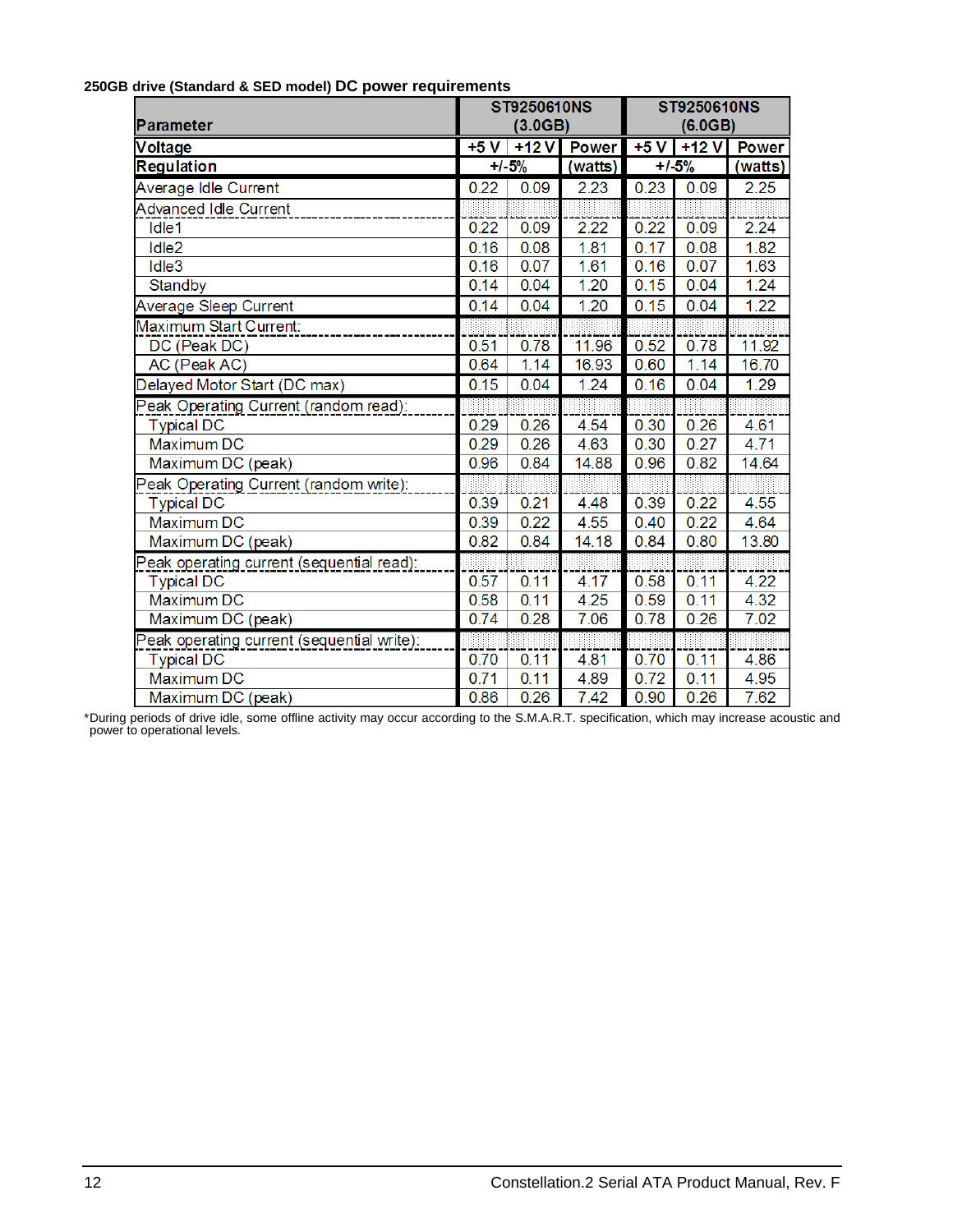### **3.8.1.1 Typical current profiles**



<span id="page-18-0"></span>



<span id="page-18-1"></span>**Figure 2. Typical 5V/12V startup and operation current profile for 500GB models**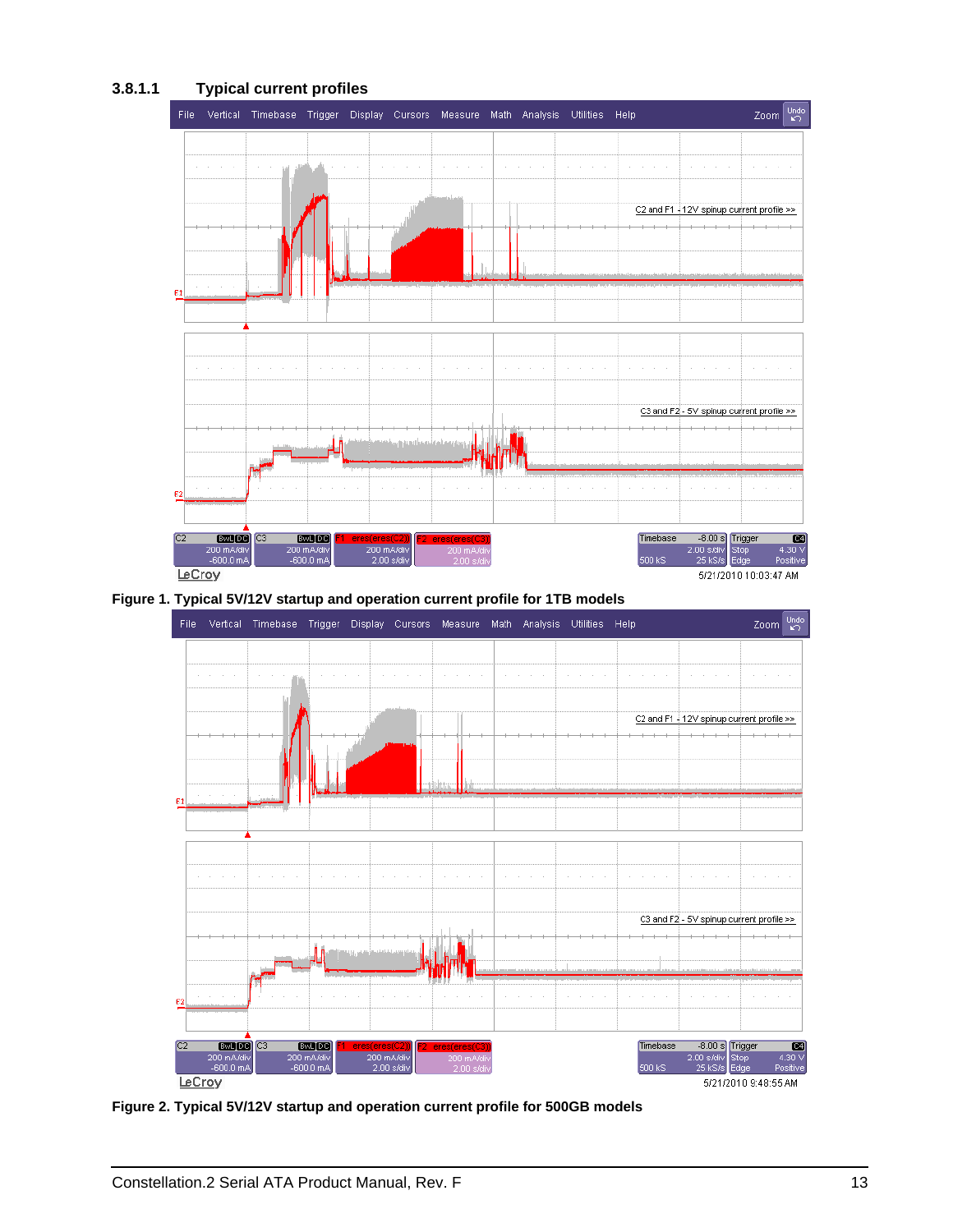

<span id="page-19-2"></span>**Figure 3. Typical 5V/12V startup and operation current profile for 250GB models**

### <span id="page-19-4"></span><span id="page-19-3"></span><span id="page-19-0"></span>**3.8.2 Conducted noise**

Noise is specified as a periodic and random distribution of frequencies covering a defined frequency. Maximum allowed noise values given below are peak-to-peak measurements and apply at the drive power connector.

- $\bullet$  +5v  $\bullet$  +5v  $\bullet$  250 mV pp from 100 Hz to 20 MHz.
- <span id="page-19-5"></span>
- $\bullet$  +12v  $\bullet$  +12v  $\bullet$  450 mV pp from 100 Hz to 100 KHz.
	- $= 250$  mV pp from 100 KHz to 20 MHz
	- $= 150$  mV pp from 20 MHz to 80 MHz
- **Note.** Equivalent resistance is calculated by dividing the nominal voltage by the typical RMS read/write current.

### <span id="page-19-6"></span><span id="page-19-1"></span>**3.8.3 Voltage tolerance**

Voltage tolerance (including noise):

 5V ± 5% 12V ± 5%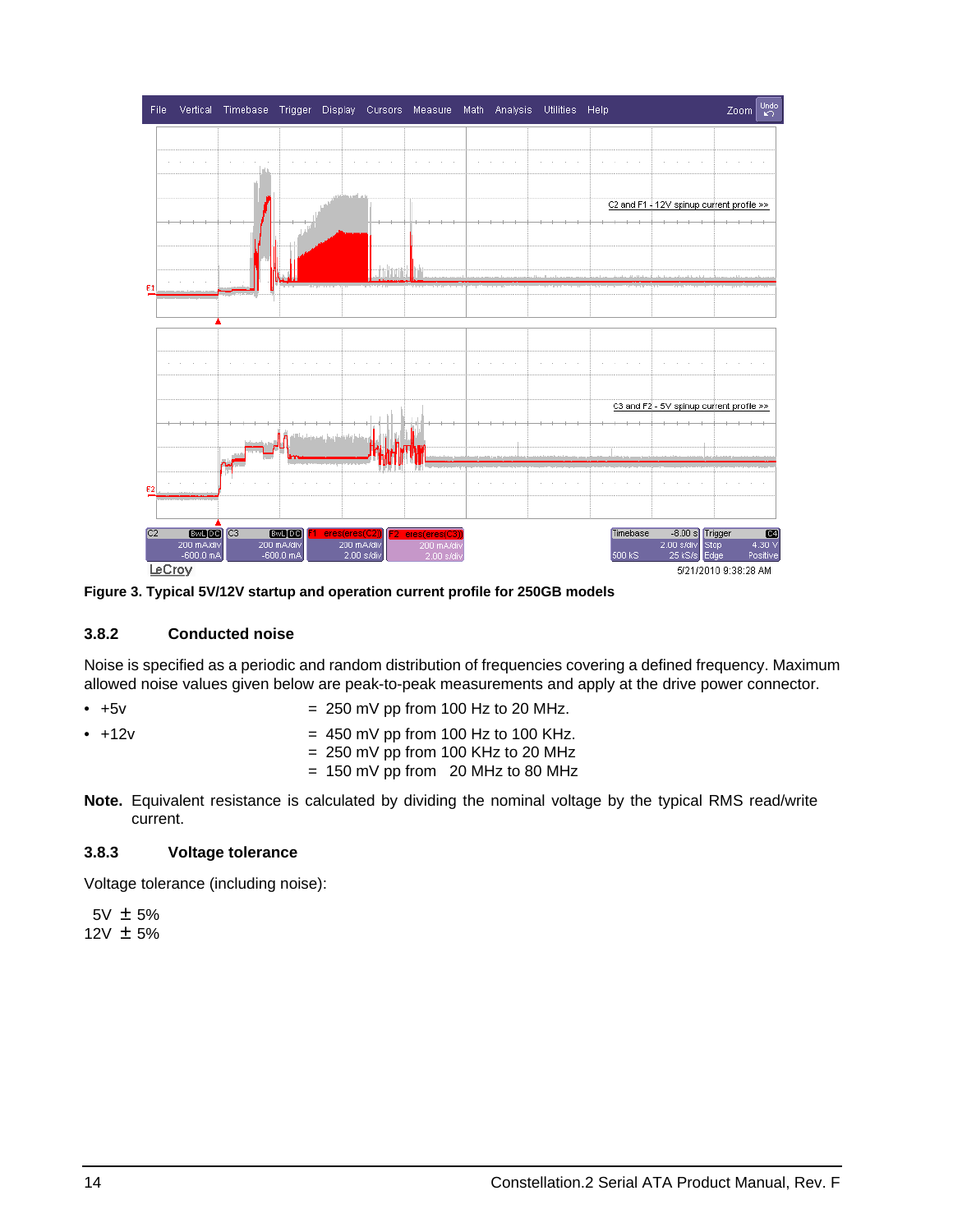### <span id="page-20-6"></span><span id="page-20-0"></span>**3.8.4 Power-management modes**

<span id="page-20-7"></span>The drive provides programmable power management to provide greater energy efficiency. In most systems, you can control power management through the system setup program. The drive features the following power-management modes:

<span id="page-20-5"></span><span id="page-20-3"></span><span id="page-20-1"></span>

| <b>Power modes</b> | <b>Heads</b>     | <b>Spindle</b>        | <b>Buffer</b>   |
|--------------------|------------------|-----------------------|-----------------|
| Active             | Tracking         | Rotating              | Enabled         |
| Idle a             | <b>ID Biased</b> | Rotating              | Enabled         |
| Idle b             | Parked           | Rotating              | Enabled         |
| Idle c             | Parked           | Rotating at lower RPM | Enabled         |
| Standby            | Parked           | Stopped               | Enabled         |
| Sleep              | Parked           | Stopped               | <b>Disabled</b> |

### <span id="page-20-10"></span><span id="page-20-8"></span><span id="page-20-2"></span>• **Active mode**

The drive is in Active mode during the read/write and seek operations.

### <span id="page-20-4"></span>**• Idle mode**

The buffer remains enabled, and the drive accepts all commands and returns to Active mode any time disc access is necessary.

### <span id="page-20-11"></span>• **Standby mode**

<span id="page-20-13"></span><span id="page-20-12"></span>The drive enters Standby mode when the host sends a Standby Immediate command. If the host has set the standby timer, the drive can also enter Standby mode automatically after the drive has been inactive for a specifiable length of time. The standby timer delay is established using a Standby or Idle command. In Standby mode, the drive buffer is enabled, the heads are parked and the spindle is at rest. The drive accepts all commands and returns to Active mode any time disc access is necessary.

### <span id="page-20-9"></span>**• Sleep mode**

The drive enters Sleep mode after receiving a Sleep command from the host. In Sleep mode, the drive buffer is disabled, the heads are parked and the spindle is at rest. The drive leaves Sleep mode after it receives a Hard Reset or Soft Reset from the host. After receiving a reset, the drive exits Sleep mode and enters Standby mode with all current translation parameters intact.

### **• Idle and Standby timers**

<span id="page-20-14"></span>Each time the drive performs an Active function (read, write or seek), the standby timer is reinitialized and begins counting down from its specified delay times to zero. If the standby timer reaches zero before any drive activity is required, the drive makes a transition to Standby mode. In both Idle and Standby mode, the drive accepts all commands and returns to Active mode when disc access is necessary.

### **3.8.4.1 Extended Power Conditions - PowerChoiceTM**

Utilizing the load/unload architecture a programmable power management interface is provided to tailor systems for reduced power consumption and performance requirements.

The table below lists the supported power conditions available in PowerChoice. Power conditions are ordered from highest power consumption (and shortest recovery time) to lowest power consumption (and longest recovery time) as follows: Idle a power  $>=$  Idle b power  $>=$  Idle c power  $>=$  Standby z power. The further you go down in the table, the more power savings is actualized. For example, Idle\_b results in greater power savings than the Idle\_a power condition. Standby results in the greatest power savings.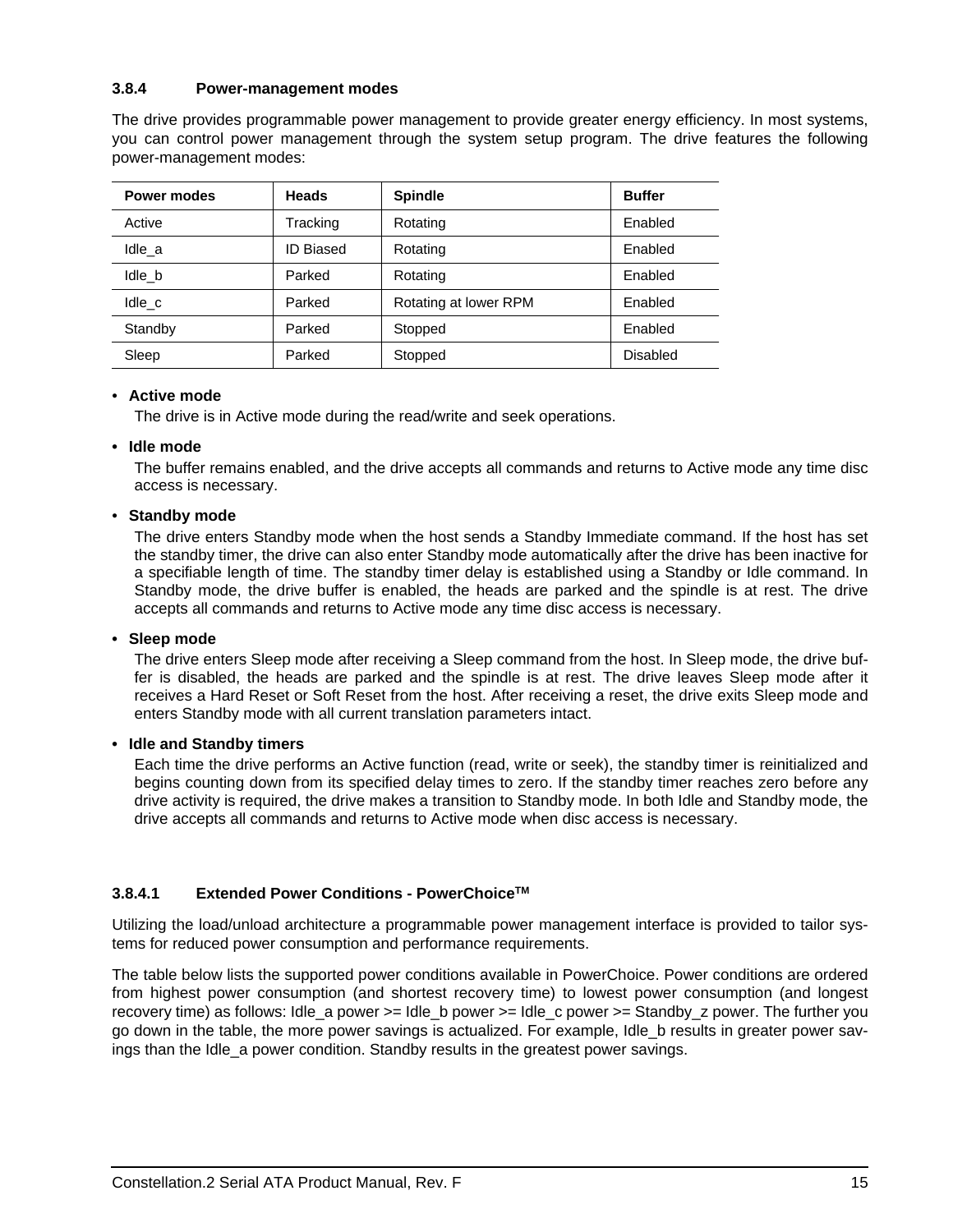| <b>Power Condition Name</b> | <b>Power Condition ID</b> | <b>Description</b>                                 |
|-----------------------------|---------------------------|----------------------------------------------------|
| Idle a                      | 81 <sub>H</sub>           | Reduced electronics                                |
| Idle b                      | 82 <sub>H</sub>           | Heads unloaded. Disks spinning at full RPM         |
| Idle c                      | 83 <sub>H</sub>           | Heads unloaded. Disks spinning at reduced RPM      |
| Standby_z                   | 00 <sub>H</sub>           | Heads unloaded. Motor stopped (disks not spinning) |

Each power condition has a set of current, saved and default settings. Default settings are not modifiable. Default and saved settings persist across power-on resets. The current settings do not persist across power-on resets. At the time of manufacture, the default, saved and current settings are in the Power Conditions log match.

### **PowerChoice is invoked using one of two methods**

- Automatic power transitions which are triggered by expiration of individual power condition timers. These timer values may be customized and enabled using the Extended Power Conditions (EPC) feature set using the standardized Set Features command interface.
- Immediate host commanded power transitions may be initiated using an EPC Set Features "Go to Power Condition" subcommand to enter any supported power condition. Legacy power commands Standby Immediate and Idle Immediate also provide a method to directly transition the drive into supported power conditions.

### **PowerChoice exits power saving states under the following conditions**

- Any command which requires the drive to enter the PM0: Active state (media access)
- Power on reset

### **PowerChoice provides the following reporting methods for tracking purposes**

Check Power Mode Command

• Reports the current power state of the drive

### Identify Device Command

- EPC Feature set supported flag
- EPC Feature enabled flag is set if at least one Idle power condition timer is enabled

Power Condition Log reports the following for each power condition

- Nominal recovery time from the power condition to active
- If the power condition is Supported, Changeable, and Savable
- Default enabled state, and timer value
- Saved enabled state, and timer value
- Current enabled state, and timer value

### S.M.A.R.T. Read Data Reports

- Attribute 192 Emergency Retract Count
- Attribute 193 Load/Unload Cycle Count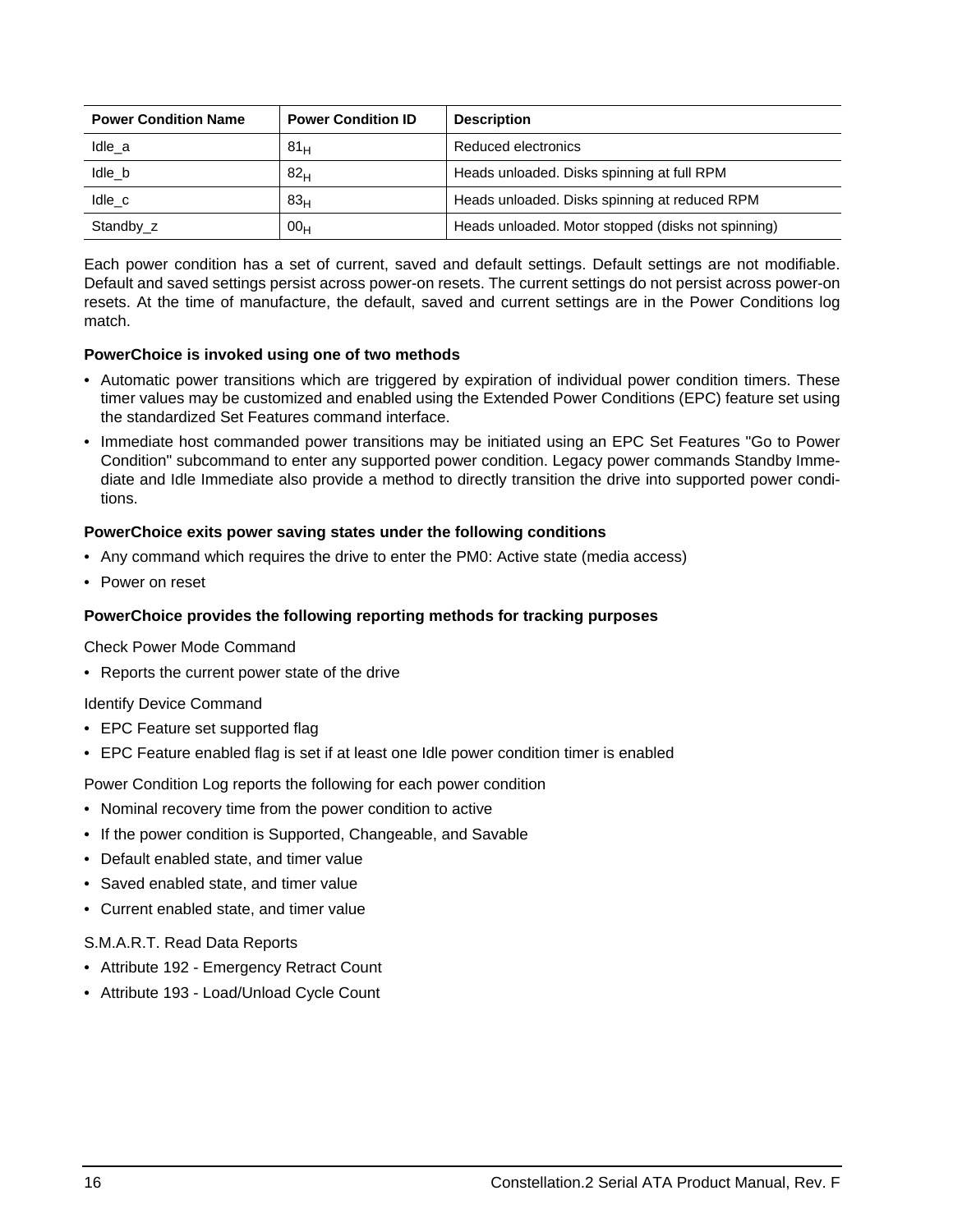### <span id="page-22-5"></span><span id="page-22-0"></span>**3.9 Environmental limits**

<span id="page-22-12"></span><span id="page-22-8"></span>Temperature and humidity values experienced by the drive must be such that condensation does not occur on any drive part. Altitude and atmospheric pressure specifications are referenced to a standard day at 58.7°F (14.8°C). Maximum wet bulb temperature is 82°F (28°C).

### <span id="page-22-11"></span><span id="page-22-1"></span>**3.9.1 Temperature**

a. Operating

The drive meets the operating specifications over a 41°F to 140°F (5°C to 60°C) drive case temperature range with a maximum temperature gradient of 36°F (20°C) per hour.

The maximum allowable drive case temperature is 60°C.

The MTBF specification for the drive assumes the operating environment is designed to maintain nominal case temperature. The rated MTBF is based upon a sustained case temperature of 104°F (40°C). Occasional excursions in operating temperature between the rated MTBF temperature and the maximum drive operating case temperature may occur without impact to the rated MTBF temperature. However continual or sustained operation at case temperatures beyond the rated MTBF temperature will degrade the drive MTBF and reduce product reliability.

Air flow may be required to achieve consistent nominal case temperature values (see [Section 4.5](#page-32-0)). To confirm that the required cooling is provided for the electronics and HDA, place the drive in its final mechanical configuration, and perform random write/read operations. After the temperatures stabilize, measure the case temperature of the drive.

<span id="page-22-9"></span>b. Non-operating

<span id="page-22-10"></span><span id="page-22-6"></span><span id="page-22-4"></span>–40° to 158°F (–40° to 70°C) package ambient with a maximum gradient of 36°F (20°C) per hour. This specification assumes that the drive is packaged in the shipping container designed by Seagate for use with drive.



### <span id="page-22-3"></span>**Figure 4. Location of the HDA temperature check point**

### <span id="page-22-7"></span><span id="page-22-2"></span>**3.9.2 Relative humidity**

The values below assume that no condensation on the drive occurs.

### a.Operating

5% to 95% non-condensing relative humidity with a maximum gradient of 20% per hour.

b.Non-operating

5% to 95% non-condensing relative humidity.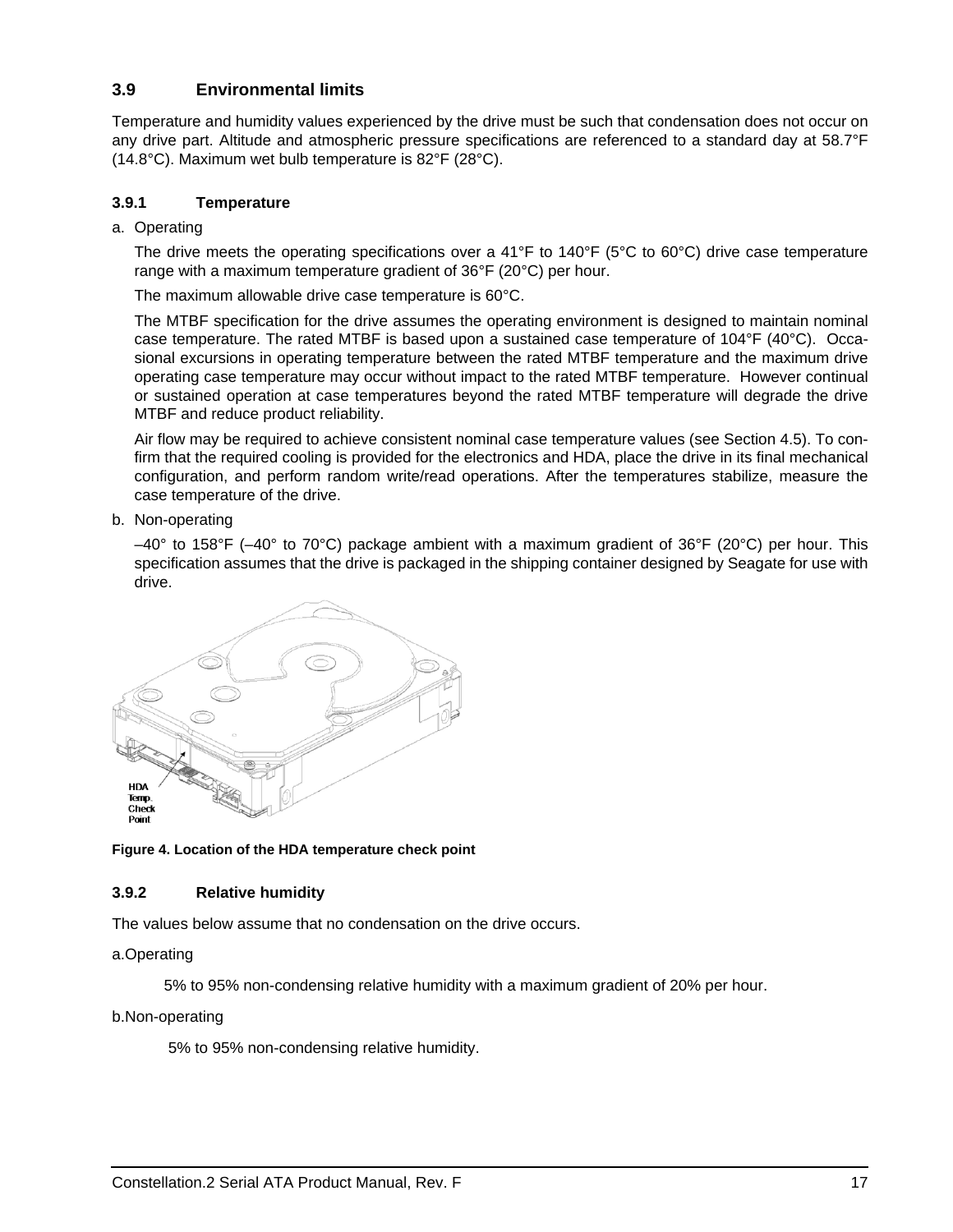### <span id="page-23-4"></span><span id="page-23-0"></span>**3.9.3 Effective altitude (sea level)**

a. Operating

-200 to +10,000 feet (-61 to +3,048 meters)

b. Non-operating

<span id="page-23-12"></span>-200 to +40,000 feet (-61 to +12,210 meters)

### <span id="page-23-1"></span>**3.9.4 Shock**

<span id="page-23-11"></span><span id="page-23-6"></span>All shock specifications assume that the drive is mounted securely with the input shock applied at the drive mounting screws. Shock may be applied in the X, Y or Z axis.

### <span id="page-23-9"></span>**3.9.4.1 Operating shock**

These drives comply with the performance levels specified in this document when subjected to a maximum operating shock of Read 70 Gs and Write 40 Gs based on half-sine shock pulses of 2ms. Shocks should not be repeated more than once every 2 seconds.

### <span id="page-23-7"></span>**3.9.4.2 Nonoperating shock**

The nonoperating shock level that the drive can experience without incurring physical damage or degradation in performance when subsequently put into operation is 400 Gs based on a nonrepetitive half-sine shock pulse of 2ms duration.

### <span id="page-23-13"></span><span id="page-23-2"></span>**3.9.5 Vibration**

All vibration specifications assume that the drive is mounted securely with the input vibration applied at the drive mounting screws. Vibration may be applied in the X, Y or Z axis.

### <span id="page-23-10"></span>**3.9.5.1 Operating vibration**

The maximum vibration levels that the drive may experience while meeting the performance standards specified in this document are specified below.

| $\overline{\phantom{0}}$<br>$F^{\wedge}$<br>. 31 H F<br>$   -$<br>$\sim$ | יור<br>. <del>.</del> |
|--------------------------------------------------------------------------|-----------------------|
|                                                                          |                       |

### <span id="page-23-8"></span>**3.9.5.2 Nonoperating vibration**

The maximum nonoperating vibration levels that the drive may experience without incurring physical damage or degradation in performance when subsequently put into operation are specified below.

<span id="page-23-5"></span><span id="page-23-3"></span>

| $\overline{\phantom{0}}$<br>r o o<br>.<br>$   -$ |  |
|--------------------------------------------------|--|
|--------------------------------------------------|--|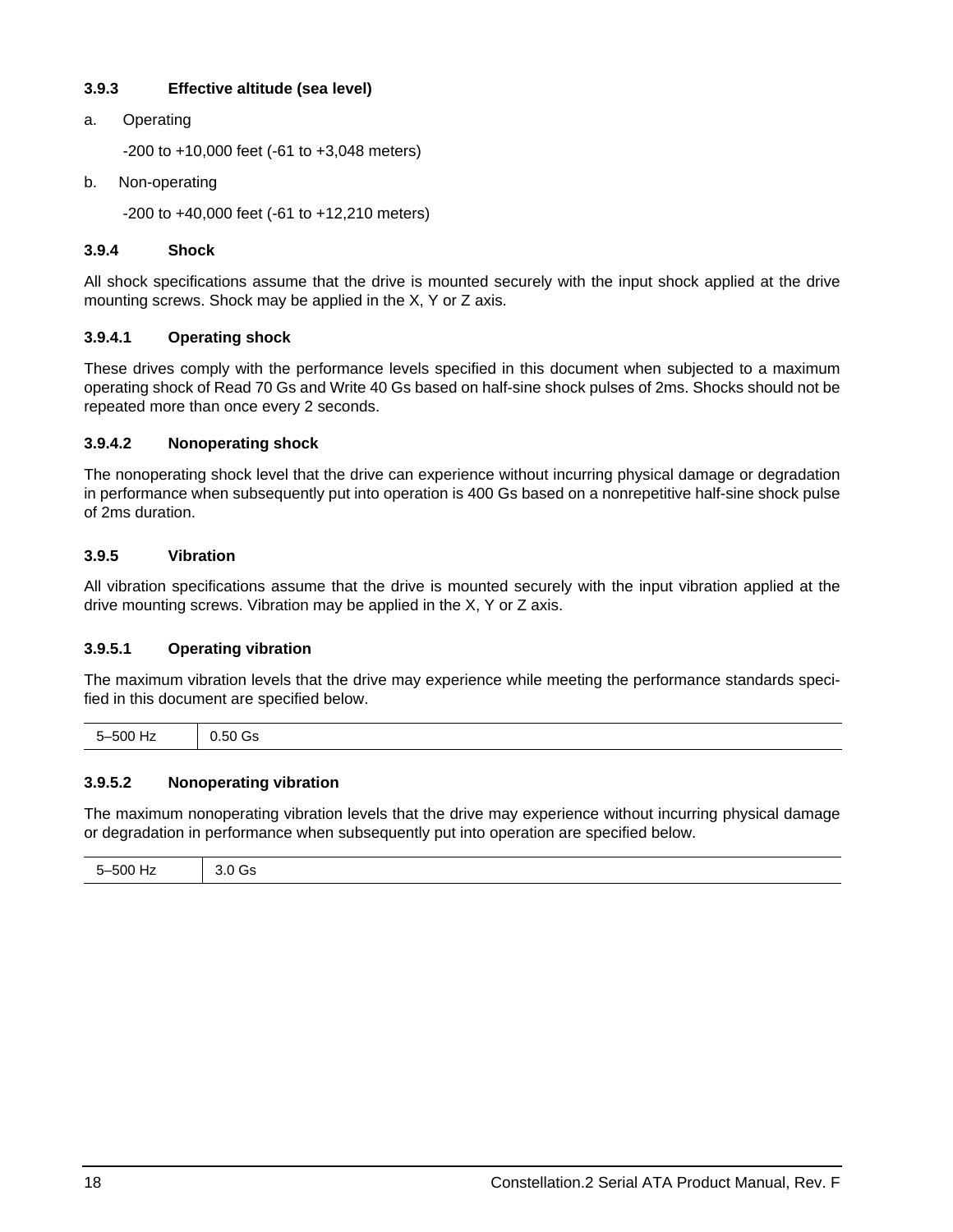### <span id="page-24-2"></span><span id="page-24-0"></span>**3.10 Acoustics**

Drive acoustics are measured as overall A-weighted acoustic sound power levels (no pure tones). All measurements are consistent with ISO document 7779. Sound power measurements are taken under essentially free-field conditions over a reflecting plane. For all tests, the drive is oriented with the cover facing upward.

**Note.** For seek mode tests, the drive is placed in seek mode only. The number of seeks per second is defined by the following equation:

<span id="page-24-11"></span><span id="page-24-7"></span>(Number of seeks per second =  $0.4$  / (average latency + average access time)

**Table 3: Fluid Dynamic Bearing (FDB) motor acoustics**

| <b>Active</b>    | l Idle*        |
|------------------|----------------|
| $2.8$ bels (typ) | 2.2 bels (typ) |

\*During periods of drive idle, some offline activity may occur according to the S.M.A.R.T. specification, which may increase acoustic and power to operational levels*.*

### <span id="page-24-5"></span><span id="page-24-1"></span>**3.11 Electromagnetic immunity**

<span id="page-24-10"></span><span id="page-24-9"></span>When properly installed in a representative host system, the drive operates without errors or degradation in performance when subjected to the radio frequency (RF) environments defined in the following table:

<span id="page-24-13"></span><span id="page-24-12"></span><span id="page-24-8"></span><span id="page-24-6"></span><span id="page-24-4"></span><span id="page-24-3"></span>

| Test                           | <b>Description</b>                                                                                 | Performance level | Reference standard                |
|--------------------------------|----------------------------------------------------------------------------------------------------|-------------------|-----------------------------------|
| Electrostatic<br>discharge     | Contact, HCP, VCP: $\pm$ 4 kV; Air: $\pm$ 8 kV                                                     | В                 | EN 61000-4-2: 95                  |
| <b>Radiated RF</b><br>immunity | 80 to 1,000 MHz, 3 V/m,<br>80% AM with 1 kHz sine<br>900 MHz, 3 V/m, 50% pulse modulation @ 200 Hz | A                 | EN 61000-4-3: 96<br>ENV 50204: 95 |
| Electrical fast<br>transient   | $\pm$ 1 kV on AC mains, $\pm$ 0.5 kV on external I/O                                               | B                 | EN 61000-4-4: 95                  |
| Surge immunity                 | $\pm$ 1 kV differential, $\pm$ 2 kV common, AC mains                                               | B                 | EN 61000-4-5: 95                  |
| Conducted RF<br>immunity       | 150 kHz to 80 MHz, 3 Vrms, 80% AM with 1 kHz sine                                                  | A                 | EN 61000-4-6: 97                  |
| Voltage dips,<br>interrupts    | 0% open, 5 seconds<br>0% short, 5 seconds<br>40%, 0.10 seconds<br>70%, 0.01 seconds                | С<br>C<br>C<br>B  | EN 61000-4-11: 94                 |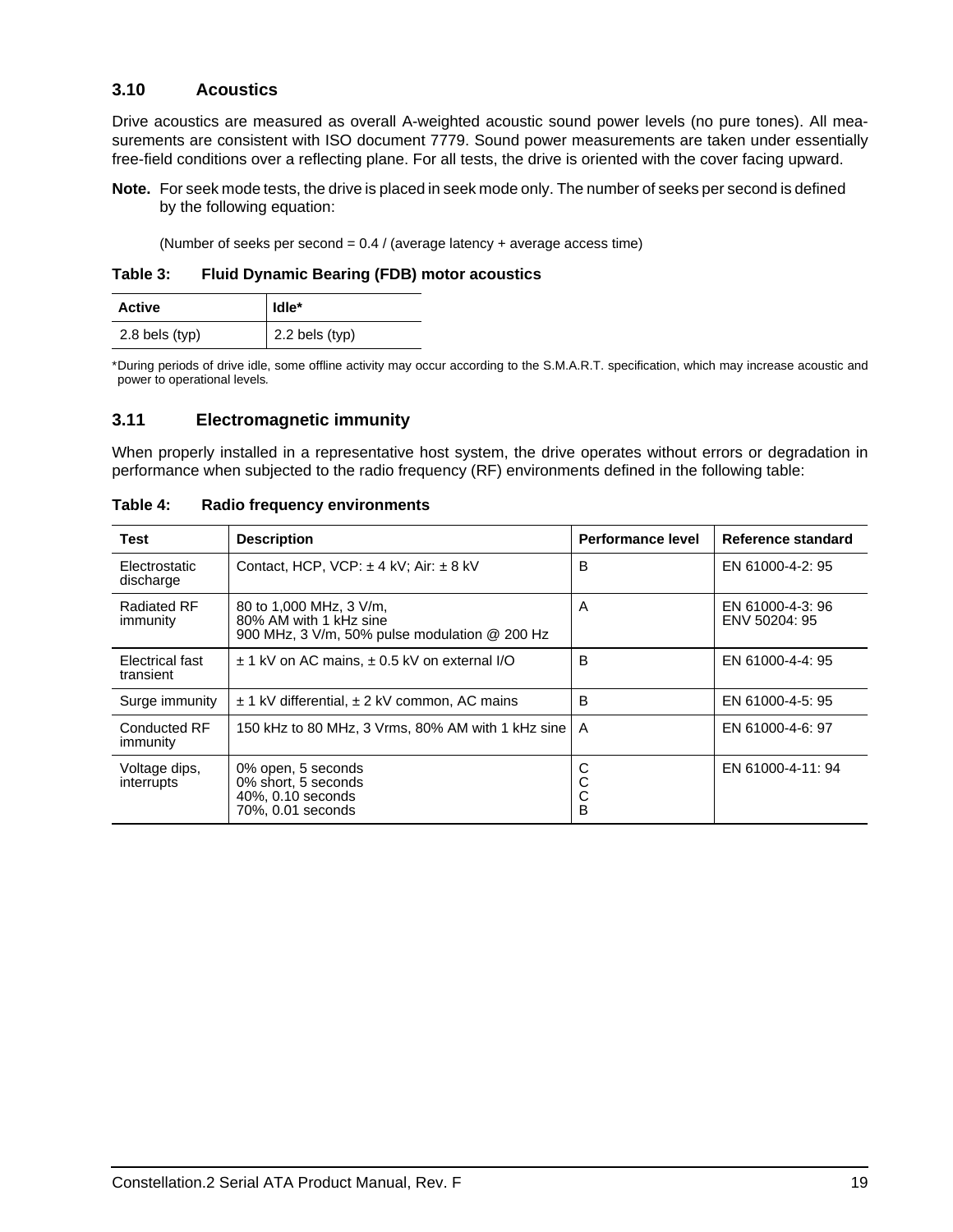### <span id="page-25-22"></span><span id="page-25-0"></span>**3.12 Reliability**

### <span id="page-25-1"></span>**3.12.1 Annualized Failure Rate (AFR) and Mean Time Between Failures (MTBF)**

The product shall achieve an Annualized Failure Rate - AFR - of 0.62% (Mean Time Between Failures - MTBF - of 1.4 Million hrs) when operated in an environment that ensures the HDA case temperatures do not exceed 40° C. Operation at case temperatures outside the specifications in [Section 3.9](#page-22-0) may increase the product Annualized Failure Rate (decrease MTBF). AFR and MTBF are population statistics that are not relevant to individual units.

AFR and MTBF specifications are based on the following assumptions for business critical storage system environments:

- 8760 power-on-hours per year.
- 250 average motor start/stop cycles per year.
- Operations at nominal voltages.
- Systems will provide adequate cooling to ensure the case temperatures do not exceed 40° C. Temperatures outside the specifications in [Section 3.8](#page-14-1) will increase the product AFR and decrease MTBF.

<span id="page-25-21"></span><span id="page-25-20"></span><span id="page-25-14"></span><span id="page-25-6"></span>

| Nonrecoverable read errors    | 1 per $10^{15}$ bits read, max                                                                                                                                                                                                                                                                                                                                                                                                      |
|-------------------------------|-------------------------------------------------------------------------------------------------------------------------------------------------------------------------------------------------------------------------------------------------------------------------------------------------------------------------------------------------------------------------------------------------------------------------------------|
| Annualized Failure Rate (AFR) | 0.62% (nominal power, 40°C case temperature)                                                                                                                                                                                                                                                                                                                                                                                        |
| Load unload cycles            | 300,000 cycles                                                                                                                                                                                                                                                                                                                                                                                                                      |
| Warranty                      | To determine the warranty for a specific drive, use a web browser to access the fol-<br>lowing web page:<br>http://www.seagate.com/www/en-us/support/warranty & returns assistance<br>From this page, click on the "Verify Your Warranty" link. You will be asked to provide<br>the drive serial number, model number (or part number) and country of purchase.<br>The system will display the warranty information for your drive. |
| Preventive maintenance        | None required.                                                                                                                                                                                                                                                                                                                                                                                                                      |

### <span id="page-25-19"></span><span id="page-25-8"></span><span id="page-25-5"></span><span id="page-25-2"></span>**3.13 Agency certification**

### <span id="page-25-23"></span><span id="page-25-3"></span>**3.13.1 Safety certification**

The drives are recognized in accordance with UL 60950-1 as tested by UL, CSA 60950-1 as tested by CSA, and EN60950-1 as tested by TUV.

The security features of Self-Encrypting Drive models are based on the "TCG Storage Architecture Core Specification" and the "TCG Storage Workgroup Security Subsystem Class: Enterprise\_A" specification with additional vendor-unique features as noted in this product manual.

### <span id="page-25-10"></span><span id="page-25-9"></span><span id="page-25-4"></span>**3.13.2 Electromagnetic compatibility**

<span id="page-25-18"></span><span id="page-25-17"></span><span id="page-25-16"></span><span id="page-25-15"></span><span id="page-25-13"></span><span id="page-25-12"></span><span id="page-25-11"></span><span id="page-25-7"></span>Hard drives that display the CE mark comply with the European Union (EU) requirements specified in the Electromagnetic Compatibility Directive (2004/108/EC) as put into place 20 July 2007. Testing is performed to the levels specified by the product standards for Information Technology Equipment (ITE). Emission levels are defined by EN 55022, Class B and the immunity levels are defined by EN 55024.

Seagate uses an independent laboratory to confirm compliance with the EC directives specified in the previous paragraph. Drives are tested in representative end-user systems. Although CE-marked Seagate drives comply with the directives when used in the test systems, we cannot guarantee that all systems will comply with the directives. The drive is designed for operation inside a properly designed enclosure, with properly shielded I/O cable (if necessary) and terminators on all unused I/O ports. Computer manufacturers and system integrators should confirm EMC compliance and provide CE marking for their products.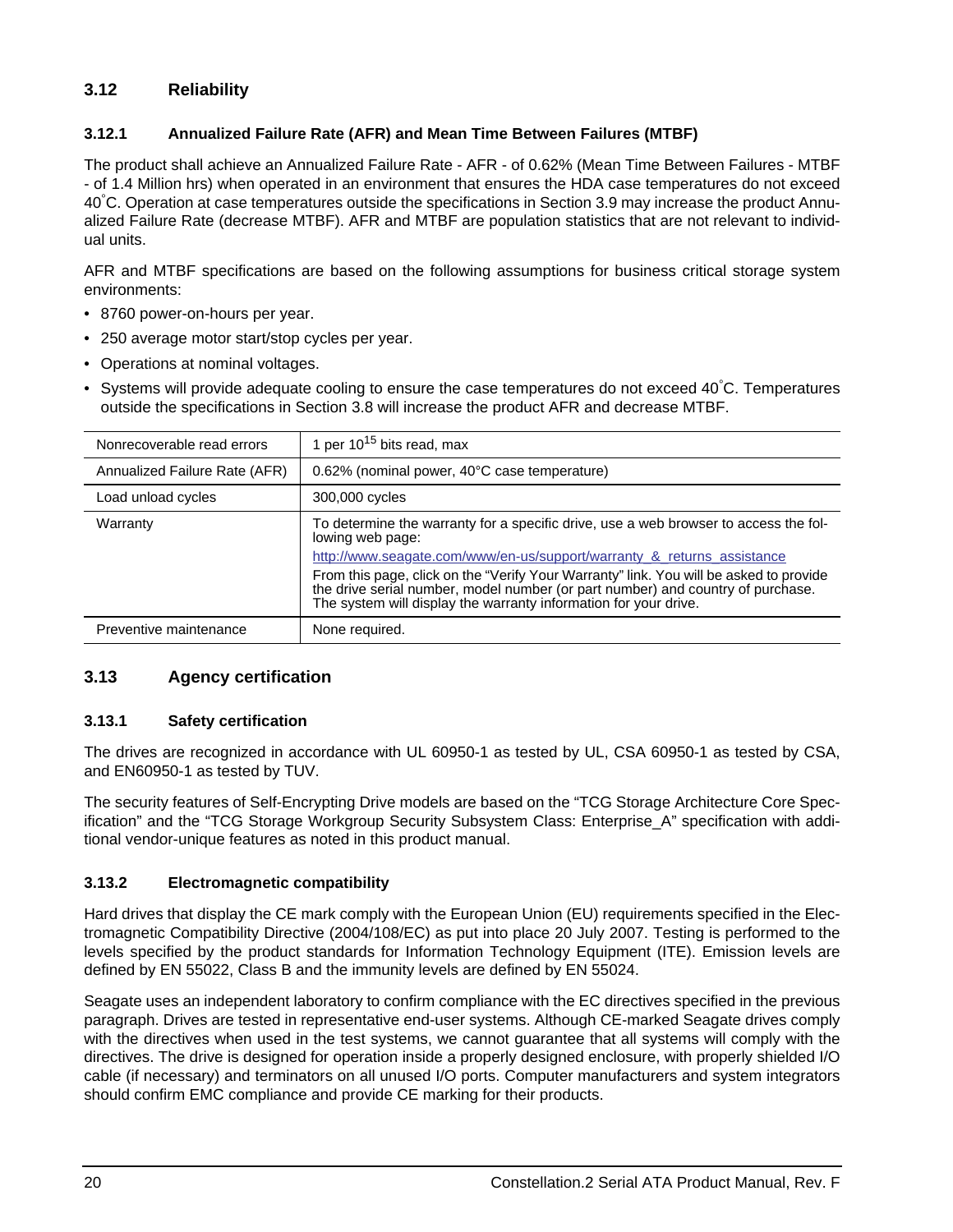### <span id="page-26-15"></span><span id="page-26-13"></span>**Korean RRL**

<span id="page-26-12"></span><span id="page-26-11"></span><span id="page-26-8"></span><span id="page-26-7"></span>If these drives have the Korean Communications Commission (KCC) logo, they comply with paragraph 1 of Article 11 of the Electromagnetic Compatibility control Regulation and meet the Electromagnetic Compatibility (EMC) Framework requirements of the Radio Research Laboratory (RRL) Communications Commission, Republic of Korea.

These drives have been tested and comply with the Electromagnetic Interference/Electromagnetic Susceptibility (EMI/EMS) for Class B products. Drives are tested in a representative, end-user system by a Korean-recognized lab.

- Family name: Constellation.2 Serial ATA
- Certificate number: STX- ST91000640NS (B)

### <span id="page-26-5"></span>**Australian C-Tick (N176)**

<span id="page-26-4"></span><span id="page-26-3"></span><span id="page-26-2"></span>If these models have the C-Tick marking, they comply with the Australia/New Zealand Standard AS/NZ CISPR22 and meet the Electromagnetic Compatibility (EMC) Framework requirements of the Australian Communication Authority (ACA).

### <span id="page-26-9"></span><span id="page-26-0"></span>**3.13.3 FCC verification**

<span id="page-26-10"></span>These drives are intended to be contained solely within a personal computer or similar enclosure (not attached as an external device). As such, each drive is considered to be a subassembly even when it is individually marketed to the customer. As a subassembly, no Federal Communications Commission verification or certification of the device is required.

<span id="page-26-6"></span>Seagate Technology LLC has tested this device in enclosures as described above to ensure that the total assembly (enclosure, disc drive, motherboard, power supply, etc.) does comply with the limits for a Class B computing device, pursuant to Subpart J, Part 15 of the FCC rules. Operation with noncertified assemblies is likely to result in interference to radio and television reception.

<span id="page-26-14"></span>**Radio and television interference.** This equipment generates and uses radio frequency energy and if not installed and used in strict accordance with the manufacturer's instructions, may cause interference to radio and television reception.

This equipment is designed to provide reasonable protection against such interference in a residential installation. However, there is no guarantee that interference will not occur in a particular installation. If this equipment does cause interference to radio or television, which can be determined by turning the equipment on and off, you are encouraged to try one or more of the following corrective measures:

- Reorient the receiving antenna.
- Move the device to one side or the other of the radio or TV.
- Move the device farther away from the radio or TV.
- Plug the computer into a different outlet so that the receiver and computer are on different branch outlets.

If necessary, you should consult your dealer or an experienced radio/television technician for additional suggestions. You may find helpful the following booklet prepared by the Federal Communications Commission: *How to Identify and Resolve Radio-Television Interference Problems*. This booklet is available from the Superintendent of Documents, U.S. Government Printing Office, Washington, DC 20402. Refer to publication number 004-000-00345-4.

### <span id="page-26-1"></span>**3.14 Environmental protection**

Seagate designs its products to meet environmental protection requirements worldwide, including regulations restricting certain chemical substances.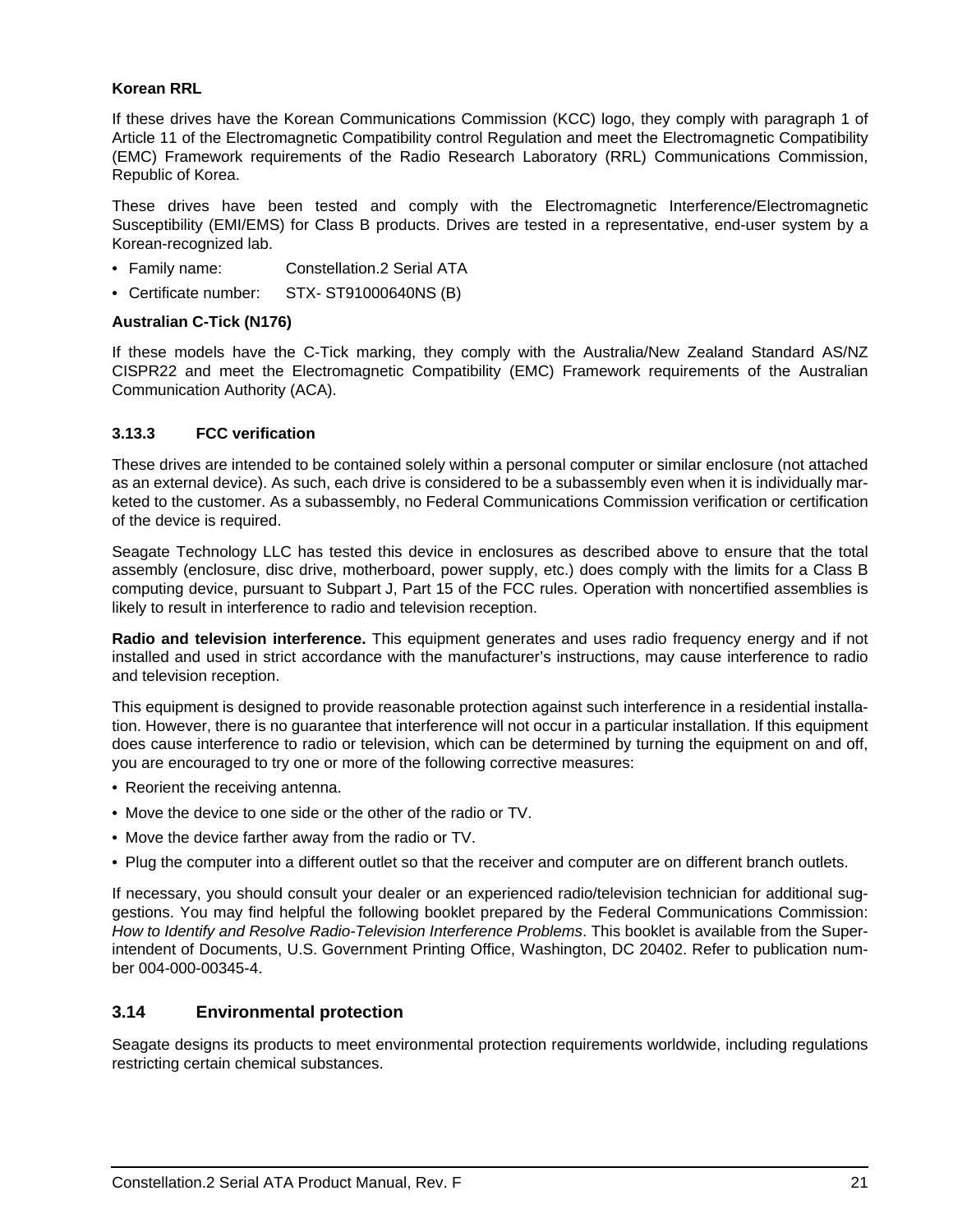### <span id="page-27-5"></span><span id="page-27-0"></span>**3.14.1 European Union Restriction of Hazardous Substances (RoHS) Directive**

The European Union Restriction of Hazardous Substances (RoHS) Directive, restricts the presence of chemical substances, including Lead, Cadmium, Mercury, Hexavalent Chromium, PBB and PBDE, in electronic products, effective July 2006. This drive is manufactured with components and materials that comply with the RoHS Directive.

### <span id="page-27-3"></span><span id="page-27-1"></span>**3.14.2 China Restriction of Hazardous Substances (RoHS) Directive**

This product has an Environmental Protection Use Period (EPUP) of 20 years. The following table contains information mandated by China's "Marking Requirements for Control of Pollution Caused by Electronic Information Products" Standard.

<span id="page-27-6"></span>

该产品具有20年的环境保护使用周期 (EPUP)。 下表包含了中国 "电子产品所导致的污染的控 制的记号要求"所指定的信息。

|                       |                   |                      |                      |                                             | Toxic or Hazardous Substances or Elements有毒有害物质或元素 |                                                     |
|-----------------------|-------------------|----------------------|----------------------|---------------------------------------------|----------------------------------------------------|-----------------------------------------------------|
| Name of Parts<br>部件名称 | Lead<br>铅<br>(Pb) | Mercury<br>汞<br>(Hq) | Cadmium<br>镉<br>(Cd) | Hexavalent<br>Chromium  <br>六价铬<br>$(Cr6+)$ | Polybrominated<br>Diphenyl<br>多溴联苯<br>(PBB)        | Polybrominated<br>Diphenyl Ether<br>多溴二苯醚<br>(PBDE) |
| <b>PCBA</b>           |                   |                      |                      |                                             |                                                    |                                                     |
| <b>HDA</b>            |                   |                      |                      |                                             |                                                    |                                                     |

"O" indicates the hazardous and toxic substance content of the part (at the homogenous material level) is lower than the threshold defined by the China RoHS MCV Standard.

"O"表示该部件(于同类物品程度上)所含的危险和有毒物质低于中国RoHSMCV标准所定义的门槛值。

"X" indicates the hazardous and toxic substance content of the part (at the homogenous material level) is over the threshold defined by the China RoHS MCV Standard.

 $\lq^{\omega}$ "表示该部件(于同类物品程度上)所含的危险和有毒物质超出中国RoHSMCV标准所定义的门槛值。

### <span id="page-27-4"></span><span id="page-27-2"></span>**3.15 Corrosive environment**

Seagate electronic drive components pass accelerated corrosion testing equivalent to 10 years exposure to light industrial environments containing sulfurous gases, chlorine and nitric oxide, classes G and H per ASTM B845. However, this accelerated testing cannot duplicate every potential application environment. Users should use caution exposing any electronic components to uncontrolled chemical pollutants and corrosive chemicals as electronic drive component reliability can be affected by the installation environment. The silver, copper, nickel and gold films used in Seagate products are especially sensitive to the presence of sulfide, chloride, and nitrate contaminants. Sulfur is found to be the most damaging. In addition, electronic components should never be exposed to condensing water on the surface of the printed circuit board assembly (PCBA) or exposed to an ambient relative humidity greater than 95%. Materials used in cabinet fabrication, such as vulcanized rubber, that can outgas corrosive compounds should be minimized or eliminated. The useful life of any electronic equipment may be extended by replacing materials near circuitry with sulfide-free alternatives.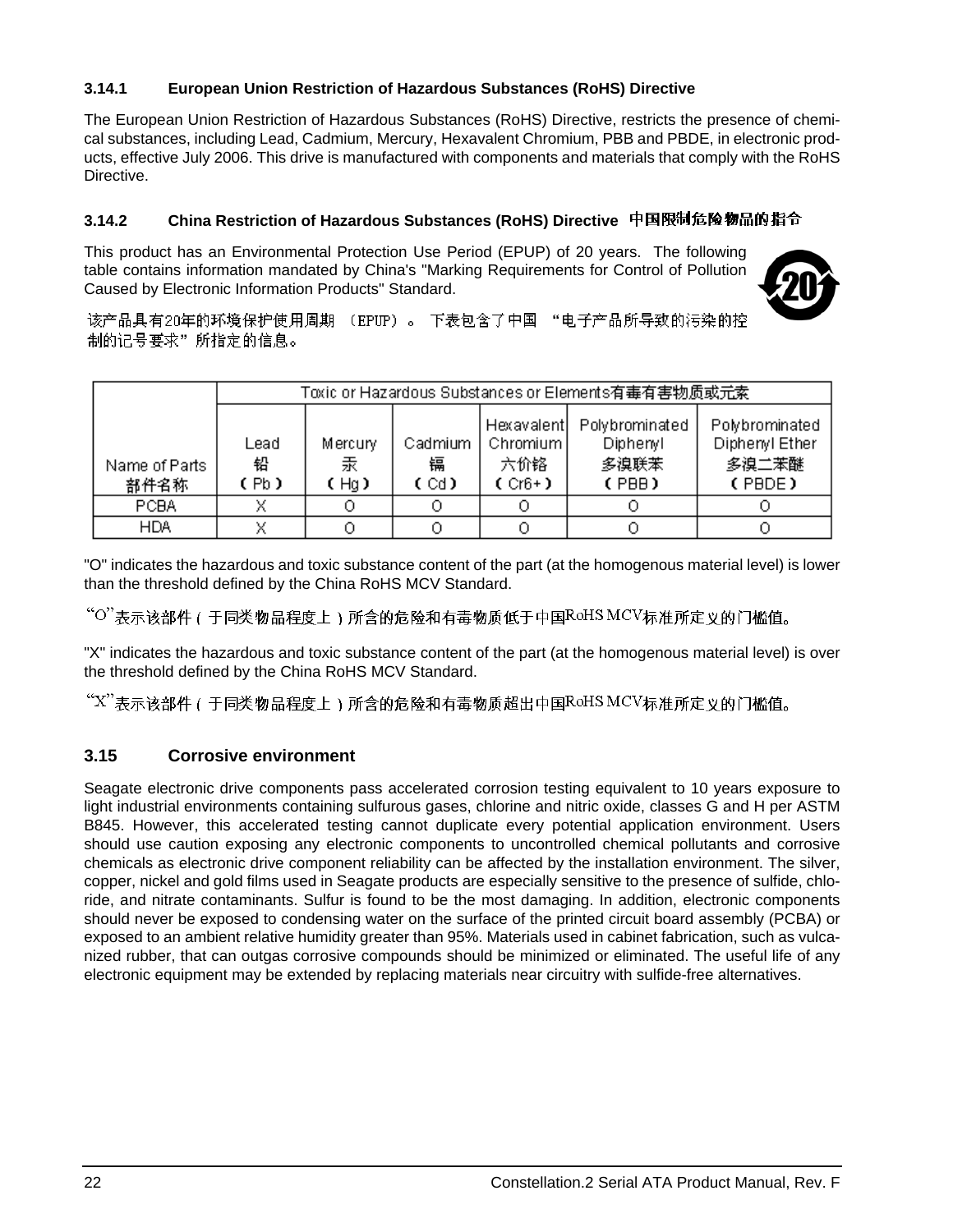### <span id="page-28-3"></span><span id="page-28-0"></span>**3.16 Reference documents**

*Self-Encrypting Drives Reference Manual*

Seagate part number: 100515636

Trusted Computing Group (TCG) Documents (apply to Self-Encrypting Drive models only) TCG Storage Architecture Core Specification, Rev. 1.0 TCG Storage Security Subsystem Class Enterprise Specification, Rev. 1.0

In case of conflict between this document and any referenced document, this document takes precedence.

### <span id="page-28-2"></span><span id="page-28-1"></span>**3.17 Product warranty**

Beginning on the date of shipment to the customer and continuing for the period specified in your purchase contract, Seagate warrants that each product (including components and subassemblies) that fails to function properly under normal use due to defect in materials or workmanship or due to nonconformance to the applicable specifications will be repaired or replaced, at Seagate's option and at no charge to the customer, if returned by customer at customer's expense to Seagate's designated facility in accordance with Seagate's warranty procedure. Seagate will pay for transporting the repair or replacement item to the customer. For more detailed warranty information, refer to the standard terms and conditions of purchase for Seagate products on your purchase documentation.

The remaining warranty for a particular drive can be determined by calling Seagate Customer Service at 1- 800-468-3472. You can also determine remaining warranty using the Seagate web site (www.seagate.com). The drive serial number is required to determine remaining warranty information.

### **Shipping**

When transporting or shipping a drive, use only a Seagate-approved container. Keep your original box. Seagate approved containers are easily identified by the Seagate Approved Package label. Shipping a drive in a non-approved container voids the drive warranty.

Seagate repair centers may refuse receipt of components improperly packaged or obviously damaged in transit. Contact your authorized Seagate distributor to purchase additional boxes. Seagate recommends shipping by an air-ride carrier experienced in handling computer equipment.

### **Storage**

The maximum recommended storage period for the drive in a non-operational environment is 90 days. Drives should be stored in the original unopened Seagate shipping packaging whenever possible. Once the drive is removed from the Seagate original packaging the recommended maximum period between drive operation cycles is 30 days. During any storage period the drive non-operational temperature, humidity, wet bulb, atmospheric conditions, shock, vibration, magnetic and electrical field specifications should be followed.

### **Product repair and return information**

Seagate customer service centers are the only facilities authorized to service Seagate drives. Seagate does not sanction any third-party repair facilities. Any unauthorized repair or tampering with the factory seal voids the warranty.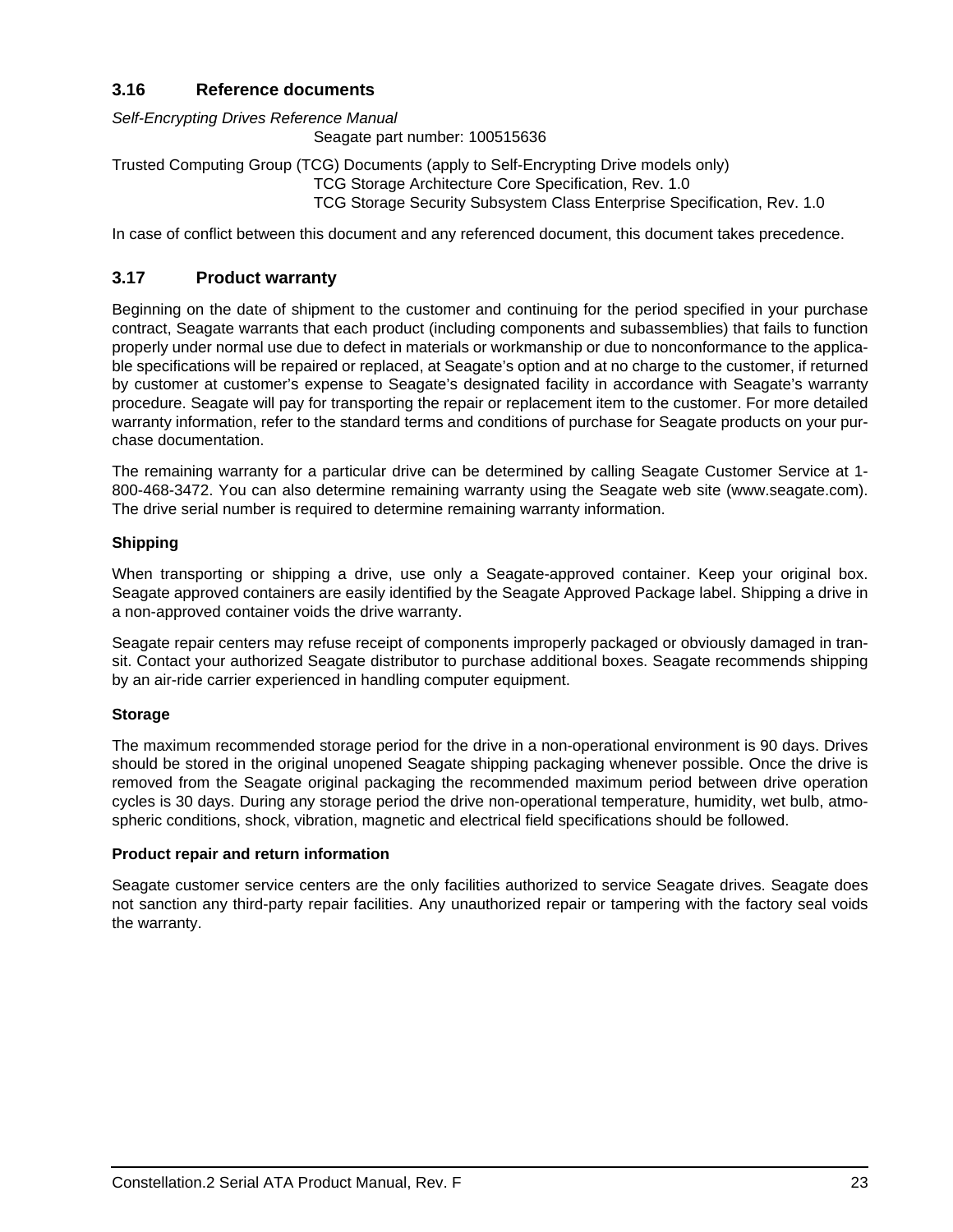# <span id="page-29-6"></span><span id="page-29-2"></span><span id="page-29-0"></span>**4.0 Configuring and mounting the drive**

This section contains the specifications and instructions for configuring and mounting the drive.

### <span id="page-29-9"></span><span id="page-29-7"></span><span id="page-29-5"></span><span id="page-29-1"></span>**4.1 Handling and static-discharge precautions**

<span id="page-29-4"></span><span id="page-29-3"></span>After unpacking, and before installation, the drive may be exposed to potential handling and electrostatic discharge (ESD) hazards. Observe the following standard handling and static-discharge precautions:

### **Caution:**

- Before handling the drive, put on a grounded wrist strap, or ground yourself frequently by touching the metal chassis of a computer that is plugged into a grounded outlet. Wear a grounded wrist strap throughout the entire installation procedure.
- Handle the drive by its edges or frame *only*.
- The drive is extremely fragile—handle it with care. Do not press down on the drive top cover.
- Always rest the drive on a padded, antistatic surface until you mount it in the computer.
- <span id="page-29-8"></span>• Do not touch the connector pins or the printed circuit board.
- Do not remove the factory-installed labels from the drive or cover them with additional labels. Removal voids the warranty. Some factory-installed labels contain information needed to service the drive. Other labels are used to seal out dirt and contamination.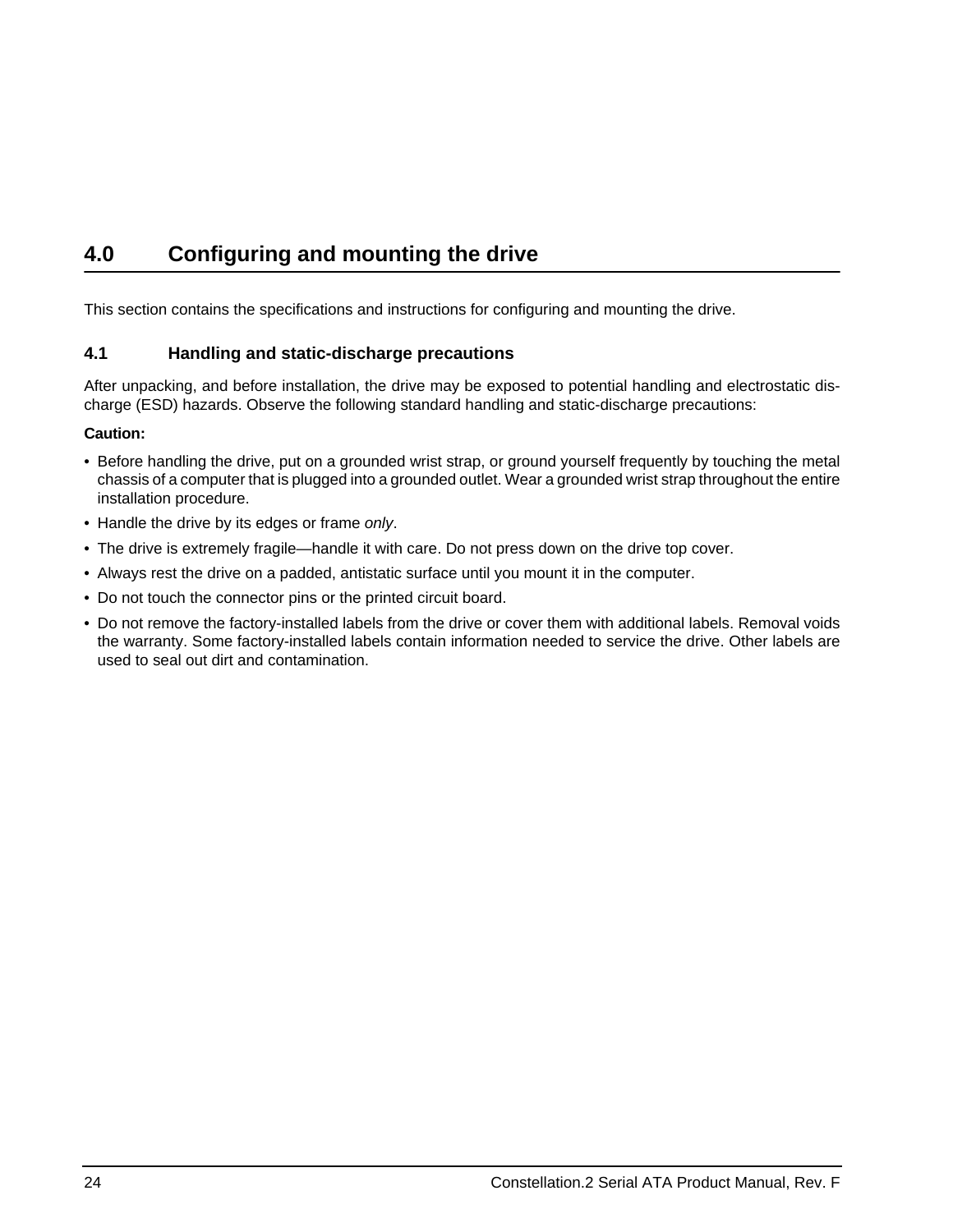### <span id="page-30-0"></span>**4.2 Configuring the drive**

<span id="page-30-7"></span>Each drive on the Serial ATA interface connects point-to-point with the Serial ATA host adapter. There is no master/slave relationship because each drive is considered a master in a point-to-point relationship. If two drives are attached on one Serial ATA host adapter, the host operating system views the two devices as if they were both "masters" on two separate ports. Both drives behave as if they are Device 0 (master) devices.

Serial ATA drives are designed for easy installation. It is usually not necessary to set any jumpers on the drive for proper operation; however, if you connect the drive and receive a "drive not detected" error, your SATAequipped motherboard or host adapter may use a chipset that does not support SATA speed autonegotiation.

### <span id="page-30-5"></span><span id="page-30-4"></span><span id="page-30-1"></span>**4.3 Serial ATA cables and connectors**

The Serial ATA interface cable consists of four conductors in two differential pairs, plus three ground connections. The cable size may be 30 to 26 AWG with a maximum length of one meter (39.37in). See Table 5 for connector pin definitions. Either end of the SATA signal cable can be attached to the drive or host.

For direct backplane connection, the drive connectors are inserted directly into the host receptacle. The drive and the host receptacle incorporate features that enable the direct connection to be hot pluggable and blind mateable.

For installations which require cables, you can connect the drive as illustrated in [Figure 5, page 25](#page-30-3).



<span id="page-30-3"></span>**Figure 5. Attaching SATA cabling**

Each cable is keyed to ensure correct orientation. Constellation.2 Serial ATA drives support latching SATA connectors.

### <span id="page-30-6"></span><span id="page-30-2"></span>**4.4 Drive mounting**

You can mount the drive in any orientation using four screws in the side-mounting holes or four screws in the bottom-mounting holes. See [Figure 6, page 26](#page-31-1) for drive mounting dimensions. Follow these important mounting precautions when mounting the drive:

- Allow a minimum clearance of 0.030 in (0.76 mm) around the entire perimeter of the drive for cooling as a guideline. Please refer to [Section 4.5](#page-32-0) for final cooling requirements.
- Use only M3 x 0.5 metric mounting screws.
- Four (4) threads (0.080 in) minimum screw engagement recommended. Also ensure maximum screw length does not bottom out in mounting holes.
- Do not overtighten the mounting screws (maximum torque:  $4.5$  in-lb,  $\pm$  0.45 in-lb)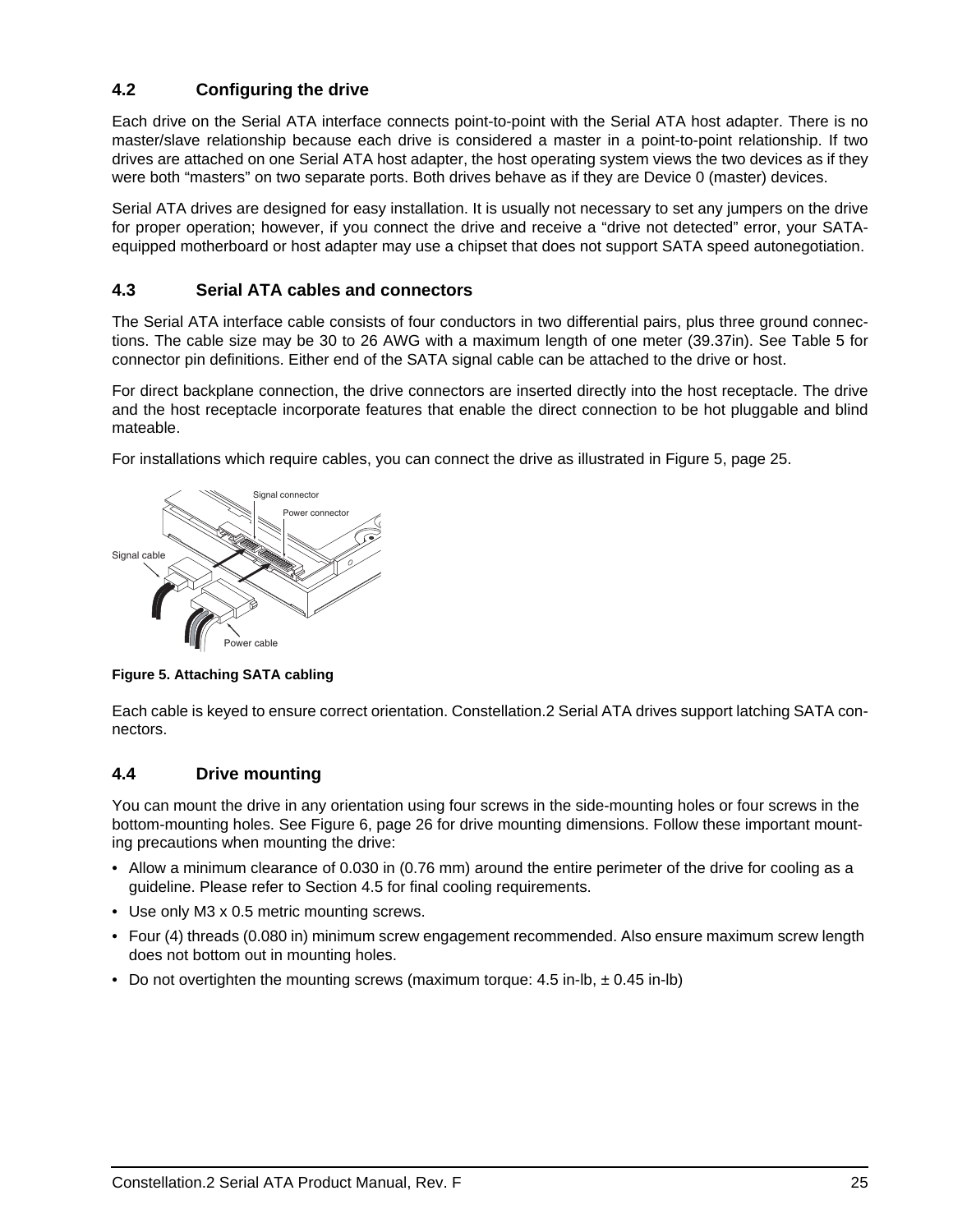### <span id="page-31-0"></span>**4.4.1 Mechanical specifications**

Refer to [Figure 6, page 26](#page-31-1) for detailed mounting configuration dimensions. See Section [4.4](#page-30-2), "Drive mounting.

<span id="page-31-5"></span><span id="page-31-4"></span><span id="page-31-3"></span><span id="page-31-2"></span>

| Weight: (maximum) | 1TB models<br>500GB models | 200 g (0.441 lb)<br>183 g (0.403 lb) |
|-------------------|----------------------------|--------------------------------------|
|                   | 250GB models               | 179 g (0.395 lb)                     |

**Note.** These dimensions conform to the Small Form Factor Standard documented in SFF-8201 and SFF-8223 found at [www.sffcommittee.org](http://www.sffcommittee.org/).



<span id="page-31-1"></span>**Figure 6. Mounting dimensions—top, side and end view**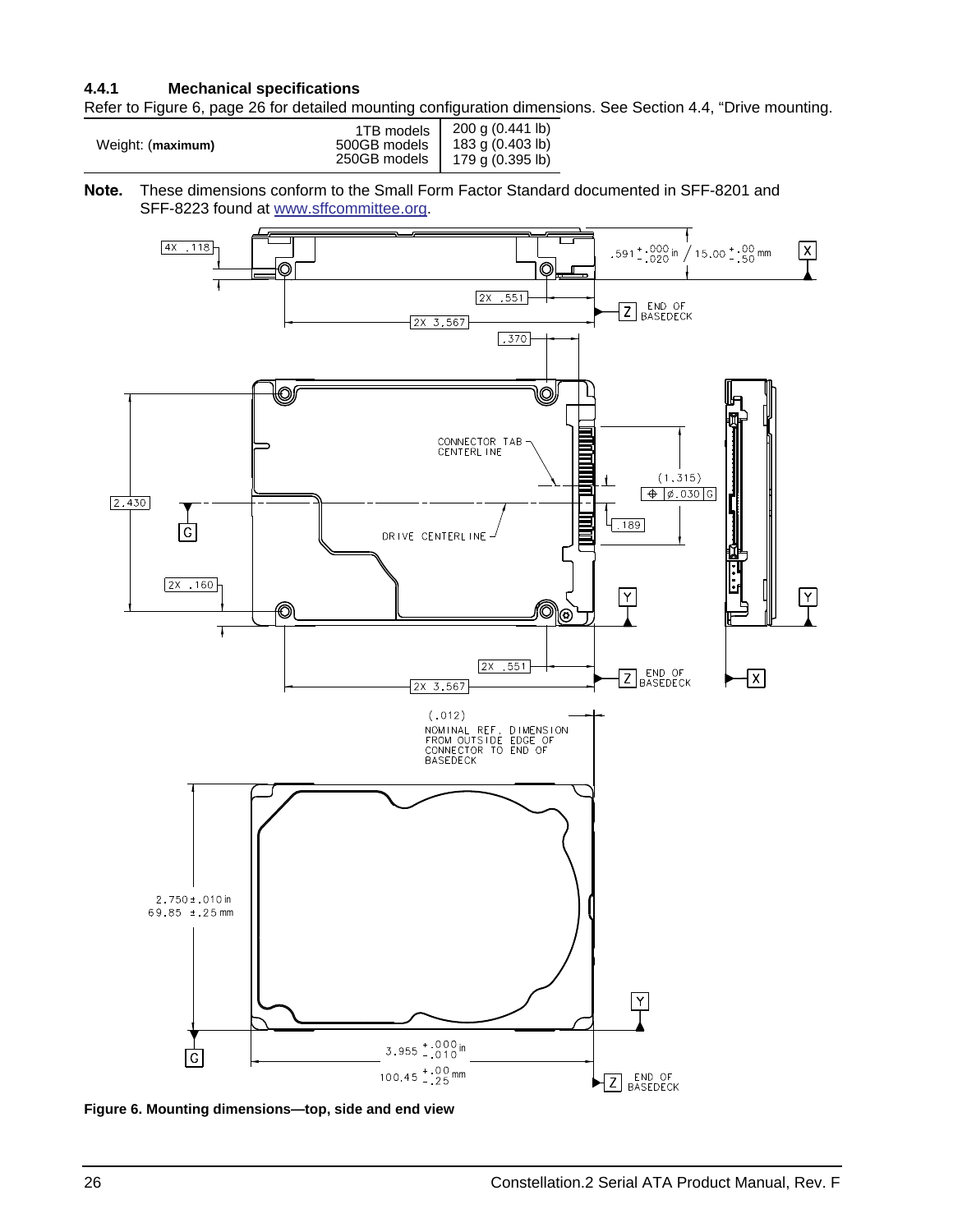### <span id="page-32-0"></span>**4.5 Cooling**

Cabinet cooling must be designed by the customer so that the ambient temperature immediately surrounding the drive will not exceed temperature conditions specified in [Section 3.9.1, "Temperature."](#page-22-1)

The rack, cabinet, or drawer environment for the drive must provide heat removal from the electronics and head and disc assembly (HDA). You should confirm that adequate heat removal is provided using the temperature measurement guidelines described in [Section 3.9.1](#page-22-1).

Forced air flow may be required to keep temperatures at or below the temperatures specified in [Section 3.9.1](#page-22-1)  in which case the drive should be oriented, or air flow directed, so that the least amount of air flow resistance is created while providing air flow to the electronics and HDA. Also, the shortest possible path between the air inlet and exit should be chosen to minimize the travel length of air heated by the drive and other heat sources within the rack, cabinet, or drawer environment.

If forced air is determined to be necessary, possible air-flow patterns are shown in [Figure 7, page 27.](#page-32-1) The airflow patterns are created by one or more fans, either forcing or drawing air as shown in the illustrations. Conduction, convection, or other forced air-flow patterns are acceptable as long as the temperature measurement guidelines of [Section 3.9.1](#page-22-1) are met.



<span id="page-32-1"></span>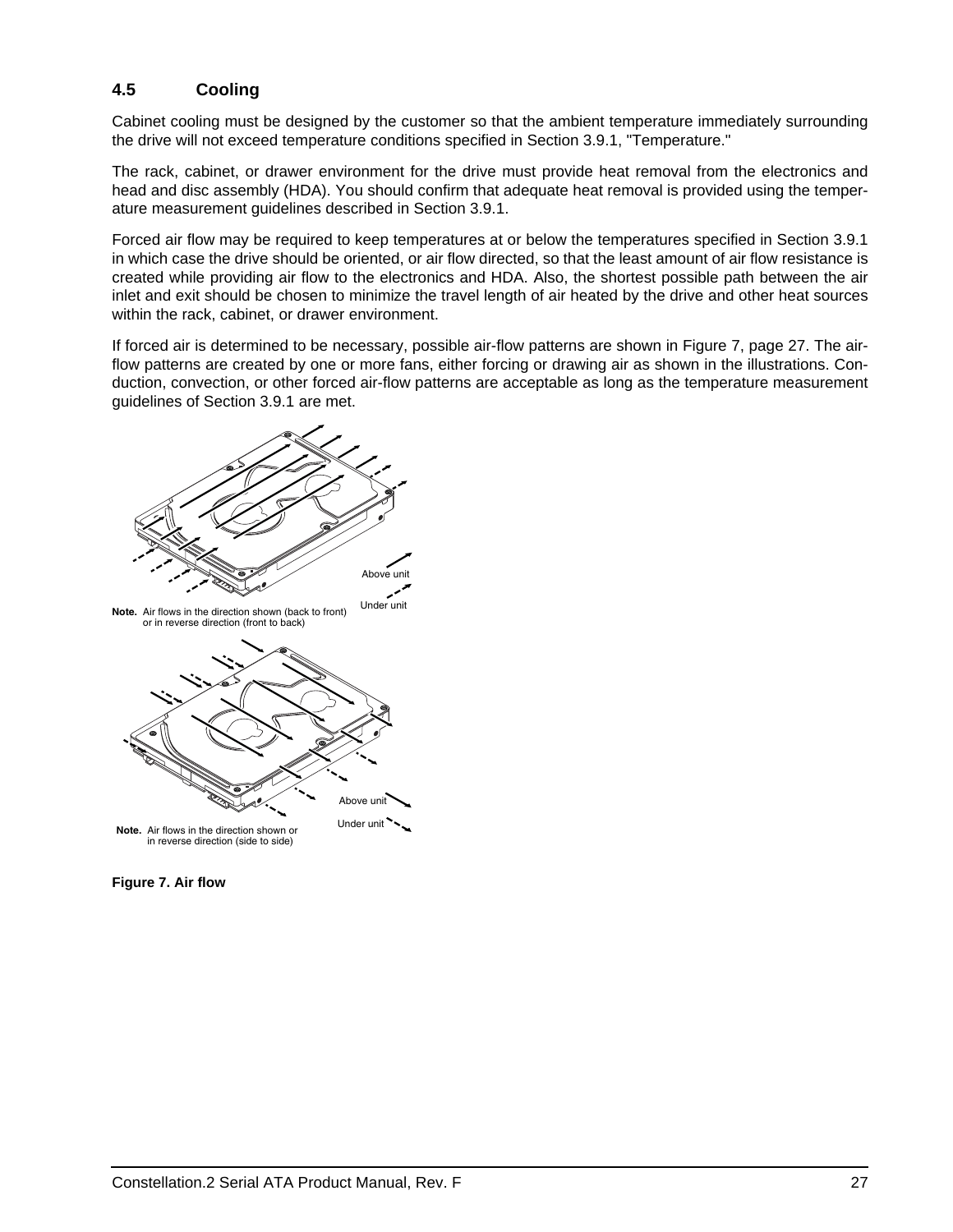# <span id="page-33-2"></span><span id="page-33-0"></span>**5.0 About FIPS**

The Federal Information Processing Standard (FIPS) Publication 140-2 is a U.S. Government Computer Security Standard used to accredit cryptographic modules. It is titled 'Security Requirements for Cryptographic Modules (FIPS PUB 140-2)' and is issued by the National Institute of Standards and Technology (NIST).

### **Purpose**

This standard specifies the security requirements that will be satisfied by a cryptographic module utilized within a security system protecting sensitive but unclassified information. The standard provides four increasing, qualitative levels of security: Level 1, Level 2, Level 3 and Level 4. These levels are intended to cover the wide range of potential applications and environments in which cryptographic modules may be employed.

### **Seagate Enterprise SEDs**

[The SEDs referenced in this Product Manual have been validated by CMVP and have been thoroughly tested](http://csrc.nist.gov/groups/STM/cmvp/documents/140-1/1401vend.htm)  [by a NVLAP accredited lab to satisfy FIPS 140-2 Level 2 requirements. In order to operate in FIPS Approved](http://csrc.nist.gov/groups/STM/cmvp/documents/140-1/1401vend.htm)  Mode of Operation, these SEDs require security initialization. For more information, refer to 'Security Rules' section in the 'Security Policy' document uploaded on the NIST website. To reference the product certification [visit -](http://csrc.nist.gov/groups/STM/cmvp/documents/140-1/1401vend.htm) http://csrc.nist.gov/groups/STM/cmvp/documents/140-1/1401vend.htm and search for "Seagate".

### **Level 2 security**

Security Level 2 enhances the physical security mechanisms of a Security Level 1 cryptographic module by adding the requirement for tamper-evidence, which includes the use of tamper-evident coatings or seals on removable covers of the module. Tamper-evident coatings or seals are placed on a cryptographic module so that the coating or seal must be broken to attain physical access to the critical security parameters (CSP) within the module. Tamper-evident seals are placed on covers to protect against unauthorized physical access. In addition Security Level 2 requires, at a minimum, role-based authentication in which a cryptographic module authenticates the authorization of an operator to assume a specific role and perform a corresponding set of services.

<span id="page-33-1"></span>

**Figure 8. Example of FIPS tamper evidence labels. Note.** Does not represent actual drive.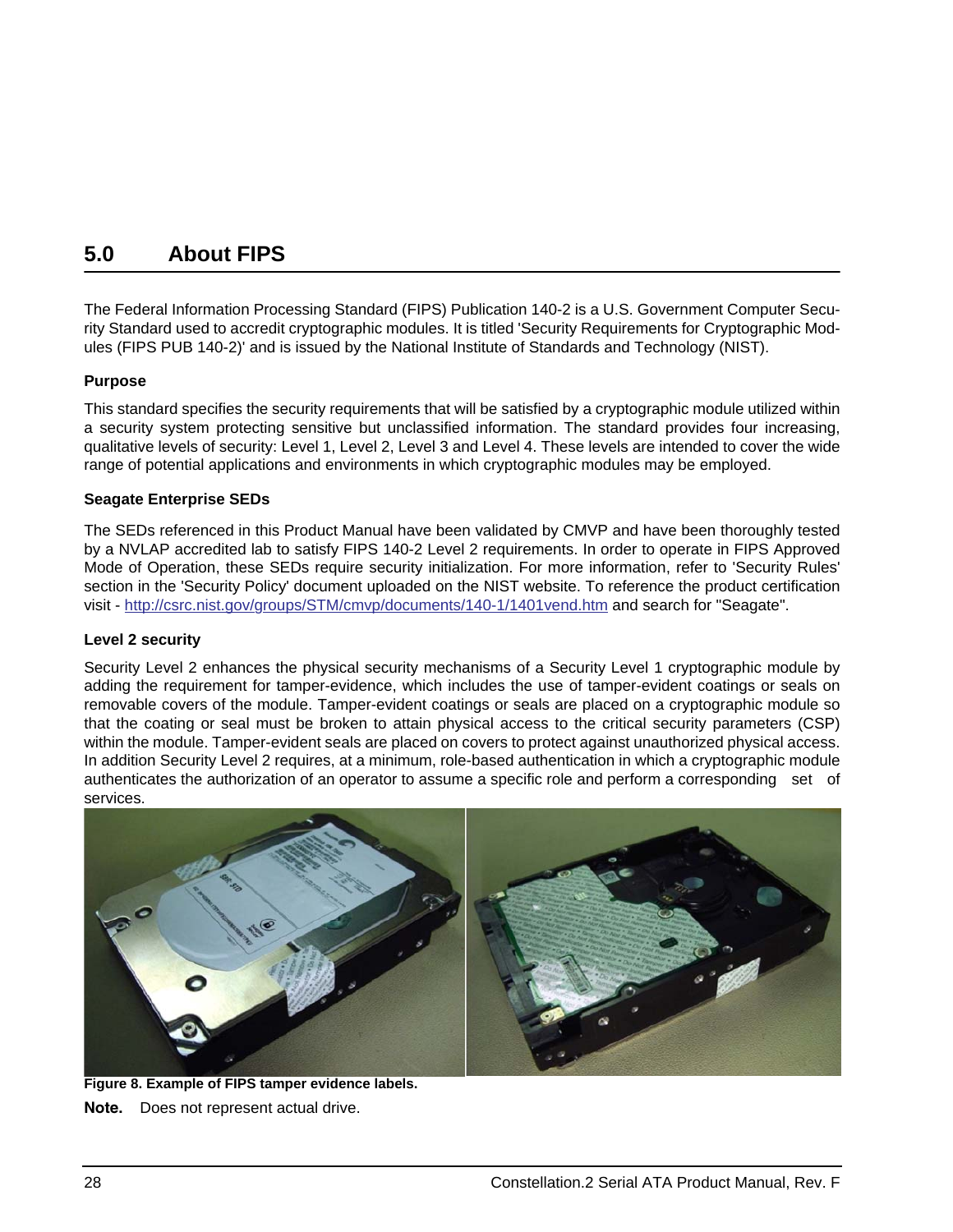# <span id="page-34-25"></span><span id="page-34-0"></span>**6.0 About self-encrypting drives**

<span id="page-34-28"></span><span id="page-34-27"></span><span id="page-34-22"></span>Self-encrypting drives (SEDs) offer encryption and security services for the protection of stored data, commonly known as "protection of data at rest." These drives are compliant with the Trusted Computing Group (TCG) Enterprise Storage Specifications as detailed in [Section 3.16](#page-28-0).

The Trusted Computing Group (TCG) is an organization sponsored and operated by companies in the computer, storage and digital communications industry. Seagate's SED models comply with the standards published by the TCG.

To use the security features in the drive, the host must be capable of constructing and issuing the following two ATA commands:

- <span id="page-34-30"></span>• Trusted Send
- <span id="page-34-29"></span>• Trusted Receive

These commands are used to convey the TCG protocol to and from the drive in their command payloads.

### <span id="page-34-11"></span><span id="page-34-1"></span>**6.1 Data encryption**

<span id="page-34-15"></span><span id="page-34-13"></span><span id="page-34-9"></span><span id="page-34-8"></span><span id="page-34-6"></span>Encrypting drives use one inline encryption engine for each port, employing AES-256 data encryption in Cipher Block Chaining (CBC) mode to encrypt all data prior to being written on the media and to decrypt all data as it is read from the media. The encryption engines are always in operation and cannot be disabled.

<span id="page-34-14"></span><span id="page-34-12"></span><span id="page-34-10"></span>The 32-byte Data Encryption Key (DEK) is a random number which is generated by the drive, never leaves the drive, and is inaccessible to the host system. The DEK is itself encrypted when it is stored on the media and when it is in volatile temporary storage (DRAM) external to the encryption engine. A unique data encryption key is used for each of the drive's possible16 data bands (see [Section 6.5\)](#page-35-3).

### <span id="page-34-2"></span>**6.2 Controlled access**

<span id="page-34-24"></span><span id="page-34-17"></span><span id="page-34-5"></span>The drive has two security providers (SPs) called the "Admin SP" and the "Locking SP." These act as gatekeepers to the drive security services. Security-related commands will not be accepted unless they also supply the correct credentials to prove the requester is authorized to perform the command.

### <span id="page-34-3"></span>**6.2.1 Admin SP**

<span id="page-34-26"></span><span id="page-34-23"></span><span id="page-34-20"></span><span id="page-34-19"></span><span id="page-34-18"></span>The Admin SP allows the drive's owner to enable or disable firmware download operations (see [Section 6.4\)](#page-35-2). Access to the Admin SP is available using the SID (Secure ID) password or the MSID (Manufacturers Secure ID) password.

### <span id="page-34-4"></span>**6.2.2 Locking SP**

<span id="page-34-21"></span><span id="page-34-16"></span><span id="page-34-7"></span>The Locking SP controls read/write access to the media and the cryptographic erase feature. Access to the Locking SP is available using the BandMasterX or EraseMaster passwords. Since the drive owner can define up to 16 data bands on the drive, each data band has its own password called BandMasterX where X is the number of the data band (0 through 15).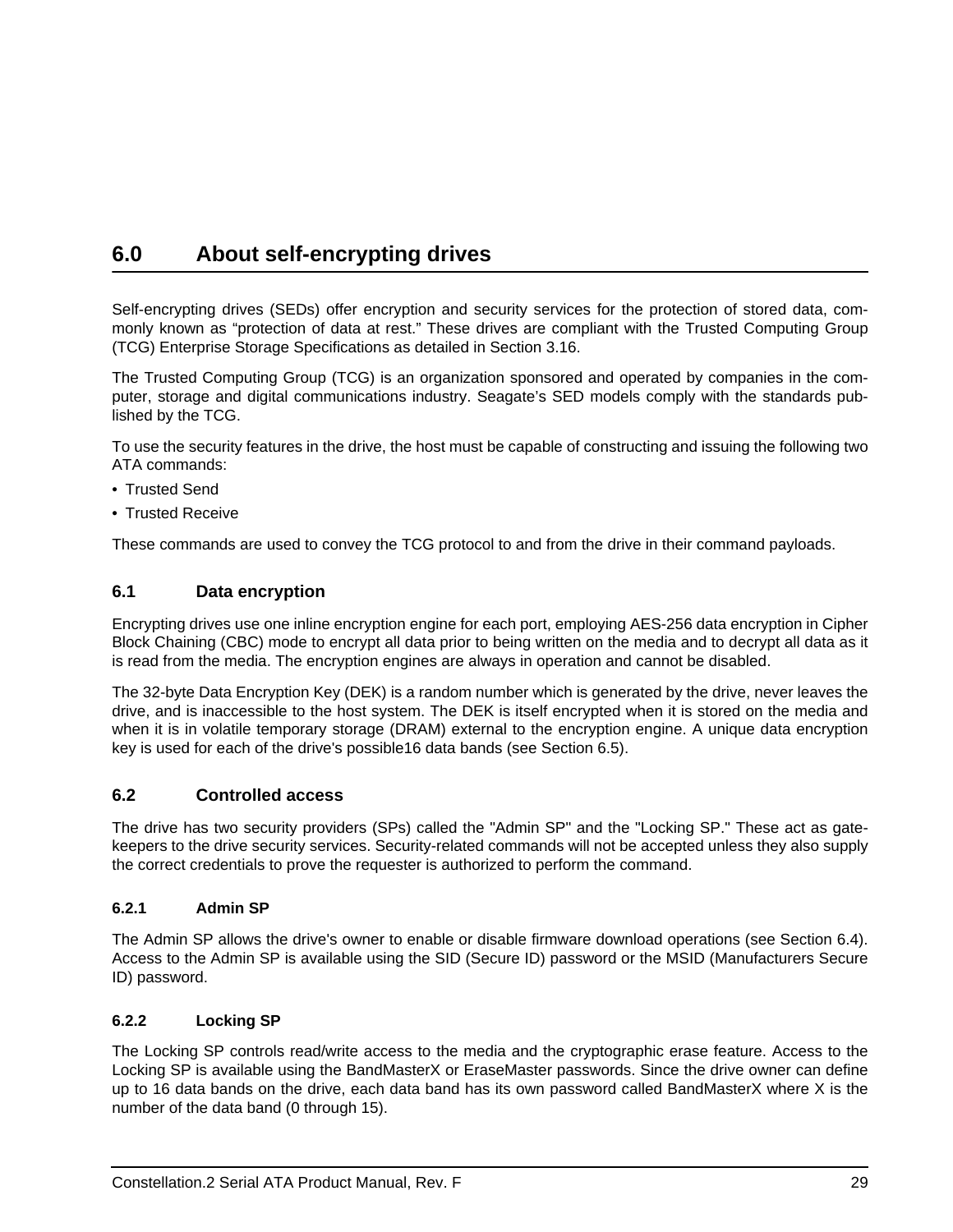### <span id="page-35-16"></span><span id="page-35-0"></span>**6.2.3 Default password**

<span id="page-35-15"></span><span id="page-35-9"></span>When the drive is shipped from the factory, all passwords are set to the value of MSID. This 32-byte random value can only be read by the host electronically over the interface. After receipt of the drive, it is the responsibility of the owner to use the default MSID password as the authority to change all other passwords to unique owner-specified values.

### <span id="page-35-19"></span><span id="page-35-18"></span><span id="page-35-1"></span>**6.3 Random number generator (RNG)**

The drive has a 32-byte hardware RNG that it is uses to derive encryption keys or, if requested to do so, to provide random numbers to the host for system use, including using these numbers as Authentication Keys (passwords) for the drive's Admin and Locking SPs.

### <span id="page-35-10"></span><span id="page-35-2"></span>**6.4 Drive locking**

<span id="page-35-17"></span><span id="page-35-14"></span>In addition to changing the passwords, as described in [Section 6.2.3](#page-35-0), the owner should also set the data access controls for the individual bands. The variable "LockOnReset" should be set to "PowerCycle" to ensure that the data bands will be locked if power is lost. In addition "ReadLockEnabled" and "WriteLockEnabled" must be set to true in the locking table in order for the bands "LockOnReset" setting of "PowerCycle" to actually lock access to the band when a "PowerCycle" event occurs. This scenario occurs if the drive is removed from its cabinet. The drive will not honor any data read or write requests until the bands have been unlocked. This prevents the user data from being accessed without the appropriate credentials when the drive has been removed from its cabinet and installed in another system.

<span id="page-35-12"></span>When the drive is shipped from the factory, the firmware download port is unlocked.

### <span id="page-35-8"></span><span id="page-35-3"></span>**6.5 Data bands**

<span id="page-35-13"></span><span id="page-35-6"></span>When shipped from the factory, the drive is configured with a single data band called Band 0 (also known as the Global Data Band) which comprises LBA 0 through LBA max. The host may allocate Band1 by specifying a start LBA and an LBA range. The real estate for this band is taken from the Global Band. An additional 14 Data Bands may be defined in a similar way (Band2 through Band15) but before these bands can be allocated LBA space, they must first be individually enabled using the EraseMaster password.

Data bands cannot overlap but they can be sequential with one band ending at LBA (x) and the next beginning at LBA (x+1).

<span id="page-35-11"></span>Each data band has its own drive-generated encryption key and its own user-supplied password. The host may change the Encryption Key (see [Section 6.6\)](#page-35-4) or the password when required. The bands should be aligned to 4K LBA boundaries.

### <span id="page-35-7"></span><span id="page-35-4"></span>**6.6 Cryptographic erase**

A significant feature of SEDs is the ability to perform a cryptographic erase. This involves the host telling the drive to change the data encryption key for a particular band. Once changed, the data is no longer recoverable since it was written with one key and will be read using a different key. Since the drive overwrites the old key with the new one, and keeps no history of key changes, the user data can never be recovered. This is tantamount to an instantaneous data erase and is very useful if the drive is to be scrapped or redispositioned.

### <span id="page-35-5"></span>**6.7 Authenticated firmware download**

In addition to providing a locking mechanism to prevent unwanted firmware download attempts, the drive also only accepts download files which have been cryptographically signed by the appropriate Seagate Design Center.

Three conditions must be met before the drive will allow the download operation: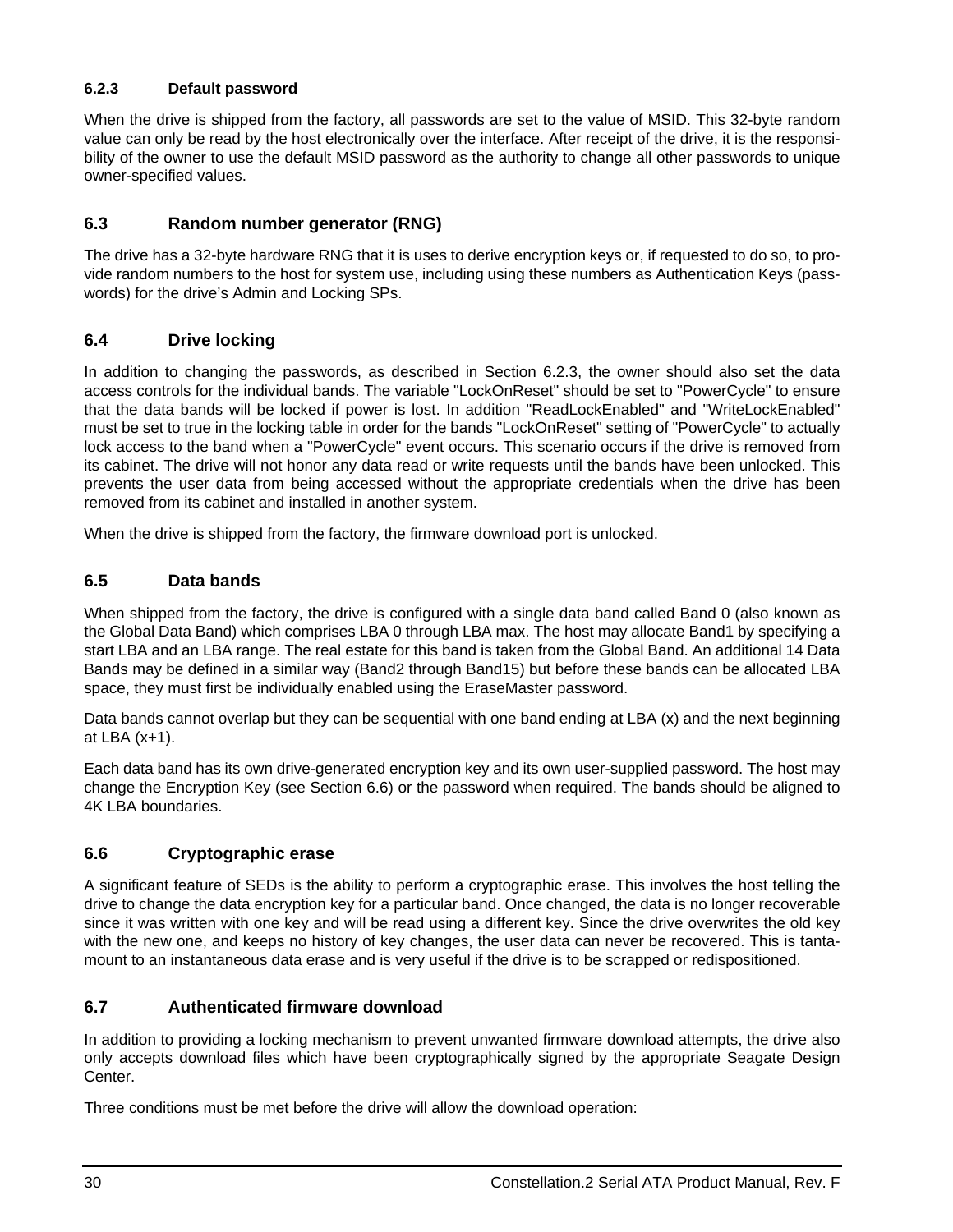- 1. The download must be an SED file. A standard (base) drive (non-SED) file will be rejected.
- 2. The download file must be signed and authenticated.
- 3. As with a non-SED drive, the download file must pass the acceptance criteria for the drive. For example it must be applicable to the correct drive model, and have compatible revision and customer status.

### <span id="page-36-0"></span>**6.8 Power requirements**

The standard drive models and the SED drive models have identical hardware, however the security and encryption portion of the drive controller ASIC is enabled and functional in the SED models. This represents a small additional drain on the 5V supply of about 30mA and a commensurate increase of about 150mW in power consumption. There is no additional drain on the 12V supply. See the tables in [Section 3.8](#page-14-1) for power requirements on the standard (non-SED) drive models.

### <span id="page-36-1"></span>**6.9 Supported commands**

The SED models support the following two commands in addition to the commands supported by the standard (non-SED) models as listed in Table [6](#page-39-1):

- <span id="page-36-15"></span><span id="page-36-14"></span><span id="page-36-13"></span><span id="page-36-12"></span>• Trusted Send (5Eh) or Trusted Send DMA (5Fh)
- Trusted Receive (5Ch) or Trusted Receive DMA (5Dh)

### <span id="page-36-9"></span><span id="page-36-2"></span>**6.10 RevertSP**

<span id="page-36-8"></span><span id="page-36-7"></span>SED models will support the RevertSP feature which erases all data in all bands on the device and returns the contents of all SPs (Security Providers) on the device to their original factory state. In order to execute the RevertSP method the unique PSID (Physical Secure ID) printed on the drive label must be provided. PSID is not electronically accessible and can only be manually read from the drive label or scanned in via the 2D barcode.

### <span id="page-36-11"></span><span id="page-36-3"></span>**6.11 ATA Security Erase Unit Command on SED drives**

The ATA SECURITY ERASE UNIT command shall support both the Normal and Enhanced erase modes with the following modifications/additions:

- <span id="page-36-6"></span>• Normal Erase: Normal erase shall be accomplished by changing the media encryption key for the drive followed by an overwrite operation that repeatedly writes a single sector containing random data to the entire drive. The write operation shall bypass the media encryption. On reading back the overwritten sectors, the host will receive a decrypted version, using the new encryption key, of the random data sector (the returned data will not match what was written).
- <span id="page-36-5"></span>• Enhanced Erase: Enhanced erase shall be accomplished by changing the media encryption key for the drive.

### <span id="page-36-10"></span><span id="page-36-4"></span>**6.12 Sanitize Device - CRYPTO SCRAMBLE EXT**

This command cryptographically erases all user data on the drive by destroying the current data encryption key and replacing it with a new data encryption key randomly generated by the drive. Sanitize Device is a command field B4h and Feature field 0011h (CRYPTO SCRAMBLE EXT).

The drive shall support the Sanitize Feature Set as defined in ANSI/INCITS ACS-2 with the exceptions and/or modifications described in this section.

The drive shall not support the OVERWRITE EXT and BLOCK ERASE EXT sub-commands.

Support of the SANITIZE FREEZE LOCK EXT command shall be determined on a customer-specific basis. OEM drives shall support the command.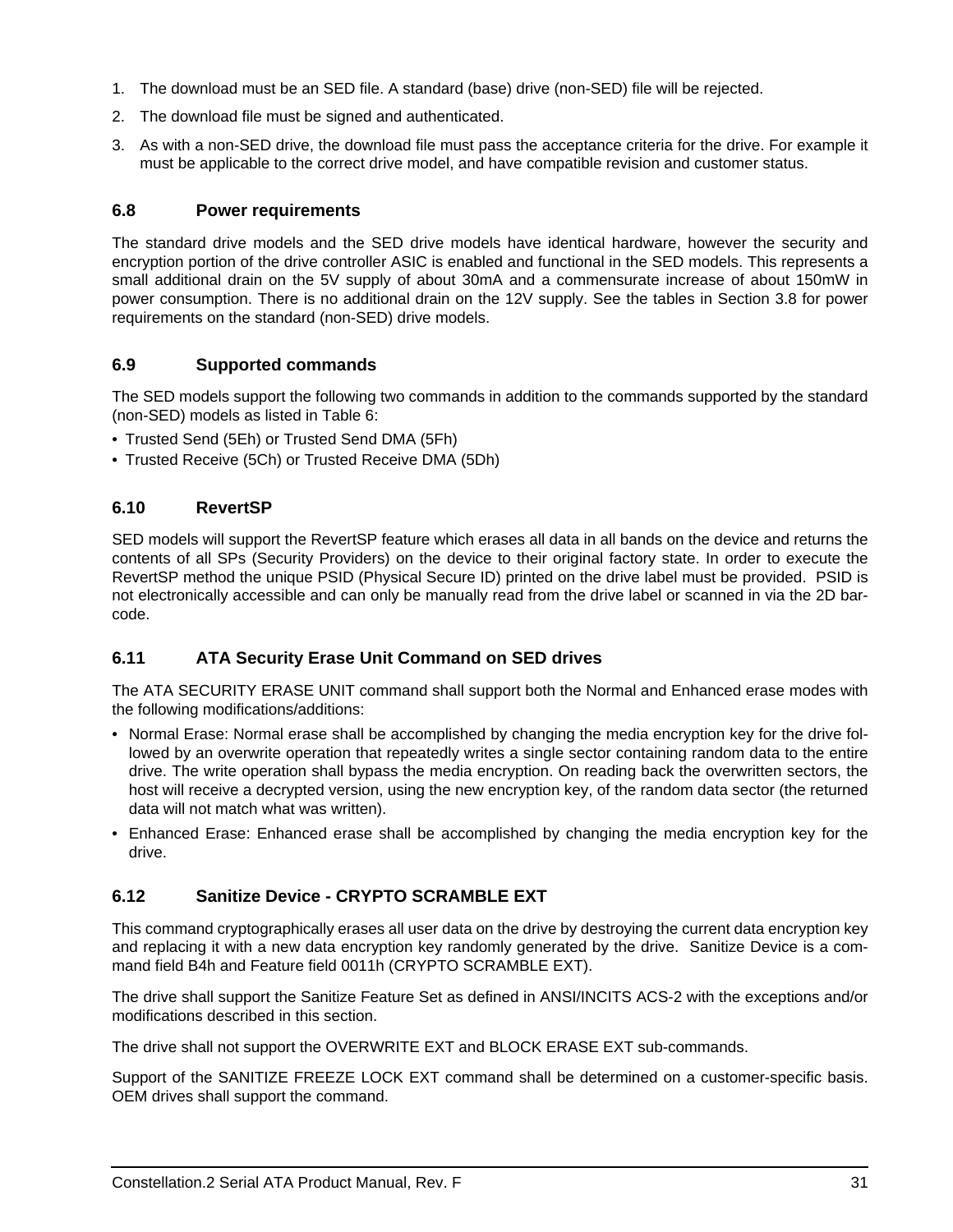# <span id="page-37-4"></span><span id="page-37-3"></span><span id="page-37-2"></span><span id="page-37-0"></span>**7.0 Serial ATA (SATA) interface**

These drives use the industry-standard Serial ATA interface that supports FIS data transfers. It supports ATA programmed input/output (PIO) modes 0–4; multiword DMA modes 0–2, and Ultra DMA modes 0–6.

For detailed information about the Serial ATA interface, refer to the "Serial ATA: High Speed Serialized AT Attachment" specification.

### <span id="page-37-1"></span>**7.1 Hot-Plug compatibility**

Constellation.2 Serial ATA drives incorporate connectors which enable you to hot plug these drives in accordance with the Serial ATA II: Extension to Serial ATA 1.0a specification. This specification can be downloaded from www.serialata.org.

### **Caution:**

The drive motor must come to a complete stop **(Ready to spindle stop time indicated in [Section 3.7](#page-14-0))**  prior to changing the plane of operation. This time is required to insure data integrity.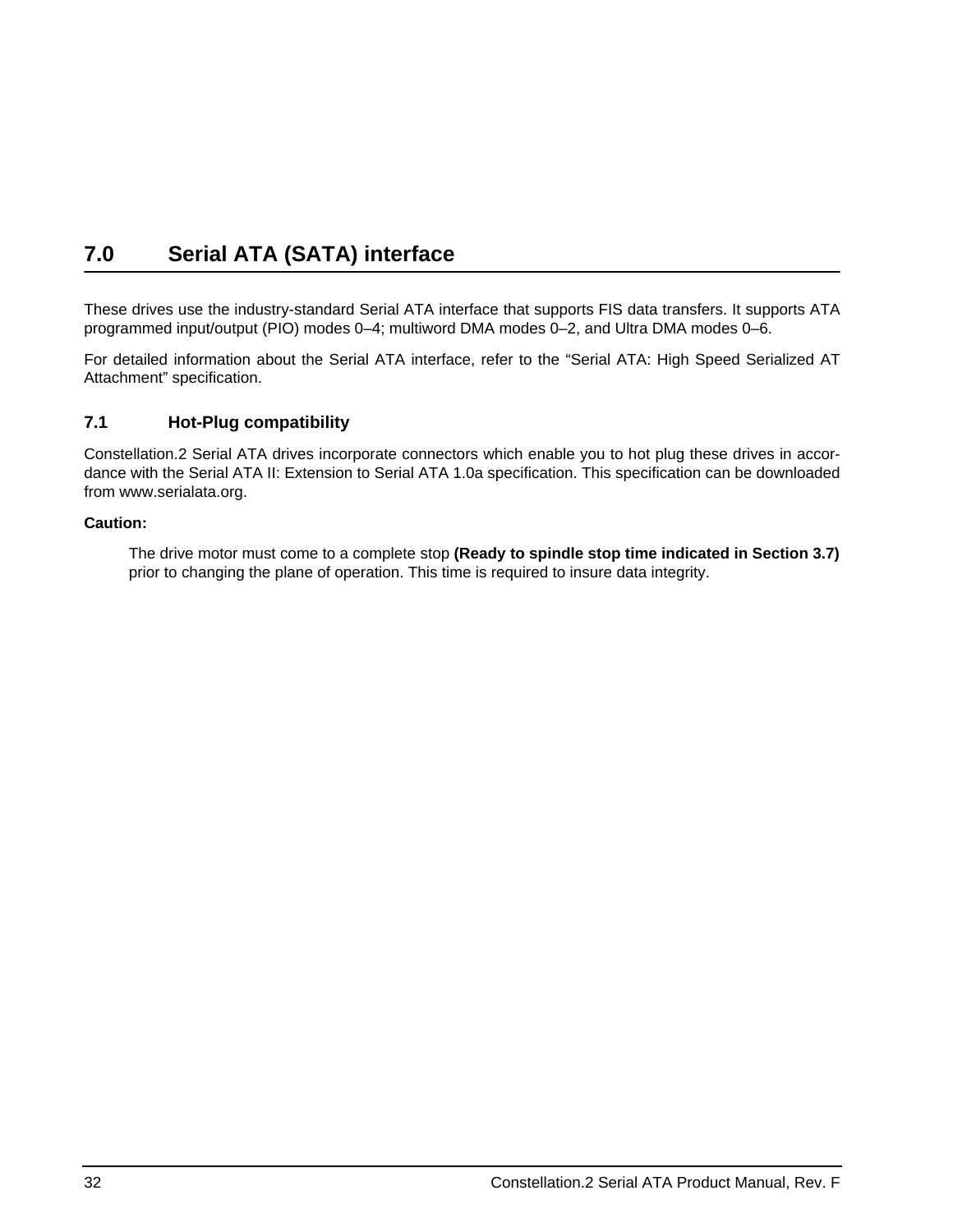### <span id="page-38-0"></span>**7.2 Serial ATA device plug connector pin definitions**

Table 5 summarizes the signals on the Serial ATA interface and power connectors.

| <b>Segment</b> | <b>Pin</b>     | <b>Function</b> | <b>Definition</b>                   |
|----------------|----------------|-----------------|-------------------------------------|
|                | S <sub>1</sub> | Ground          | 2nd mate                            |
|                | S <sub>2</sub> | A+              | Differential signal pair A from Phy |
|                | S <sub>3</sub> | A-              |                                     |
|                | S <sub>4</sub> | Ground          | 2nd mate                            |
|                | S <sub>5</sub> | B-              | Differential signal pair B from Phy |
|                | S <sub>6</sub> | $B+$            |                                     |
| Signal         | S7             | Ground          | 2nd mate                            |

**Table 5: Serial ATA connector pin definitions**

Key and spacing separate signal and power segments

|              | P <sub>1</sub>  | $V_{33}$             | 3.3V power                                    |
|--------------|-----------------|----------------------|-----------------------------------------------|
|              | P <sub>2</sub>  | $V_{33}$             | 3.3V power                                    |
|              | P <sub>3</sub>  | $V_{33}$             | 3.3V power, pre-charge, 2nd mate              |
|              | P4              | Ground               | 1st mate                                      |
|              | P <sub>5</sub>  | Ground               | 2nd mate                                      |
|              | P <sub>6</sub>  | Ground               | 2nd mate                                      |
| <b>Power</b> | P7              | $V_5$                | 5V power, pre-charge, 2nd mate                |
|              | P <sub>8</sub>  | $V_5$                | 5V power                                      |
|              | P <sub>9</sub>  | $V_5$                | 5V power                                      |
|              | P <sub>10</sub> | Ground               | 2nd mate                                      |
|              | P <sub>11</sub> | Ground or LED signal | If grounded, drive does not use deferred spin |
|              | P <sub>12</sub> | Ground               | 1st mate.                                     |
|              | P <sub>13</sub> | $V_{12}$             | 12V power, pre-charge, 2nd mate               |
|              | P <sub>14</sub> | $V_{12}$             | 12V power                                     |
|              | P <sub>15</sub> | $V_{12}$             | 12V power                                     |

### **Notes:**

- 1. All pins are in a single row, with a 1.27 mm (0.050") pitch.
- 2. The comments on the mating sequence apply to the case of backplane blindmate connector only. In this case, the mating sequences are:
	- the ground pins P4 and P12.
	- the pre-charge power pins and the other ground pins.
	- the signal pins and the rest of the power pins.
- 3. There are three power pins for each voltage. One pin from each voltage is used for pre-charge when installed in a blind-mate backplane configuration.
- 4. All used voltage pins  $(V_x)$  must be terminated.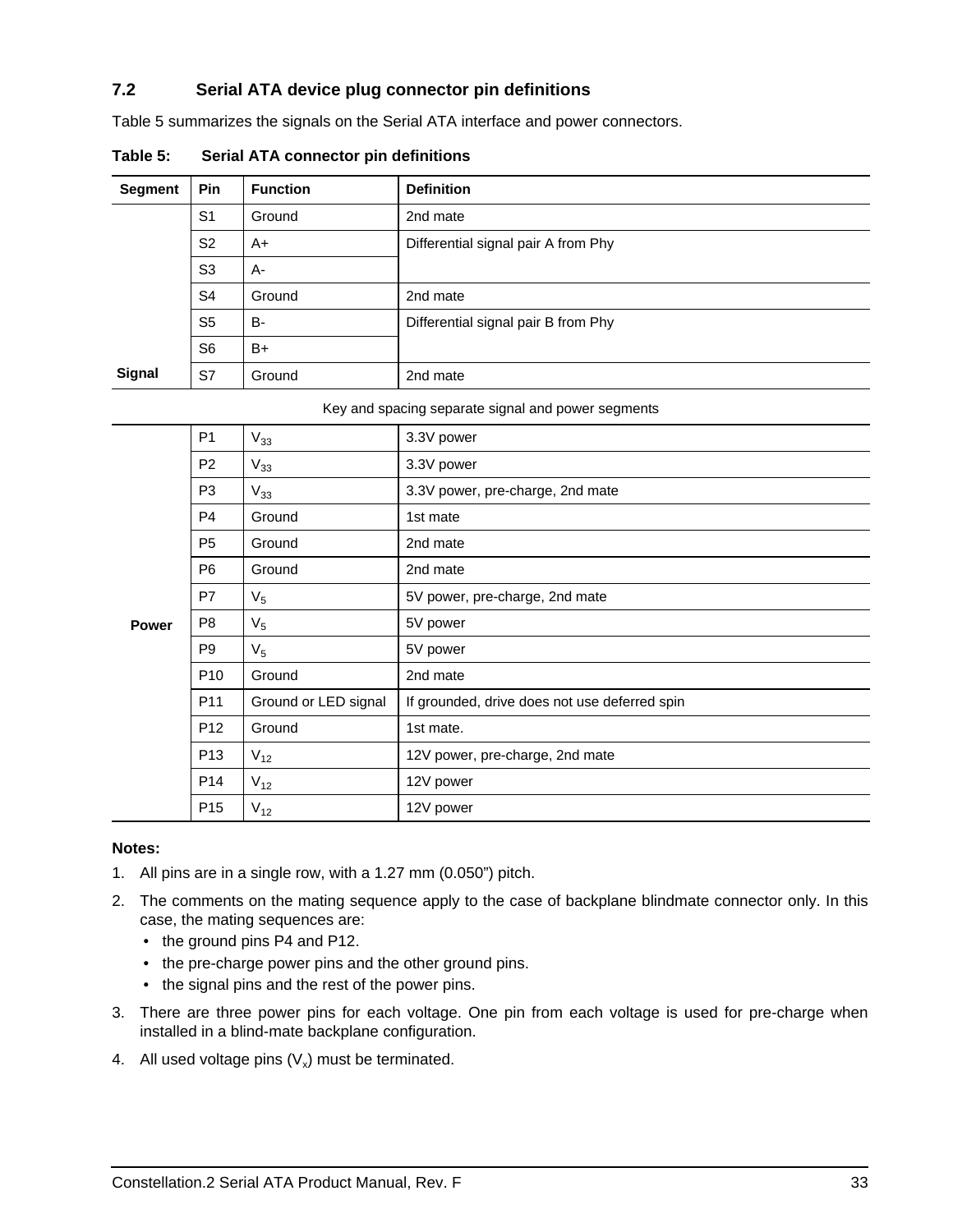### <span id="page-39-2"></span><span id="page-39-0"></span>**7.3 Supported ATA commands**

<span id="page-39-34"></span>The following table lists Serial ATA standard commands that the drive supports. For a detailed description of the ATA commands, refer to the Serial ATA: High Speed Serialized AT Attachment specification*.* [See](#page-47-0)  ["S.M.A.R.T. commands" on page 42.f](#page-47-0)or details and subcommands used in the S.M.A.R.T. implementation.

<span id="page-39-35"></span><span id="page-39-33"></span><span id="page-39-32"></span><span id="page-39-31"></span><span id="page-39-30"></span><span id="page-39-29"></span><span id="page-39-28"></span><span id="page-39-27"></span><span id="page-39-26"></span><span id="page-39-25"></span><span id="page-39-24"></span><span id="page-39-23"></span><span id="page-39-22"></span><span id="page-39-21"></span><span id="page-39-20"></span><span id="page-39-19"></span><span id="page-39-18"></span><span id="page-39-17"></span><span id="page-39-16"></span><span id="page-39-15"></span><span id="page-39-14"></span><span id="page-39-13"></span><span id="page-39-12"></span><span id="page-39-11"></span><span id="page-39-10"></span><span id="page-39-9"></span><span id="page-39-8"></span><span id="page-39-7"></span><span id="page-39-6"></span><span id="page-39-5"></span><span id="page-39-4"></span><span id="page-39-3"></span>

| <b>Command name</b>                   | Command code (in hex) |
|---------------------------------------|-----------------------|
| <b>Check Power Mode</b>               | E5 <sub>H</sub>       |
| Device Configuration Freeze Lock      | $B1_H/C1_H$           |
| Device Configuration Identify         | $B1_H/C2_H$           |
| <b>Device Configuration Restore</b>   | $B1_H$ / $C0_H$       |
| Device Configuration Set              | $B1_H / C3_H$         |
| <b>Device Reset</b>                   | 08 <sub>H</sub>       |
| Download Microcode                    | 92 <sub>H</sub>       |
| <b>Execute Device Diagnostics</b>     | 90 <sub>H</sub>       |
| Flush Cache                           | $E7_H$                |
| Flush Cache Extended                  | $EA$ H                |
| Format Track                          | 50 <sub>H</sub>       |
| <b>Identify Device</b>                | $EC_{H}$              |
| Idle                                  | E3 <sub>H</sub>       |
| Idle Immediate                        | $E1_H$                |
| Initialize Device Parameters          | 91 <sub>H</sub>       |
| <b>Read Buffer</b>                    | E4 <sub>H</sub>       |
| Read DMA                              | C8 <sub>H</sub>       |
| Read DMA Extended                     | 25 <sub>H</sub>       |
| <b>Read DMA Without Retries</b>       | C9 <sub>H</sub>       |
| Read Log Ext                          | $2F_H$                |
| <b>Read Multiple</b>                  | $C4_H$                |
| Read Multiple Extended                | 29 <sub>H</sub>       |
| <b>Read Native Max Address</b>        | F8 <sub>H</sub>       |
| Read Native Max Address Extended      | 27 <sub>H</sub>       |
| <b>Read Sectors</b>                   | 20 <sub>H</sub>       |
| <b>Read Sectors Extended</b>          | 24 <sub>H</sub>       |
| <b>Read Sectors Without Retries</b>   | 21 <sub>H</sub>       |
| <b>Read Verify Sectors</b>            | 40 <sub>H</sub>       |
| Read Verify Sectors Extended          | 42 <sub>H</sub>       |
| Read Verify Sectors Without Retries   | 41 <sub>H</sub>       |
| Recalibrate                           | 10 <sub>H</sub>       |
| Sanitize Device - Status Ext          | $B4_H / 0000_H$       |
| Sanitize Device - Crypto Scramble Ext | $B4_H / 0011_H$       |
| Sanitize Device - Freeze Lock Ext     | $B4_H / 0020_H$       |

<span id="page-39-1"></span>**Table 6: Supported ATA commands**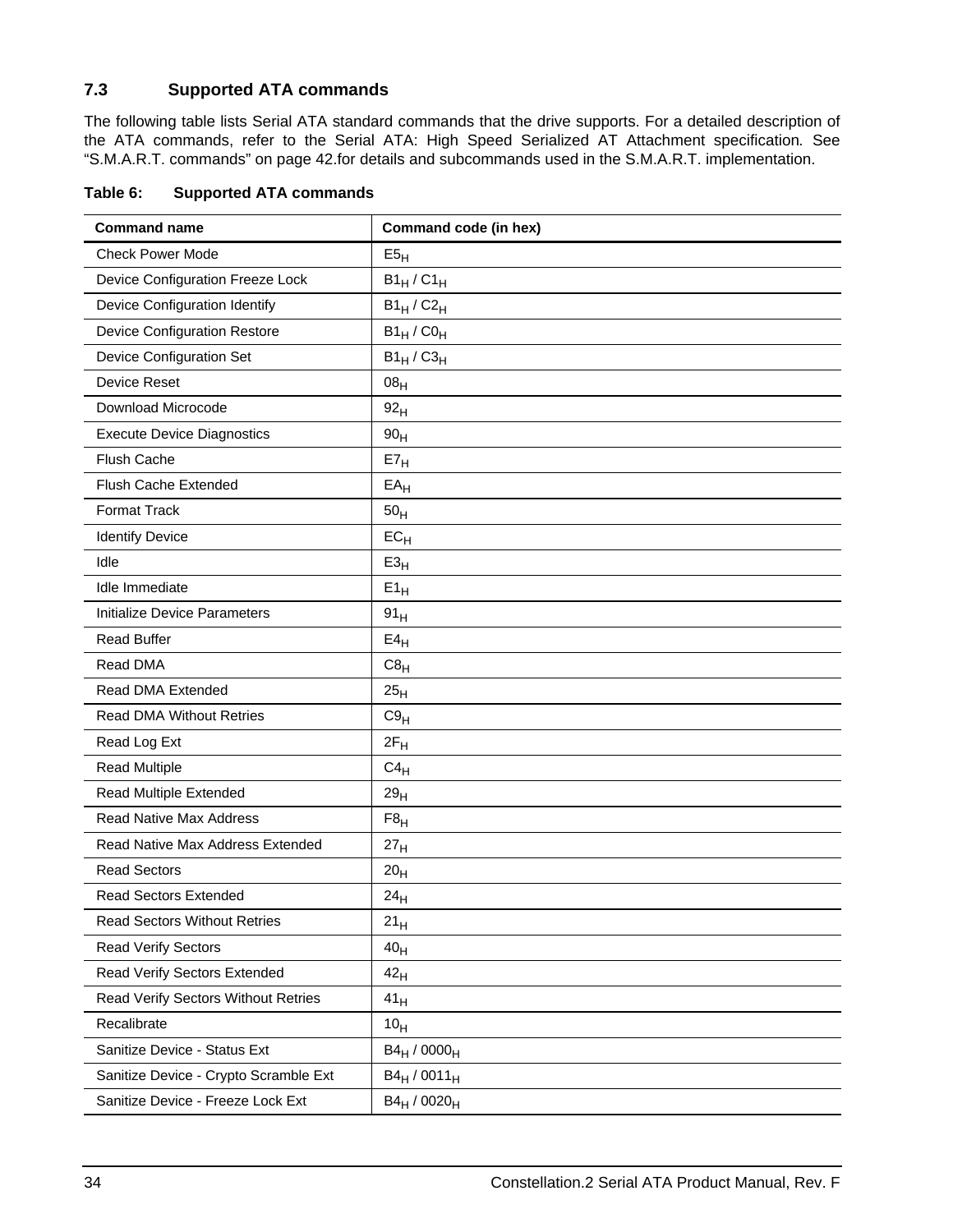<span id="page-40-35"></span><span id="page-40-34"></span><span id="page-40-33"></span><span id="page-40-32"></span><span id="page-40-31"></span><span id="page-40-30"></span><span id="page-40-29"></span><span id="page-40-28"></span><span id="page-40-27"></span><span id="page-40-26"></span><span id="page-40-25"></span><span id="page-40-24"></span><span id="page-40-23"></span><span id="page-40-22"></span><span id="page-40-21"></span><span id="page-40-20"></span><span id="page-40-19"></span><span id="page-40-18"></span><span id="page-40-17"></span><span id="page-40-16"></span><span id="page-40-15"></span><span id="page-40-14"></span><span id="page-40-13"></span><span id="page-40-12"></span><span id="page-40-11"></span><span id="page-40-10"></span><span id="page-40-9"></span><span id="page-40-8"></span><span id="page-40-7"></span><span id="page-40-6"></span><span id="page-40-5"></span><span id="page-40-4"></span><span id="page-40-3"></span><span id="page-40-2"></span><span id="page-40-1"></span><span id="page-40-0"></span>

| <b>Command name</b>                                                                                                                               | Command code (in hex)                                                                                                                  |
|---------------------------------------------------------------------------------------------------------------------------------------------------|----------------------------------------------------------------------------------------------------------------------------------------|
| Security Disable Password                                                                                                                         | $F6_H$                                                                                                                                 |
| <b>Security Erase Prepare</b>                                                                                                                     | F3 <sub>H</sub>                                                                                                                        |
| Security Erase Unit                                                                                                                               | $F4_H$                                                                                                                                 |
| <b>Security Freeze</b>                                                                                                                            | F5 <sub>H</sub>                                                                                                                        |
| Security Set Password                                                                                                                             | $F1_H$                                                                                                                                 |
| <b>Security Unlock</b>                                                                                                                            | $F2_H$                                                                                                                                 |
| Seek                                                                                                                                              | 70 <sub>H</sub>                                                                                                                        |
| <b>Set Features</b>                                                                                                                               | $EF_H$                                                                                                                                 |
| Set Max Address                                                                                                                                   | F9 <sub>H</sub>                                                                                                                        |
| Note: Individual Set Max Address<br>commands are identified by the value<br>placed in the Set Max Features regis-<br>ter as defined to the right. | Address:<br>00 <sub>H</sub><br>Password:<br>$01_H$<br>Lock:<br>02 <sub>H</sub><br>Unlock:<br>03 <sub>H</sub><br>Freeze Lock:<br>$04_H$ |
| Set Max Address Extended                                                                                                                          | 37 <sub>H</sub>                                                                                                                        |
| Set Multiple Mode                                                                                                                                 | C6 <sub>H</sub>                                                                                                                        |
| Sleep                                                                                                                                             | E6 <sub>H</sub>                                                                                                                        |
| S.M.A.R.T. Disable Operations                                                                                                                     | $B0_H / D9_H$                                                                                                                          |
| S.M.A.R.T. Enable/Disable Autosave                                                                                                                | $B0_H / D2_H$                                                                                                                          |
| S.M.A.R.T. Enable Operations                                                                                                                      | $B0_H / D8_H$                                                                                                                          |
| S.M.A.R.T. Execute Offline                                                                                                                        | $B0_H / D4_H$                                                                                                                          |
| S.M.A.R.T. Read Attribute Thresholds                                                                                                              | $B0_H / D1_H$                                                                                                                          |
| S.M.A.R.T. Read Data                                                                                                                              | $B0_H / D0_H$                                                                                                                          |
| S.M.A.R.T. Read Log Sector                                                                                                                        | $B0_H / D5_H$                                                                                                                          |
| S.M.A.R.T. Return Status                                                                                                                          | $B0_H / DA_H$                                                                                                                          |
| S.M.A.R.T. Save Attribute Values                                                                                                                  | $B0_H / D3_H$                                                                                                                          |
| S.M.A.R.T. Write Log Sector                                                                                                                       | $B0_H / D6_H$                                                                                                                          |
| Standby                                                                                                                                           | $E2_{H}$                                                                                                                               |
| Standby Immediate                                                                                                                                 | E0 <sub>H</sub>                                                                                                                        |
| <b>Trusted Send</b>                                                                                                                               | $5E_H$<br>(SED drives only)                                                                                                            |
| <b>Trusted Send DMA</b>                                                                                                                           | (SED drives only)<br>$5F_H$                                                                                                            |
| <b>Trusted Receive</b>                                                                                                                            | 5C <sub>H</sub> (SED drives only)                                                                                                      |
| <b>Trusted Receive DMA</b>                                                                                                                        | (SED drives only)<br>$5D_H$                                                                                                            |
| Write Buffer                                                                                                                                      | E8 <sub>H</sub>                                                                                                                        |
| Write DMA                                                                                                                                         | CA <sub>H</sub>                                                                                                                        |
| Write DMA Extended                                                                                                                                | 35 <sub>H</sub>                                                                                                                        |
| Write DMA FUA Extended                                                                                                                            | CD <sub>H</sub>                                                                                                                        |
| <b>Write DMA Without Retries</b>                                                                                                                  | CB <sub>H</sub>                                                                                                                        |
| Write Log Extended                                                                                                                                | $3F_H$                                                                                                                                 |
| Write Multiple                                                                                                                                    | C5 <sub>H</sub>                                                                                                                        |
| Write Multiple Extended                                                                                                                           | 39 <sub>H</sub>                                                                                                                        |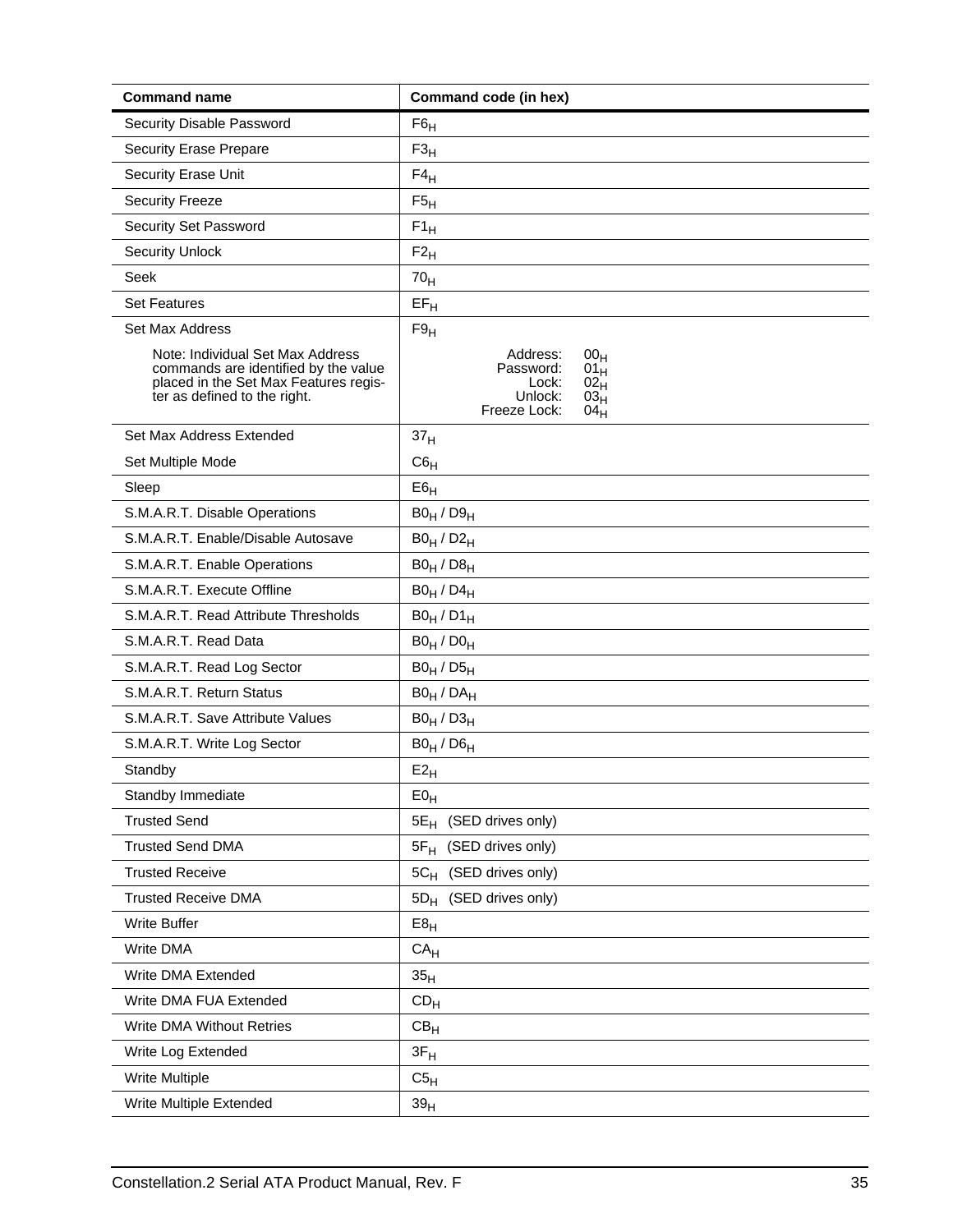<span id="page-41-3"></span><span id="page-41-2"></span><span id="page-41-1"></span><span id="page-41-0"></span>

| <b>Command name</b>           | Command code (in hex) |
|-------------------------------|-----------------------|
| Write Multiple FUA Extended   | $CE_{H}$              |
| <b>Write Sectors</b>          | 30 <sub>H</sub>       |
| Write Sectors Without Retries | 31 <sub>H</sub>       |
| Write Sectors Extended        | 34 <sub>H</sub>       |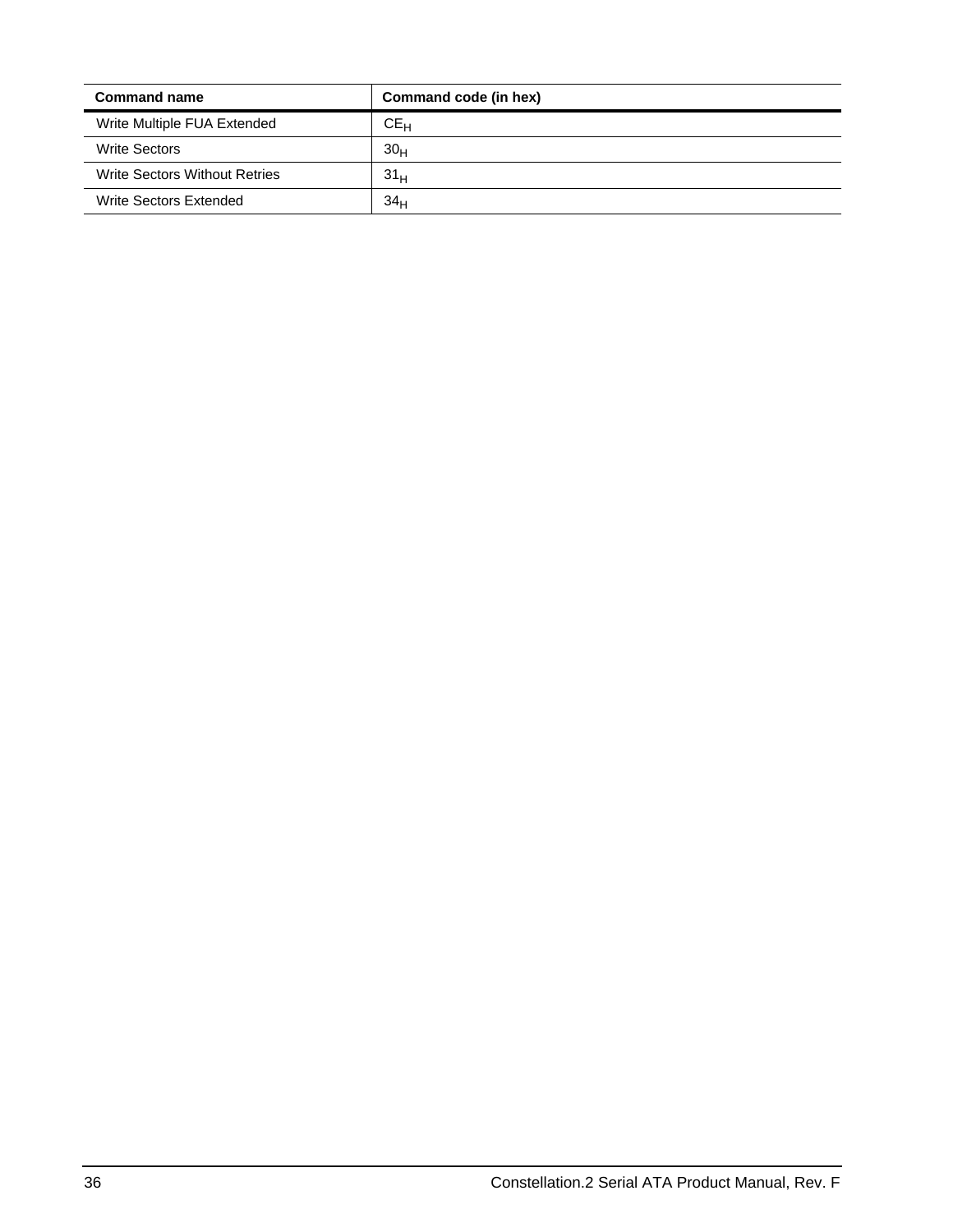### <span id="page-42-1"></span><span id="page-42-0"></span>**7.3.1 Identify Device command**

The Identify Device command (command code  $EC_H$ ) transfers information about the drive to the host following power up. The data is organized as a single 512-byte block of data, whose contents are shown in [Table 6](#page-39-1) on [page 34](#page-39-1). All reserved bits or words should be set to zero. Parameters listed with an "x" are drive-specific or vary with the state of the drive. [See Section 3.0 on page 5](#page-10-0)for default parameter settings.

The following commands contain drive-specific features that may not be included in the Serial ATA specification.

| Word      | <b>Description</b>                                                                                                                                | Value             |
|-----------|---------------------------------------------------------------------------------------------------------------------------------------------------|-------------------|
| 0         | Configuration information:<br>• Bit $15: 0 = ATA$ ; $1 = ATAPI$<br>· Bit 7: removable media<br>· Bit 6: removable controller<br>• Bit 0: reserved | $0C5A_H$          |
| 1         | Number of logical cylinders                                                                                                                       | 16,383            |
| 2         | ATA-reserved                                                                                                                                      | 0000 <sub>H</sub> |
| 3         | Number of logical heads                                                                                                                           | 16                |
| 4         | Retired                                                                                                                                           | 0000 <sub>H</sub> |
| 5         | Retired                                                                                                                                           | 0000 <sub>H</sub> |
| 6         | Number of logical sectors per logical track: 63                                                                                                   | $003F_H$          |
| $7 - 9$   | Retired                                                                                                                                           | 0000 <sub>H</sub> |
| $10 - 19$ | Serial number: (20 ASCII characters, $0000_H$ = none)                                                                                             | <b>ASCII</b>      |
| 20        | Retired                                                                                                                                           | 0000 <sub>H</sub> |
| 21        | Retired                                                                                                                                           | 0400 <sub>H</sub> |
| 22        | Obsolete                                                                                                                                          | 0000 <sub>H</sub> |
| $23 - 26$ | Firmware revision (8 ASCII character string, padded with blanks to<br>end of string)                                                              | X.XX              |
| $27 - 46$ | Drive model number: (40 ASCII characters, padded with blanks to<br>end of string)                                                                 |                   |
| 47        | (Bits 7–0) Maximum sectors per interrupt on Read multiple and Write<br>multiple (16)                                                              | $8010_H$          |
| 48        | Reserved                                                                                                                                          | 0000 <sub>H</sub> |
| 49        | Standard Standby timer, IORDY supported and may be disabled                                                                                       | 2F00 <sub>H</sub> |
| 50        | ATA-reserved                                                                                                                                      | 0000 <sub>H</sub> |
| 51        | PIO data-transfer cycle timing mode                                                                                                               | $0200_H$          |
| 52        | Retired                                                                                                                                           | 0200 <sub>H</sub> |
| 53        | Words 54-58, 64-70 and 88 are valid                                                                                                               | 0007 <sub>H</sub> |
| 54        | Number of current logical cylinders                                                                                                               | $xxxx_{H}$        |
| 55        | Number of current logical heads                                                                                                                   | $xxxx_{H}$        |
| 56        | Number of current logical sectors per logical track                                                                                               | <b>XXXXH</b>      |
| $57 - 58$ | Current capacity in sectors                                                                                                                       | $xxxx_{H}$        |
| 59        | Number of sectors transferred during a Read Multiple or Write Multi-<br>ple command                                                               | $xxxx_{H}$        |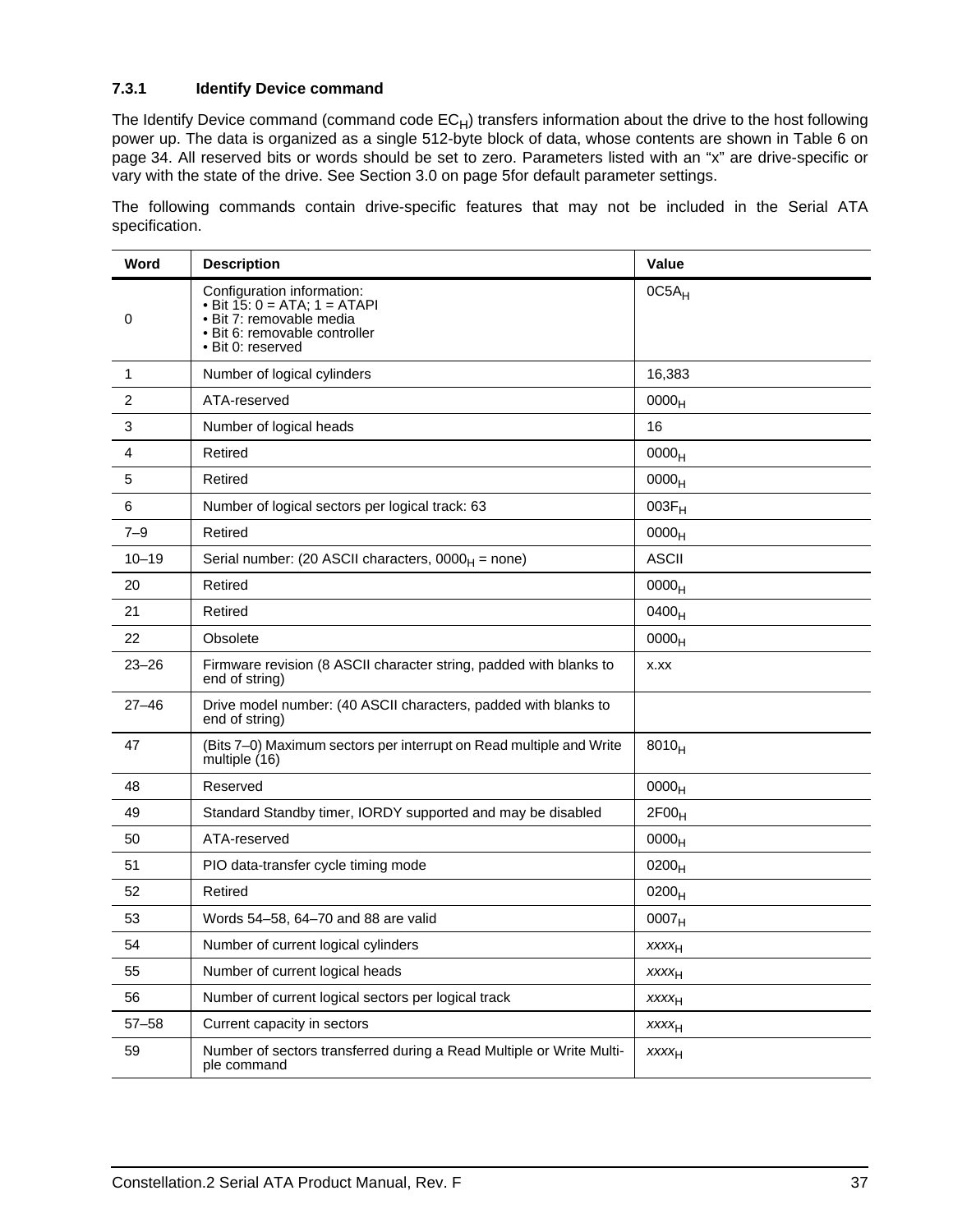| Word      | <b>Description</b>                                                                                                                                                                                                                                                                                                                                                                                                                             | Value                                                                                                 |
|-----------|------------------------------------------------------------------------------------------------------------------------------------------------------------------------------------------------------------------------------------------------------------------------------------------------------------------------------------------------------------------------------------------------------------------------------------------------|-------------------------------------------------------------------------------------------------------|
| $60 - 61$ | Total number of user-addressable LBA sectors available<br>(see Section 3.2 for related information)<br>*Note: The maximum value allowed in this field is: OFFFFFFFh<br>(268,435,455 sectors, 137 Gbytes). Drives with capacities over 137<br>Gbytes will have OFFFFFFFh in this field and the actual number of<br>user-addressable LBAs specified in words 100-103. This is required<br>for drives that support the 48-bit addressing feature. | 0FFFFFFFh*                                                                                            |
| 62        | Retired                                                                                                                                                                                                                                                                                                                                                                                                                                        | 0000 <sub>H</sub>                                                                                     |
| 63        | Multiword DMA active and modes supported (see note following this<br>table)                                                                                                                                                                                                                                                                                                                                                                    | XX07 <sub>H</sub>                                                                                     |
| 64        | Advanced PIO modes supported (modes 3 and 4 supported)                                                                                                                                                                                                                                                                                                                                                                                         | 0003 <sub>H</sub>                                                                                     |
| 65        | Minimum multiword DMA transfer cycle time per word (120 nsec)                                                                                                                                                                                                                                                                                                                                                                                  | $0078_H$                                                                                              |
| 66        | Recommended multiword DMA transfer cycle time per word (120<br>nsec)                                                                                                                                                                                                                                                                                                                                                                           | 0078 <sub>H</sub>                                                                                     |
| 67        | Minimum PIO cycle time without IORDY flow control (240 nsec)                                                                                                                                                                                                                                                                                                                                                                                   | $00F0_H$                                                                                              |
| 68        | Minimum PIO cycle time with IORDY flow control (120 nsec)                                                                                                                                                                                                                                                                                                                                                                                      | 0078 <sub>H</sub>                                                                                     |
| 69-74     | ATA-reserved                                                                                                                                                                                                                                                                                                                                                                                                                                   | 0000 <sub>H</sub>                                                                                     |
| 75        | Queue depth                                                                                                                                                                                                                                                                                                                                                                                                                                    | 0000 <sub>H</sub>                                                                                     |
| 76        | Serial ATA capabilities                                                                                                                                                                                                                                                                                                                                                                                                                        | xxxx <sub>H</sub>                                                                                     |
| 77        | Reserved for future Serial ATA definition                                                                                                                                                                                                                                                                                                                                                                                                      | <b>XXXX<sub>H</sub></b>                                                                               |
| 78        | Serial ATA features supported                                                                                                                                                                                                                                                                                                                                                                                                                  | <b>XXXX<sub>H</sub></b>                                                                               |
| 79        | Serial ATA features enabled                                                                                                                                                                                                                                                                                                                                                                                                                    | xxxx <sub>H</sub>                                                                                     |
| 80        | Major version number                                                                                                                                                                                                                                                                                                                                                                                                                           | $003E_H$                                                                                              |
| 81        | Minor version number                                                                                                                                                                                                                                                                                                                                                                                                                           | 0000 <sub>H</sub>                                                                                     |
| 82        | Command sets supported                                                                                                                                                                                                                                                                                                                                                                                                                         | $364B_H$                                                                                              |
| 83        | Command sets supported                                                                                                                                                                                                                                                                                                                                                                                                                         | 7C03 <sub>H</sub>                                                                                     |
| 84        | Command sets support extension (see note following this table)                                                                                                                                                                                                                                                                                                                                                                                 | 4003 <sub>H</sub> See Word 108-111 note.<br>$(4003H = 0100000000000011$<br>binary)                    |
| 85        | Command sets enabled                                                                                                                                                                                                                                                                                                                                                                                                                           | $30xx_H$                                                                                              |
| 86        | Command sets enabled                                                                                                                                                                                                                                                                                                                                                                                                                           | $0001_H$                                                                                              |
| 87        | Command sets enable extension                                                                                                                                                                                                                                                                                                                                                                                                                  | 4000 <sub>H</sub>                                                                                     |
| 88        | Ultra DMA support and current mode (see note following this table)                                                                                                                                                                                                                                                                                                                                                                             | $xx3F_H$                                                                                              |
| 89        | Security erase time                                                                                                                                                                                                                                                                                                                                                                                                                            | 0000 <sub>H</sub>                                                                                     |
| 90        | Enhanced security erase time                                                                                                                                                                                                                                                                                                                                                                                                                   | 0000 <sub>H</sub>                                                                                     |
| 92        | Master password revision code                                                                                                                                                                                                                                                                                                                                                                                                                  | FFE <sub>H</sub>                                                                                      |
| 93        | Hardware reset value                                                                                                                                                                                                                                                                                                                                                                                                                           | <b>XXXXH</b>                                                                                          |
| $95 - 99$ | ATA-reserved                                                                                                                                                                                                                                                                                                                                                                                                                                   | 0000 <sub>H</sub>                                                                                     |
| 100-103   | Total number of user-addressable LBA sectors available (see Sec-<br>tion 3.2 for related information). These words are required for drives<br>that support the 48-bit addressing feature. Maximum value:<br>0000FFFFFFFFFFFFh.                                                                                                                                                                                                                 | 1000GB models = $1,953,525,168$<br>$500GB$ models =<br>976,773,168<br>$250GB$ models =<br>488,397,168 |
| 104-107   | ATA-reserved                                                                                                                                                                                                                                                                                                                                                                                                                                   | 0000 <sub>H</sub>                                                                                     |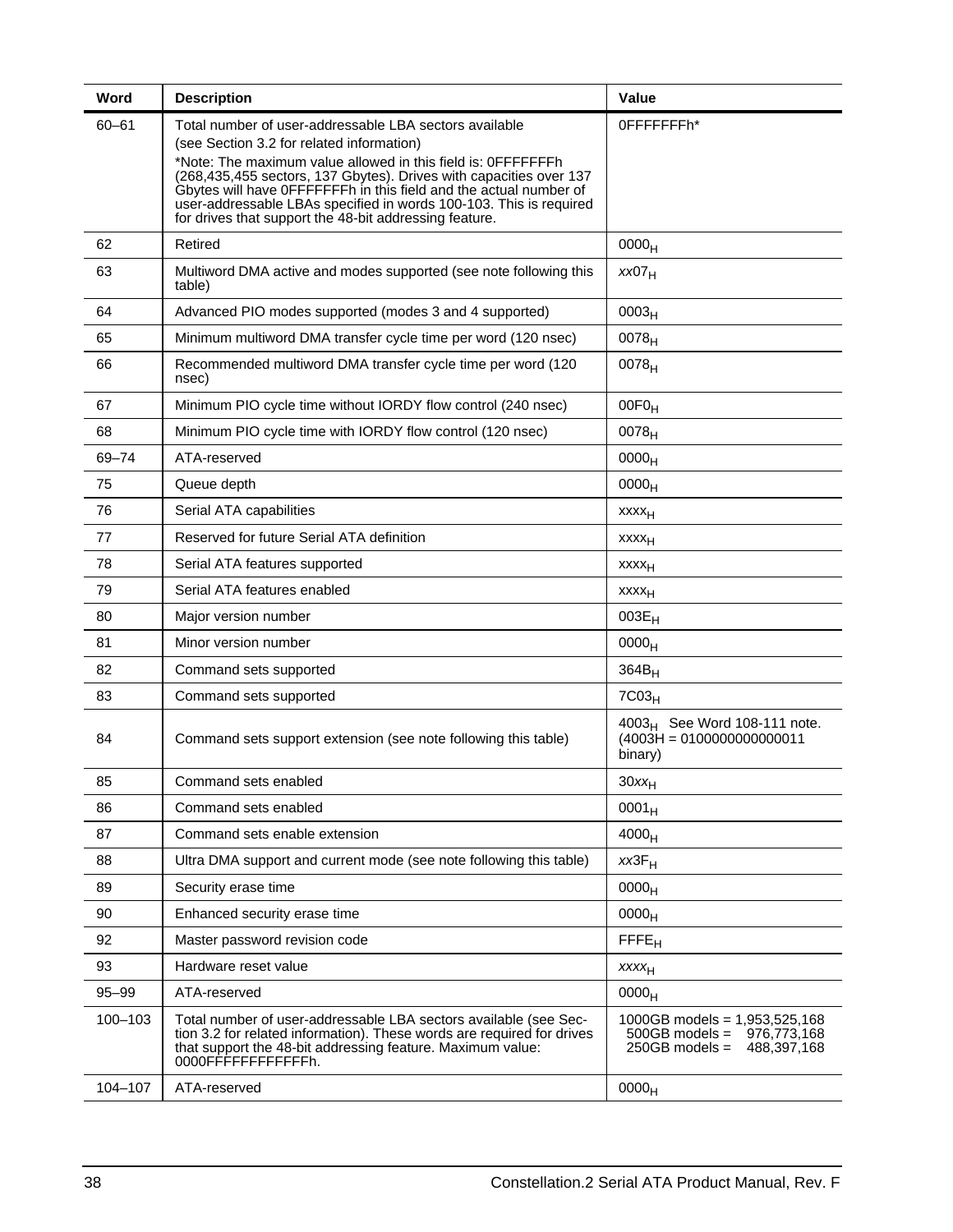| Word        | <b>Description</b>                                                                                                                                           | Value                                   |
|-------------|--------------------------------------------------------------------------------------------------------------------------------------------------------------|-----------------------------------------|
| 108-111     | The mandatory value of the world wide name (WWN) for the drive.<br>NOTE: This field is valid if word 84, bit 8 is set to 1 indicating 64-bit<br>WWN support. | Each drive will have a unique<br>value. |
| $112 - 127$ | ATA-reserved                                                                                                                                                 | 0000 <sub>H</sub>                       |
| 128         | Security status                                                                                                                                              | $0001_H$                                |
| 129-159     | Seagate-reserved                                                                                                                                             | <b>XXXXH</b>                            |
| 160-254     | ATA-reserved                                                                                                                                                 | 0000 <sub>H</sub>                       |
| 255         | Integrity word                                                                                                                                               | $XXAS_H$                                |

**Note.** See the bit descriptions below for words 63, 84, and 88 of the Identify Drive data.

| Description (if bit is set to 1) |                                                                      |  |  |  |
|----------------------------------|----------------------------------------------------------------------|--|--|--|
| <b>Bit</b>                       | Word 63                                                              |  |  |  |
| $\Omega$                         | Multiword DMA mode 0 is supported.                                   |  |  |  |
| 1                                | Multiword DMA mode 1 is supported.                                   |  |  |  |
| 2                                | Multiword DMA mode 2 is supported.                                   |  |  |  |
| 8                                | Multiword DMA mode 0 is currently active.                            |  |  |  |
| 9                                | Multiword DMA mode 1 is currently active.                            |  |  |  |
| 10                               | Multiword DMA mode 2 is currently active.                            |  |  |  |
| <b>Bit</b>                       | Word 84                                                              |  |  |  |
| $\Omega$                         | SMART error loggin is supported.                                     |  |  |  |
| $\mathbf{1}$                     | SMART self-test is supported.                                        |  |  |  |
| 2                                | Media serial number is supported.                                    |  |  |  |
| 3                                | Media Card Pass Through Command feature set is supported.            |  |  |  |
| $\overline{4}$                   | Streaming feature set is supported.                                  |  |  |  |
| 5                                | GPL feature set is supported.                                        |  |  |  |
| 6                                | WRITE DMA FUA EXT and WRITE MULTIPLE FUA EXT commands are supported. |  |  |  |
| $\overline{7}$                   | WRITE DMA QUEUED FUA EXT command is supported.                       |  |  |  |
| 8                                | 64-bit World Wide Name is supported.                                 |  |  |  |
| $9 - 10$                         | Obsolete.                                                            |  |  |  |
| $11 - 12$                        | Reserved for TLC.                                                    |  |  |  |
| 13                               | IDLE IMMEDIATE command with IUNLOAD faeture is supported.            |  |  |  |
| 14                               | Shall be set to 1.                                                   |  |  |  |
| 15                               | Shall be cleared to 0.                                               |  |  |  |
|                                  |                                                                      |  |  |  |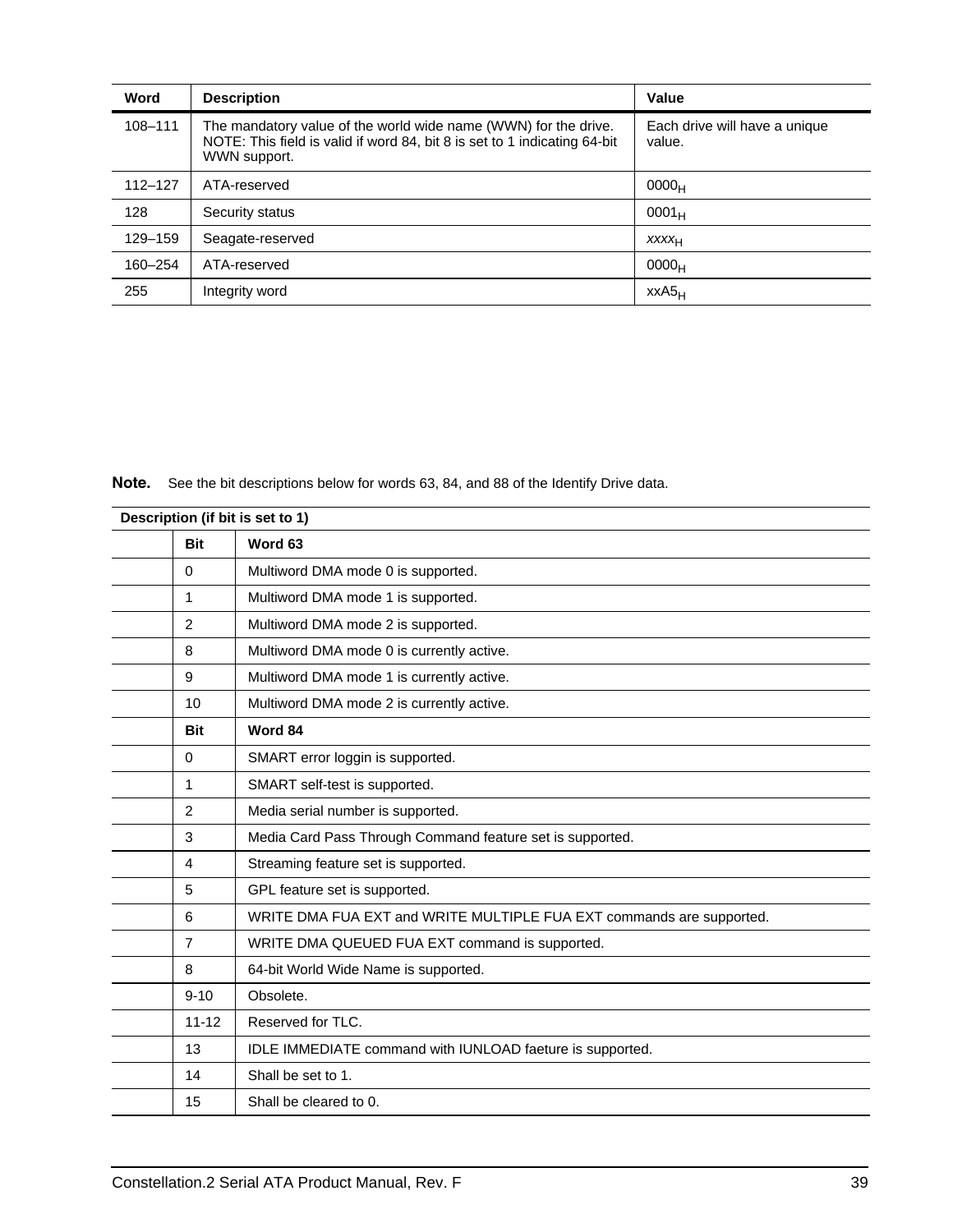| <b>Bit</b> | Word 88                               |
|------------|---------------------------------------|
| $\Omega$   | Ultra DMA mode 0 is supported.        |
| 1          | Ultra DMA mode 1 is supported.        |
| 2          | Ultra DMA mode 2 is supported.        |
| 3          | Ultra DMA mode 3 is supported.        |
| 4          | Ultra DMA mode 4 is supported.        |
| 5          | Ultra DMA mode 5 is supported.        |
| 6          | Ultra DMA mode 6 is supported.        |
| 8          | Ultra DMA mode 0 is currently active. |
| 9          | Ultra DMA mode 1 is currently active. |
| 10         | Ultra DMA mode 2 is currently active. |
| 11         | Ultra DMA mode 3 is currently active. |
| 12         | Ultra DMA mode 4 is currently active. |
| 13         | Ultra DMA mode 5 is currently active. |
| 14         | Ultra DMA mode 6 is currently active. |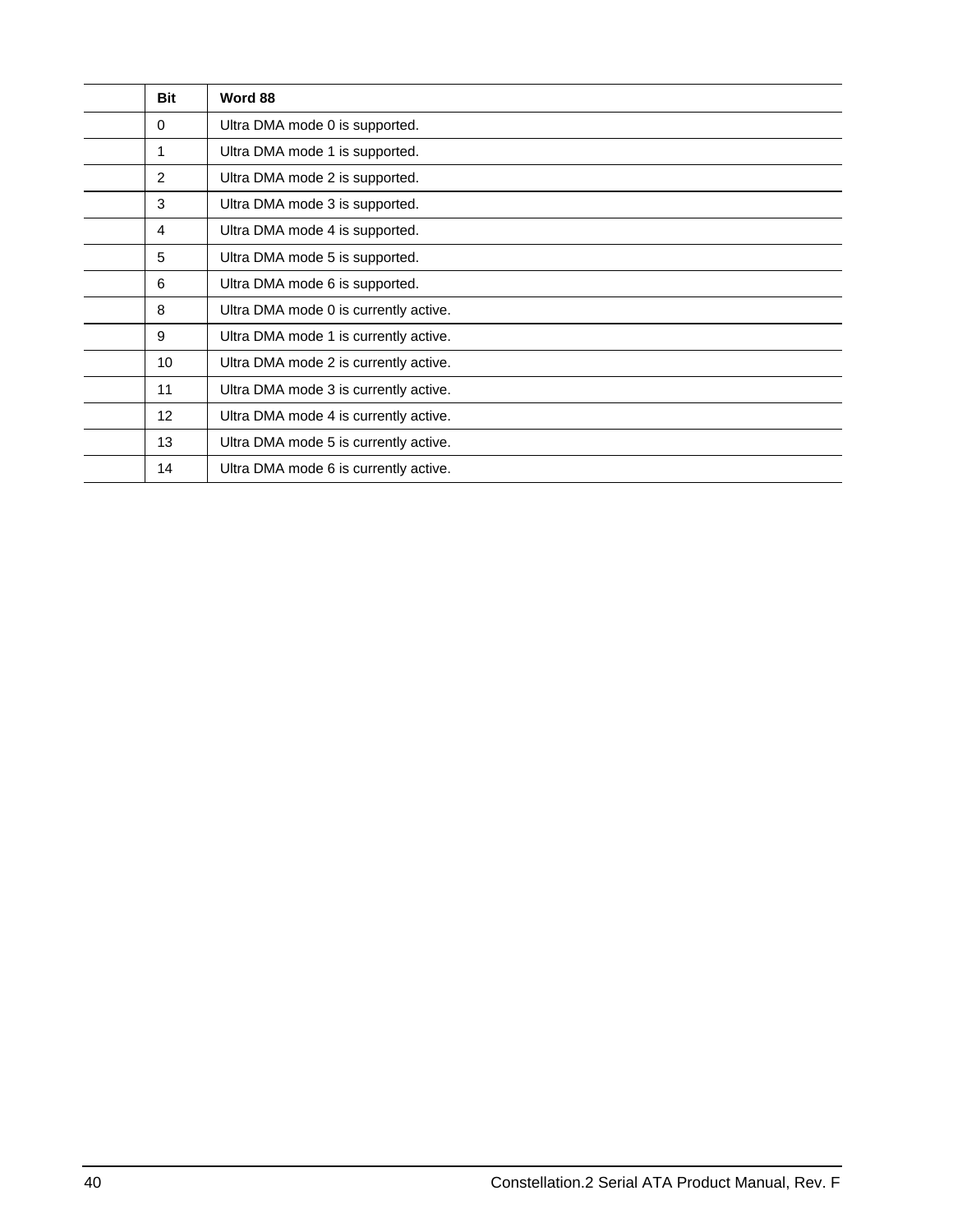### <span id="page-46-0"></span>**7.3.2 Set Features command**

This command controls the implementation of various features that the drive supports. When the drive receives this command, it sets BSY, checks the contents of the Features register, clears BSY and generates an interrupt. If the value in the register does not represent a feature that the drive supports, the command is aborted. Power-on default has the read look-ahead and write caching features enabled. The acceptable values for the Features register are defined as follows:

### **Table 7: Set Features command values**

- 02<sub>H</sub> Enable write cache *(default)*.
- 03<sub>H</sub> Set transfer mode (based on value in Sector Count register). Sector Count register values:
	- $00_H$  Set PIO mode to default (PIO mode 2).
	- $01_H$  Set PIO mode to default and disable IORDY (PIO mode 2).
	- $08_H$  PIO mode 0
	- 09<sub>H</sub> PIO mode 1
	- 0A<sub>H</sub> PIO mode 2
	- 0B<sub>H</sub> PIO mode 3
	- 0CH PIO mode 4 *(default)*
	- $20<sub>H</sub>$  Multiword DMA mode 0
	- $21_H$  Multiword DMA mode 1
	- $22<sub>H</sub>$  Multiword DMA mode 2
	- $40_H$  Ultra DMA mode 0
	- $41_H$  Ultra DMA mode 1
	- $42_H$  Ultra DMA mode 2
	- $43_H$  Ultra DMA mode 3
	- $44_H$  Ultra DMA mode 4
	- $45_H$  Ultra DMA mode 5
	- $46_H$  Ultra DMA mode 6
- $10_H$  Enable use of SATA features
- $55<sub>H</sub>$  Disable read look-ahead (read cache) feature.
- $82<sub>H</sub>$  Disable write cache
- 90<sub>H</sub> Disable use of SATA features
- AAH Enable read look-ahead (read cache) feature *(default).*
- $F1_H$  Report full capacity available
- **Note.** At power-on, or after a hardware or software reset, the default values of the features are as indicated above.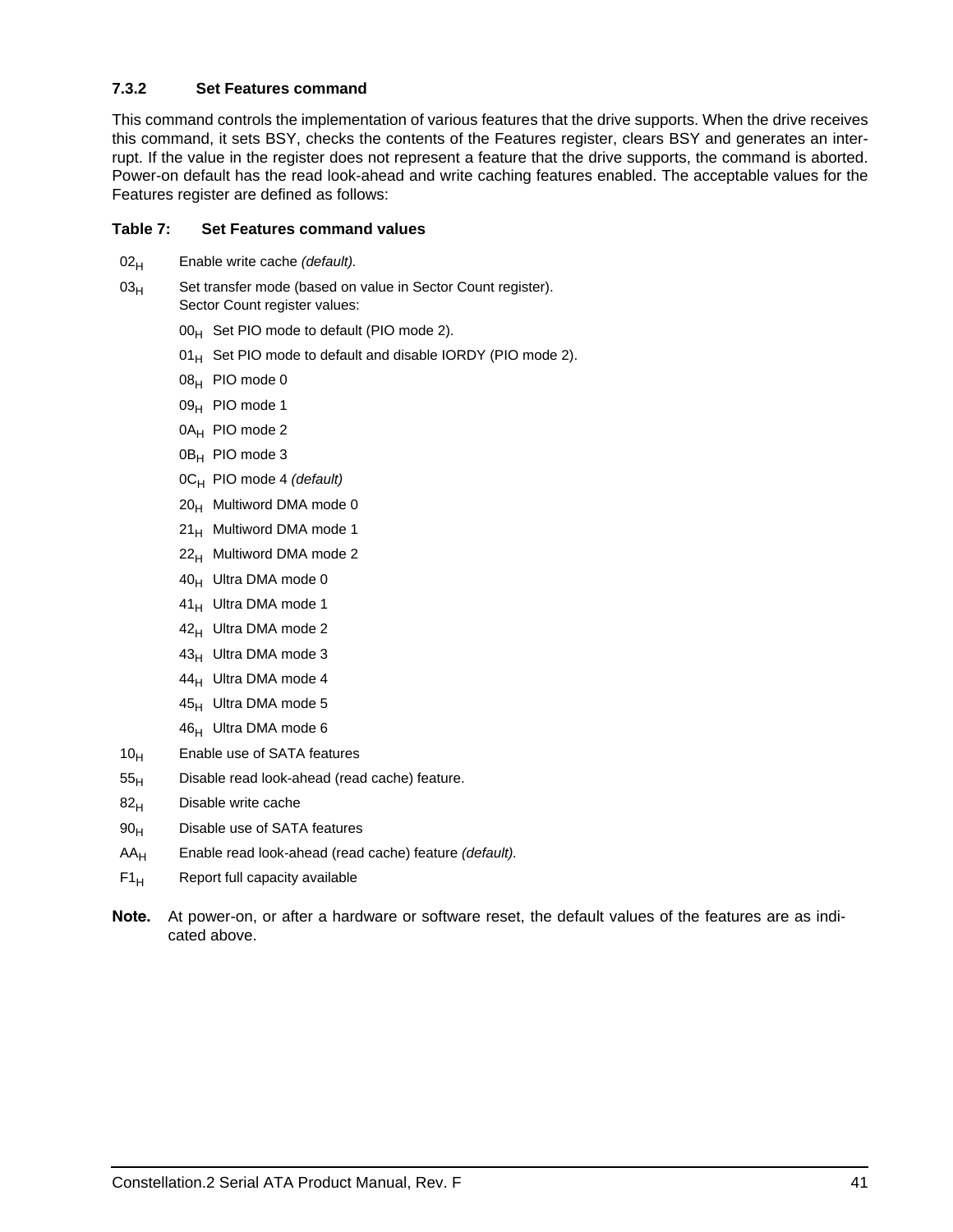### <span id="page-47-0"></span>**7.3.3 S.M.A.R.T. commands**

S.M.A.R.T. provides near-term failure prediction for disc drives. When S.M.A.R.T. is enabled, the drive monitors predetermined drive attributes that are susceptible to degradation over time. If self-monitoring determines that a failure is likely, S.M.A.R.T. makes a status report available to the host. Not all failures are predictable. S.M.A.R.T. predictability is limited to the attributes the drive can monitor. For more information on S.M.A.R.T. commands and implementation, see the *Draft ATA-5 Standard.*

SeaTools diagnostic software activates a built-in drive self-test (DST S.M.A.R.T. command for  $D4_H$ ) that eliminates unnecessary drive returns. The diagnostic software ships with all new drives and is also available at: [http://seatools.sea](http://seatools.seagate.com)gate.com.

This drive is shipped with S.M.A.R.T. features disabled. You must have a recent BIOS or software package that supports S.M.A.R.T. to enable this feature. The table below shows the S.M.A.R.T. command codes that the drive uses.

| Code in features register | S.M.A.R.T. command                               |
|---------------------------|--------------------------------------------------|
| DO <sub>H</sub>           | S.M.A.R.T. Read Data                             |
| $D2_H$                    | S.M.A.R.T. Enable/Disable Attribute Autosave     |
| D3 <sub>H</sub>           | S.M.A.R.T. Save Attribute Values                 |
| $D4_H$                    | S.M.A.R.T. Execute Off-line Immediate (runs DST) |
| D5 <sub>H</sub>           | S.M.A.R.T. Read Log Sector                       |
| $D6_H$                    | S.M.A.R.T. Write Log Sector                      |
| D8 <sub>H</sub>           | S.M.A.R.T. Enable Operations                     |
| D9 <sub>H</sub>           | S.M.A.R.T. Disable Operations                    |
| DA <sub>H</sub>           | S.M.A.R.T. Return Status                         |

**Table 8: S.M.A.R.T. commands**

**Note.** If an appropriate code is not written to the Features Register, the command is aborted and 0*x*04 (abort) is written to the Error register.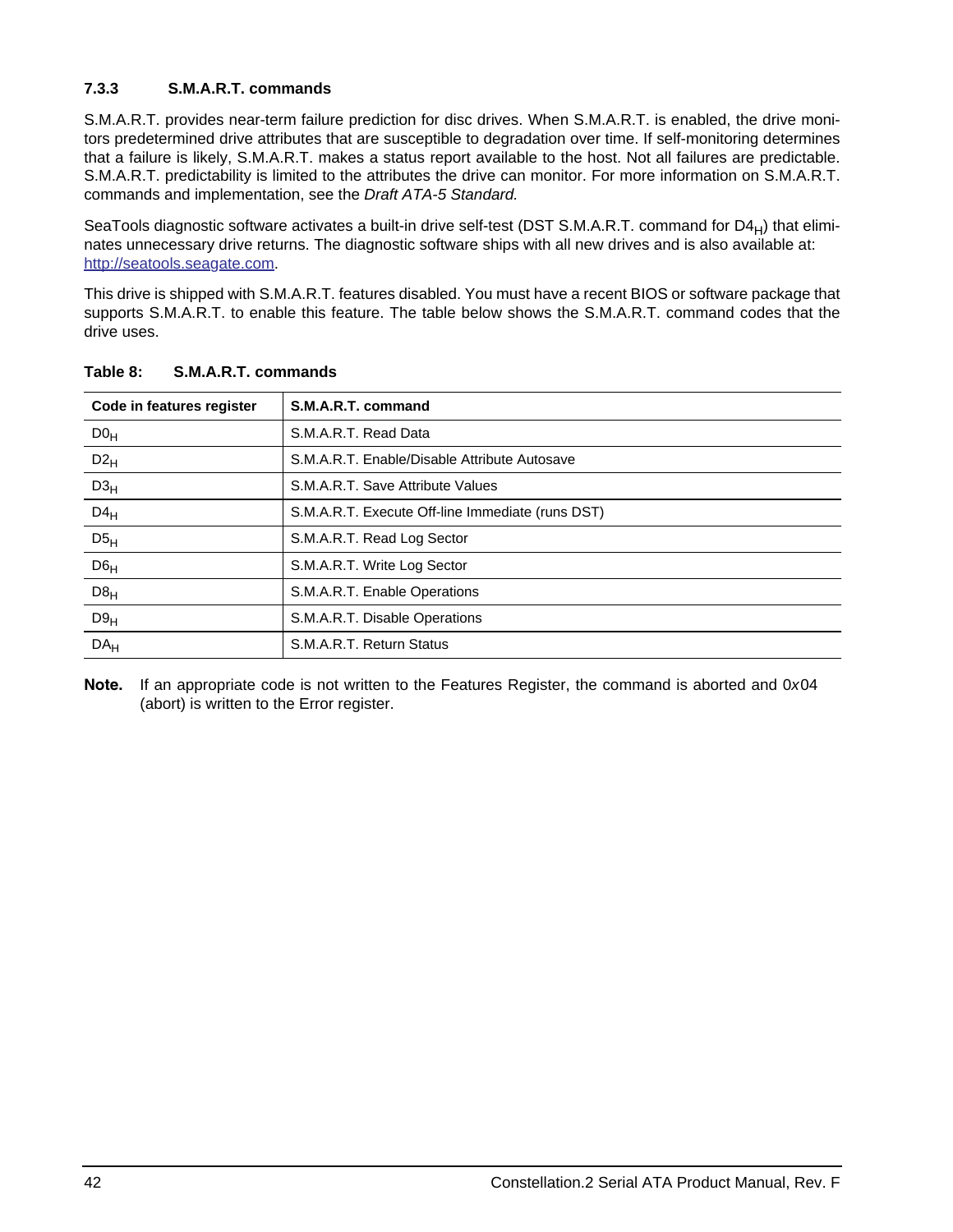# **Index**

# **A**

ACA [21](#page-26-2) acceleration [18](#page-23-3) acoustics [19](#page-24-2) Active [15](#page-20-1) Active mode [15](#page-20-2) Admin SP [29](#page-34-5) AES-256 data encryption [29](#page-34-6) Agency certification [20](#page-25-5) altitude [18](#page-23-4) ambient [17](#page-22-4) ambient temperature [8](#page-13-3), [9](#page-14-3) Annualized Failure Rate (AFR) [20](#page-25-6) areal density [3](#page-8-0), [8](#page-13-4) ATA commands [34](#page-39-2) Australia/New Zealand Standard AS/NZ CISPR22 [21](#page-26-3) Australian Communication Authority (ACA) [21](#page-26-4) Australian C-Tick [21](#page-26-5) Average latency [8](#page-13-5) Average seek time [8](#page-13-6)

# **B**

Band 0 [30](#page-35-6) BandMasterX [29](#page-34-7) BPI [8](#page-13-7) buffer [8](#page-13-8)

# **C**

cables [and](#page-13-9) [connectors](#page-13-9) [25](#page-30-4) cache 8 capacity [7](#page-12-3) CBC [29](#page-34-8) CE mark [20](#page-25-7) certification [20](#page-25-8) Check Power Mode [34](#page-39-3) China RoHS directive [22](#page-27-3) Cipher Block Chaining [29](#page-34-9) Class B computing device [21](#page-26-6) compatibility [20](#page-25-9) Conducted noise [14](#page-19-3) Conducted RF immunity [19](#page-24-3) Configuring the drive [24](#page-29-2) connectors [25](#page-30-5) Corrosive environment [22](#page-27-4) Cryptographic erase [30](#page-35-7) Cylinders [7](#page-12-4)

# **D**

Data Bands [30](#page-35-8) data bands [29](#page-34-10)

Data encryption [29](#page-34-11) Data Encryption Key [29](#page-34-12) data-transfer rates [3](#page-8-1) DC power [9](#page-14-4) decrypt [29](#page-34-13) Default logical geometry [7](#page-12-5) default MSID password [30](#page-35-9) DEK [29](#page-34-14) density [8](#page-13-10) Device Configuration Freeze Lock [34](#page-39-4) Device Configuration Identify [34](#page-39-5) Device Configuration Restore [34](#page-39-6) Device Configuration Set [34](#page-39-7) Device Reset [34](#page-39-8) dimensions [8](#page-13-11), [26](#page-31-2) Download Microcode [34](#page-39-9) Drive Locking [30](#page-35-10) drive mounting [26](#page-31-3)

# **E**

Electrical fast transient [19](#page-24-4) Electromagnetic compatibility [20](#page-25-10) Electromagnetic Compatibility (EMC) [21](#page-26-7) Electromagnetic Compatibility control Regulation [21](#page-26-8) Electromag[netic](#page-25-11) [Compatibility](#page-25-11) [Directive](#page-25-11) [\(2004/108/](#page-25-11) EC) 20 Electromagnetic immunity [19](#page-24-5) Electrostatic discharge [19](#page-24-6) electrostatic discharge (ESD) [24](#page-29-3) EN 55022, Class B [20](#page-25-12) EN 55024 [20](#page-25-13) encryption engine [29](#page-34-15) encryption key [30](#page-35-11) Enhanced Erase [31](#page-36-5) environmental limits [17](#page-22-5) EraseMaster [29](#page-34-16) error-correction algorithms [3](#page-8-2) errors [20](#page-25-14) ESD [24](#page-29-4) EU [20](#page-25-15) EU RoHS directive [22](#page-27-5) European Union (EU) requirements [20](#page-25-16) Execute Device Diagnostics [34](#page-39-10)

# **F**

FCC verification [21](#page-26-9) features [3](#page-8-3) Fede[ral](#page-33-2) [Communications](#page-33-2) [Commission](#page-33-2) [21](#page-26-10) FIPS 28 firmware download port [30](#page-35-12) Flush Cache [34](#page-39-11) Flush Cache Extended [34](#page-39-12) Format Track [34](#page-39-13)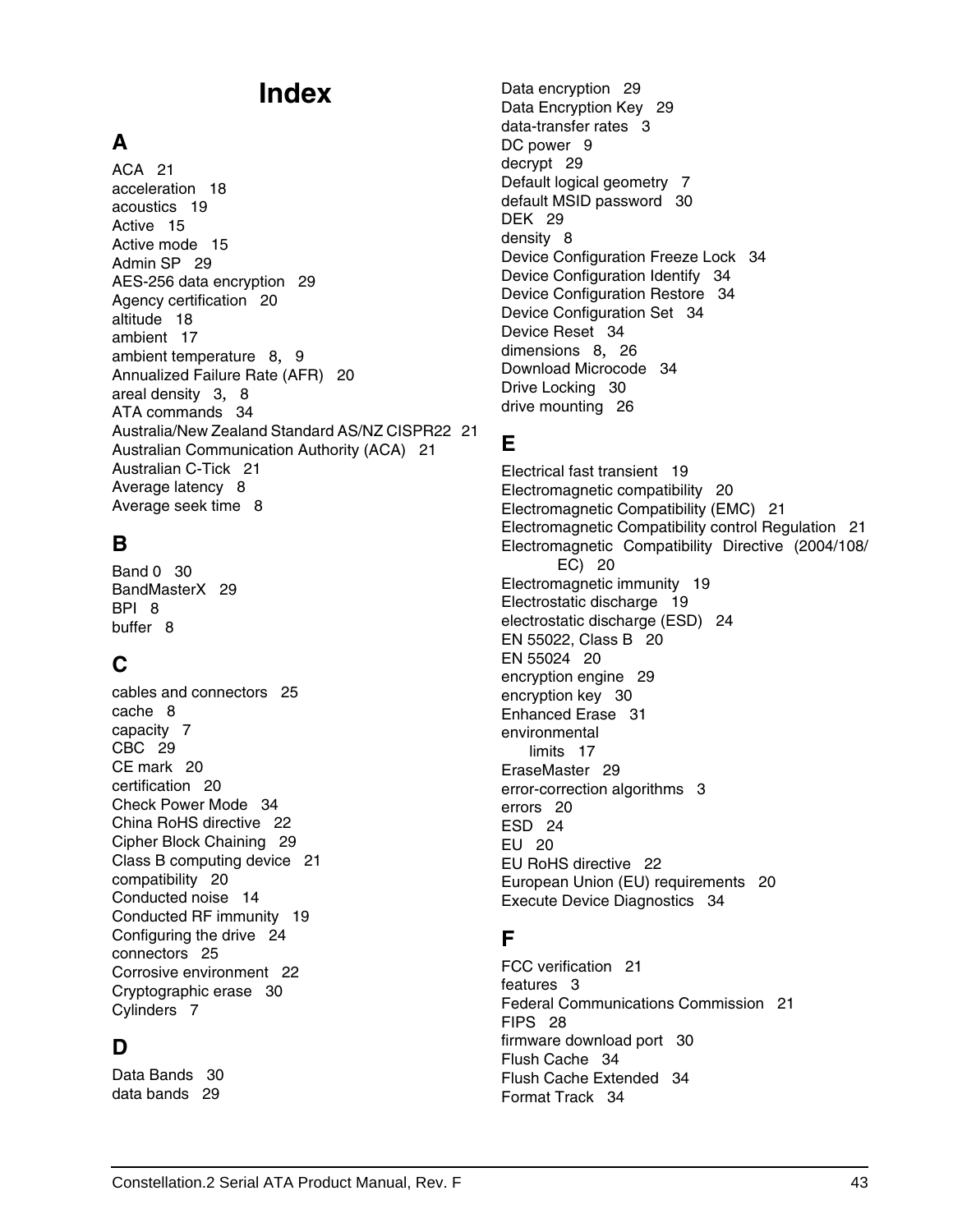Formatted capacity [7](#page-12-6)

# **G**

geometry [7](#page-12-7) Global Data Band [30](#page-35-13) gradient [17](#page-22-6) Gs [18](#page-23-5) guaranteed sectors [7](#page-12-8)

# **H**

Handli[ng](#page-12-9) [precautions](#page-12-9) [24](#page-29-5) heads 7 humidity [17](#page-22-7) humidity limits [17](#page-22-8)

# **I**

I/O data-transfer rate [8](#page-13-12) Identify Device [34](#page-39-14) Identify Device command [37](#page-42-1) Idle [15](#page-20-3), [34](#page-39-15) Idle Immediate [34](#page-39-16) Idle mode [15](#page-20-4) Information Technology Equipment (ITE) [20](#page-25-17) Initialize Devi[ce](#page-14-5) [Parameters](#page-14-5) [34](#page-39-17) input voltage 9 interface [8](#page-13-13), [32](#page-37-2) in[ternal](#page-13-15) [data-transfer](#page-13-15) [rate](#page-13-15) [OD](#page-13-15) [8](#page-13-14) is 8 ISO document 7779 [19](#page-24-7) ITE [20](#page-25-18)

# **K**

KCC [21](#page-26-11) Korean Communications Commission [21](#page-26-12) Korean RRL [21](#page-26-13)

# **L**

latency [8](#page-13-16) LBA mode [7](#page-12-10) Locking SP [29](#page-34-17) LockOnReset [30](#page-35-14) logical geometry [7](#page-12-11)

### **M**

maintenance [20](#page-25-19) Manufacturers Secure ID [29](#page-34-18) master/slave [4](#page-9-1) mounting [25](#page-30-6) mounting configuration [8](#page-13-17), [26](#page-31-4) mounting screws [18](#page-23-6) mounting the drive [24](#page-29-6) MSID [29](#page-34-19), [30](#page-35-15)

# **N**

noise [14](#page-19-4) nominal power [8](#page-13-18) non-operating temperature [17](#page-22-9) Nonoperating shock [18](#page-23-7) Nonoperating vibration [18](#page-23-8) Nonrecoverable read errors [20](#page-25-20) Normal Erase [31](#page-36-6)

# **O**

Operating shock [18](#page-23-9) Operating vibration [18](#page-23-10)

# **P**

password [29](#page-34-20), [30](#page-35-16) passwords [29](#page-34-21) Physical characteristics [8](#page-13-19) Physical Secure ID [31](#page-36-7) point-to-point [4](#page-9-2), [25](#page-30-7) Power consumption [9](#page-14-6) Power modes [15](#page-20-5) Power specifications [9](#page-14-7) PowerCycle [30](#page-35-17) Power-management modes [15](#page-20-6) Power-on to Ready [9](#page-14-8) precautions [24](#page-29-7) printed circuit board [24](#page-29-8) product warranty [23](#page-28-2) programmable power management [15](#page-20-7) protection of data at rest [29](#page-34-22) PSID [31](#page-36-8)

# **Q**

quick reference [5](#page-10-2)

# **R**

Radiated RF immunity [19](#page-24-8) Radio and television interference [21](#page-26-14) radio frequency (RF) [19](#page-24-9) Random number generator [30](#page-35-18) Read Buffer [34](#page-39-18) Read DMA [34](#page-39-19) Read DMA Extended [34](#page-39-20) Read DMA without Retries [34](#page-39-21) read errors [20](#page-25-21) Read Log Ext [34](#page-39-22) Read Multiple [34](#page-39-23) Read Multiple Extended [34](#page-39-24) Read Native Max Address [34](#page-39-25) Read Native Max Address Extended [34](#page-39-26) Read Sectors [34](#page-39-27) Read Sectors Extended [34](#page-39-28)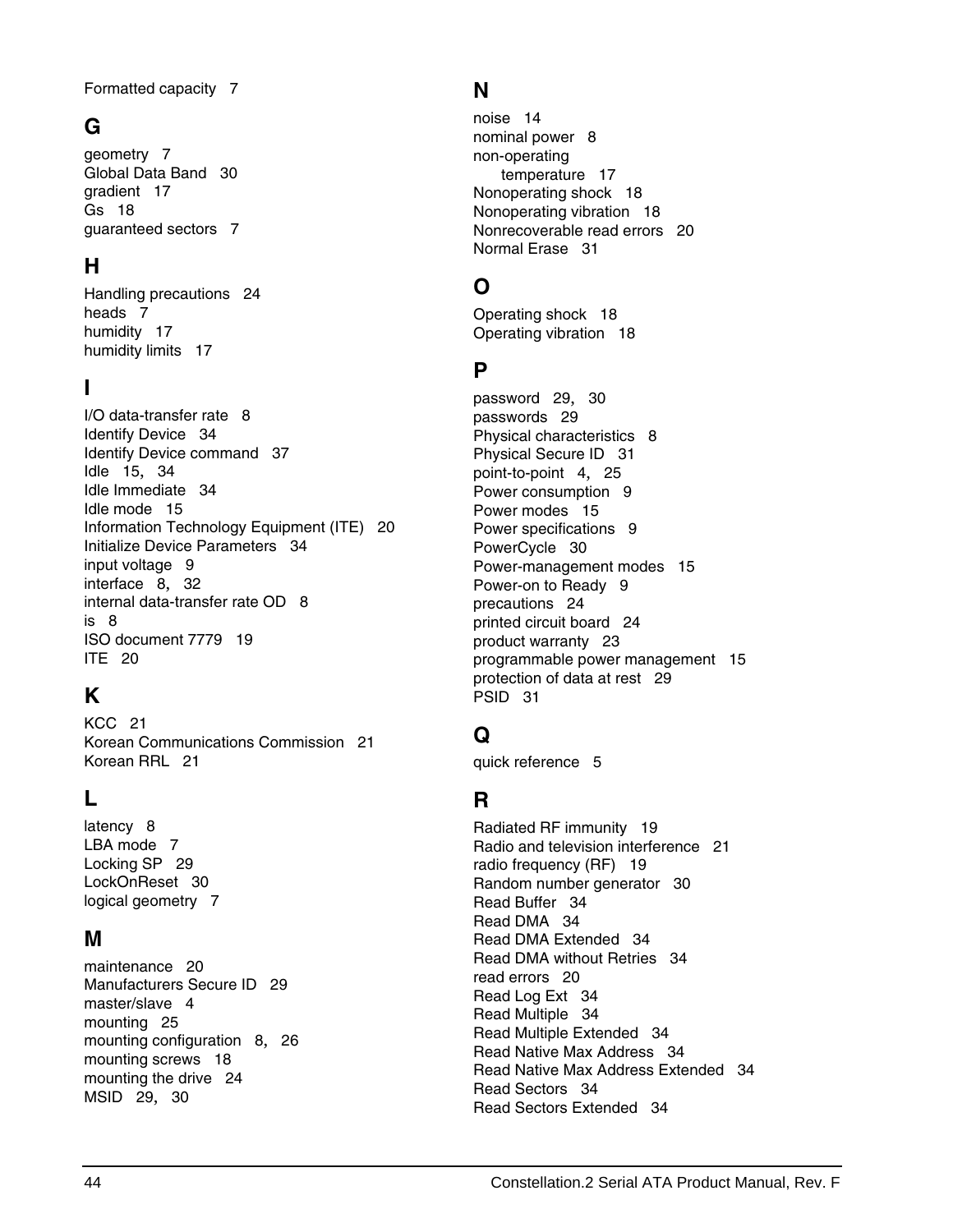Read Sectors Without Retries [34](#page-39-29) Read Verify Sectors [34](#page-39-30) Read Verify Sectors Extended [34](#page-39-31) Read Verify Secto[rs](#page-12-12) [Without](#page-12-12) [Retries](#page-12-12) [34](#page-39-32) Read/write heads 7 Recalibrate [34](#page-39-33) recording density [8](#page-13-20) recording method [8](#page-13-21) Recording technology [8](#page-13-22) reference documents [23](#page-28-3) relative humidity [17](#page-22-7) Reliability [20](#page-25-22) RevertSP [31](#page-36-9) RF [19](#page-24-10) RMS read/write current [14](#page-19-5) RNG [30](#page-35-19) RoHS [22](#page-27-6) RRL [21](#page-26-15)

# **S**

S.M.A.R.T. Disable Operations [35](#page-40-0) S.M.A.R.T. Enable Operations [35](#page-40-1) S.M.A.R.T. Enable/Disable Autosave [35](#page-40-2) S.M.A.R.T. Execute Offline [35](#page-40-3) S.M.A.R.T. implementation [34](#page-39-34) S.M.A.R.T. Read Attribute Thresholds [35](#page-40-4) S.M.A.R.T. Read Data [35](#page-40-5) S.M.A.R.T. Read Log Sector [35](#page-40-6) S.M.A.R.T. Return Status [35](#page-40-7) S.M.A.R.T. Save Attribute Values [35](#page-40-8) S.M.A.R.T. Write Log sector [35](#page-40-9) Safety certification [20](#page-25-23) Sanitize Device [34](#page-39-35) sanitize feature set [31](#page-36-10) SATA [32](#page-37-3) screws [18](#page-23-11) sectors [7](#page-12-13) Sectors per track [7](#page-12-14) Secure ID [29](#page-34-23) Security Disable Password [35](#page-40-10) Security Erase Prepare [35](#page-40-11) Security Erase Unit [35](#page-40-12) security erase unit command [31](#page-36-11) Security Freeze [35](#page-40-13) security providers [29](#page-34-24) Security Set Password [35](#page-40-14) Security Unlock [35](#page-40-15) Seek [35](#page-40-16) Seek time [8](#page-13-23) self-encrypting drives [29](#page-34-25) Serial ATA (SATA) interface [32](#page-37-4) serial ATA ports [4](#page-9-3) Set Features [35](#page-40-17) Set Max Address [35](#page-40-18)

Set Max Address Extended [35](#page-40-19) Set Multiple Mode [35](#page-40-20) shipping container [17](#page-22-10) Shock [18](#page-23-12) SID [29](#page-34-26) single-track seeks [8](#page-13-24) Sleep [15](#page-20-8), [35](#page-40-21) Sleep mode [15](#page-20-9) sound [19](#page-24-11) Specification summary table [5](#page-10-3) spindle speed [8](#page-13-25) Spinup power [9](#page-14-9) Standby [15](#page-20-10), [35](#page-40-22) Standby Immediate [35](#page-40-23) Standby mode [9](#page-14-10), [15](#page-20-11) standby timer [15](#page-20-12) Standby to Ready [9](#page-14-11) Start/stop times [9](#page-14-12) static-discharge [24](#page-29-9) support services [1](#page-6-1) Surge immunity [19](#page-24-12)

# **T**

TCG [29](#page-34-27) technical support services [1](#page-6-1) temperature [8](#page-13-26), [17](#page-22-11) limits [17](#page-22-12) non-operating [17](#page-22-9) timer [15](#page-20-13) timers [15](#page-20-14) track density [8](#page-13-27) Track-to-track [8](#page-13-28) Track-to-track seek time [8](#page-13-29) Trusted Computing Group [29](#page-34-28) Trusted Receive [35](#page-40-24) trusted receive [29](#page-34-29), [31](#page-36-12) Trusted Receive (5Ch) [31](#page-36-12) Trusted Receive DMA [35](#page-40-25) Trusted Receive DMA (5Dh) [31](#page-36-13) Trusted Send [35](#page-40-26) trusted send [29](#page-34-30), [31](#page-36-14) Trusted Send (5Eh) [31](#page-36-14) Trusted Send DMA [35](#page-40-27) Trusted Send DMA (5Fh) [31](#page-36-15)

# **V**

Vibration [18](#page-23-13) voltage [9](#page-14-13) Voltage dips, interrupts [19](#page-24-13) Voltage tolerance [14](#page-19-6)

# **W**

weight [8](#page-13-30), [26](#page-31-5) wet bulb temperature [18](#page-23-4)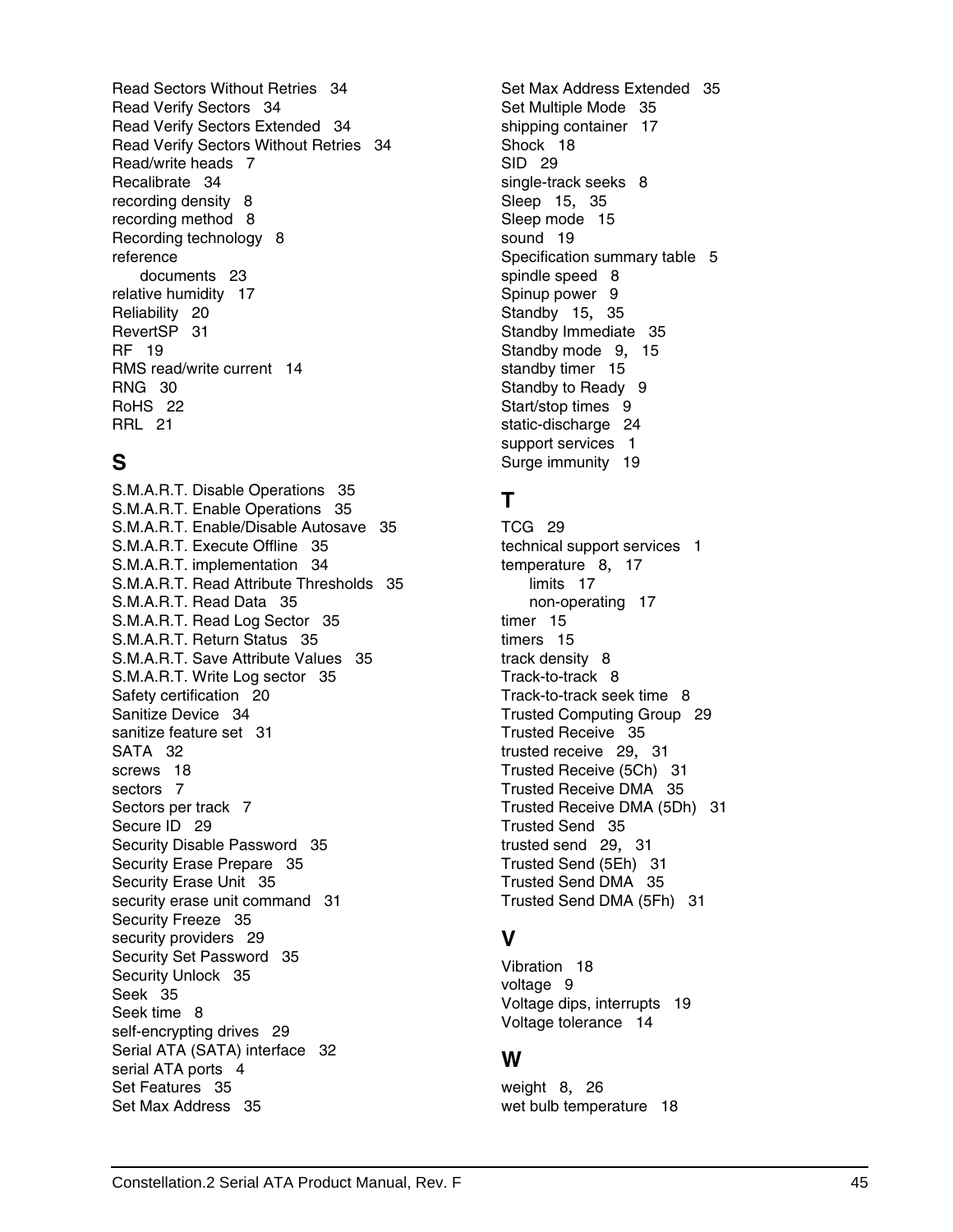Write Buffer [35](#page-40-28) Write DMA [35](#page-40-29) Write DMA Extended [35](#page-40-30) Write DMA FUA Extended [35](#page-40-31) Write DMA Without Retries [35](#page-40-32) Write Log Extended [35](#page-40-33) Write Multiple [35](#page-40-34) Write Multiple Extended [35](#page-40-35) Write Multiple FUA Extended [36](#page-41-0) Write Sectors [36](#page-41-1) Write Sectors Extended [36](#page-41-2) Write Sectors Without Retries [36](#page-41-3)